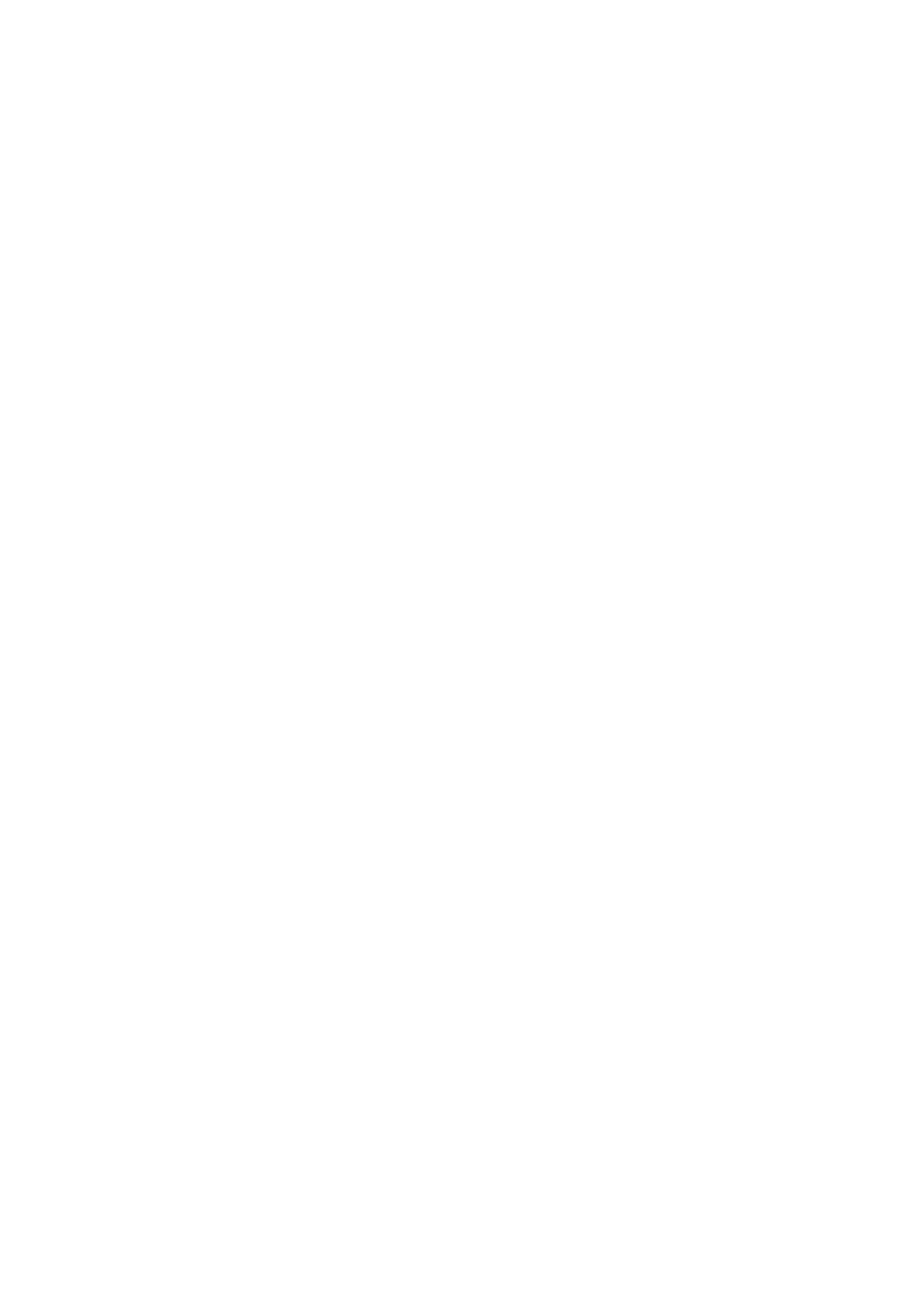## **CONTENTS**

| Certification of the condensed half-year financial statements in accordance with article 81-ter of |  |
|----------------------------------------------------------------------------------------------------|--|
|                                                                                                    |  |
|                                                                                                    |  |
|                                                                                                    |  |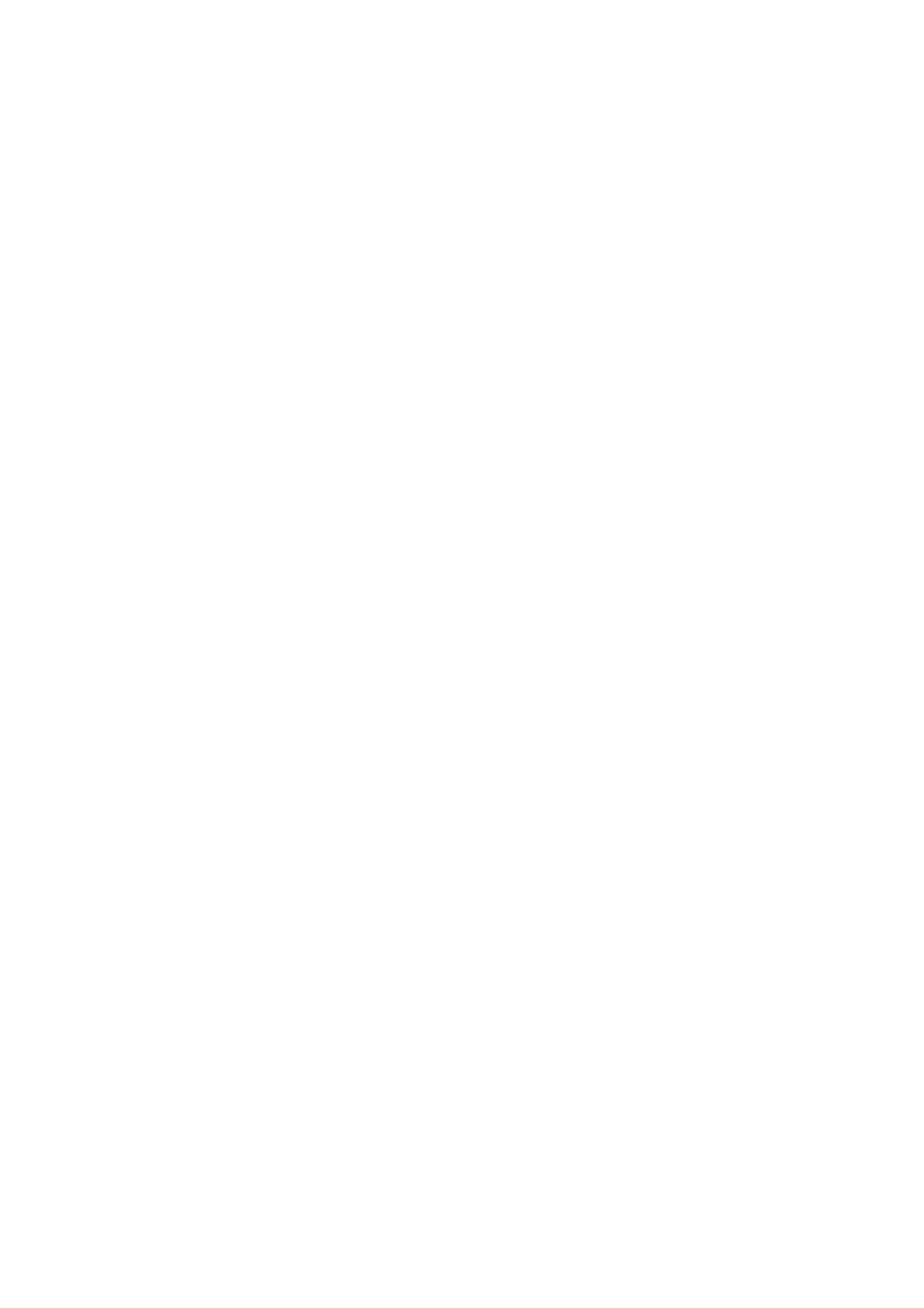## **Highlights**

## **Introduction**

This half-year report to 30 June 2011, comprising the interim report on operations and the condensed half-year financial statements, was prepared in accordance with article 154-*ter* of Legislative Decree 58 of 24 February 1998 (TUF), as subsequently amended.

The report was prepared in accordance with the International Financial Reporting Standards (IFRS) issued by the International Accounting Standards Board (IASB) and ratified by the European Union and with the provisions of IAS 34 – Interim Financial Reporting.

For ease of reference, all figures in this report are expressed in million euro to one decimal place, whereas all the original data is recorded and consolidated by the Group in thousand euro.

Similarly, all percentages that relate to changes between two periods, rather than figures shown as a percentage of sales or other indicators, are always calculated on the basis of the original data in thousand euro.

In certain cases, this can result in apparent small discrepancies in absolute values expressed in million euro and larger discrepancies in the calculation of percentage changes.

In the first case, there may be a difference between the sum of the individual figures and the total, amounting to no more than € 0.1 million. In the second case, the discrepancy may appear even larger, since a percentage change calculated using two figures in million euro could differ – in certain circumstances significantly – from the actual figure calculated using the original data in thousand euro.

|                                                      | First half 2011    | First half 2010    | Change | % change       |
|------------------------------------------------------|--------------------|--------------------|--------|----------------|
|                                                      |                    |                    |        | at constant    |
|                                                      | $\epsilon$ million | $\epsilon$ million | %      | exchange rates |
| <b>Net sales</b>                                     | 589.1              | 515.7              | 14.2   | 14.5           |
| Contribution margin                                  | 240.7              | 209.5              | 14.9   | 15.0           |
| EBITDA before non-recurring items                    | 154.2              | 128.6              | 19.9   | 20.2           |
| <b>EBITDA</b>                                        | 152.1              | 127.0              | 19.7   | 20.0           |
| Result from recurring activities                     | 139.0              | 116.0              | 19.8   | 20.0           |
| <b>Operating result</b>                              | 136.9              | 114.4              | 19.6   | 19.8           |
| <b>Operating margin (operating result/net sales)</b> | 23.2%              | 22.2%              |        |                |
|                                                      |                    |                    |        |                |
| Profit before tax                                    | 115.4              | 97.7               | 18.1   | 17.7           |
| Group and minorities' net profit                     | 75.5               | 69.5               | 8.7    | 8.2            |
| <b>Group net profit</b>                              | 75.3               | 69.3               | 8.7    | 8.1            |
|                                                      |                    |                    |        |                |
| Basic and diluted earnings per share $(\epsilon)$    | 0.13               | 0.12               |        |                |
|                                                      |                    |                    |        |                |
| Average number of employees                          | 2,249              | 2,216              |        |                |
|                                                      |                    |                    |        |                |
| Free cash flow                                       | 51.8               | 40.8               |        |                |
| Acquisitions of companies and trademarks             | 7.7                | 0.0                |        |                |
| ROI % (operating result/fixed assets)                | 8.0%               | 6.7%               |        |                |
|                                                      |                    |                    |        |                |
|                                                      | 30 June 2011       | 31 December 2010   |        |                |
|                                                      | $\epsilon$ million | $\epsilon$ million |        |                |
| Net debt                                             | 669.0              | 677.0              |        |                |
| Shareholders' equity - Group and minorities          | 1,221.5            | 1,252.9            |        |                |
| <b>Fixed assets</b>                                  | 1,717.0            | 1,783.4            |        |                |
|                                                      |                    |                    |        |                |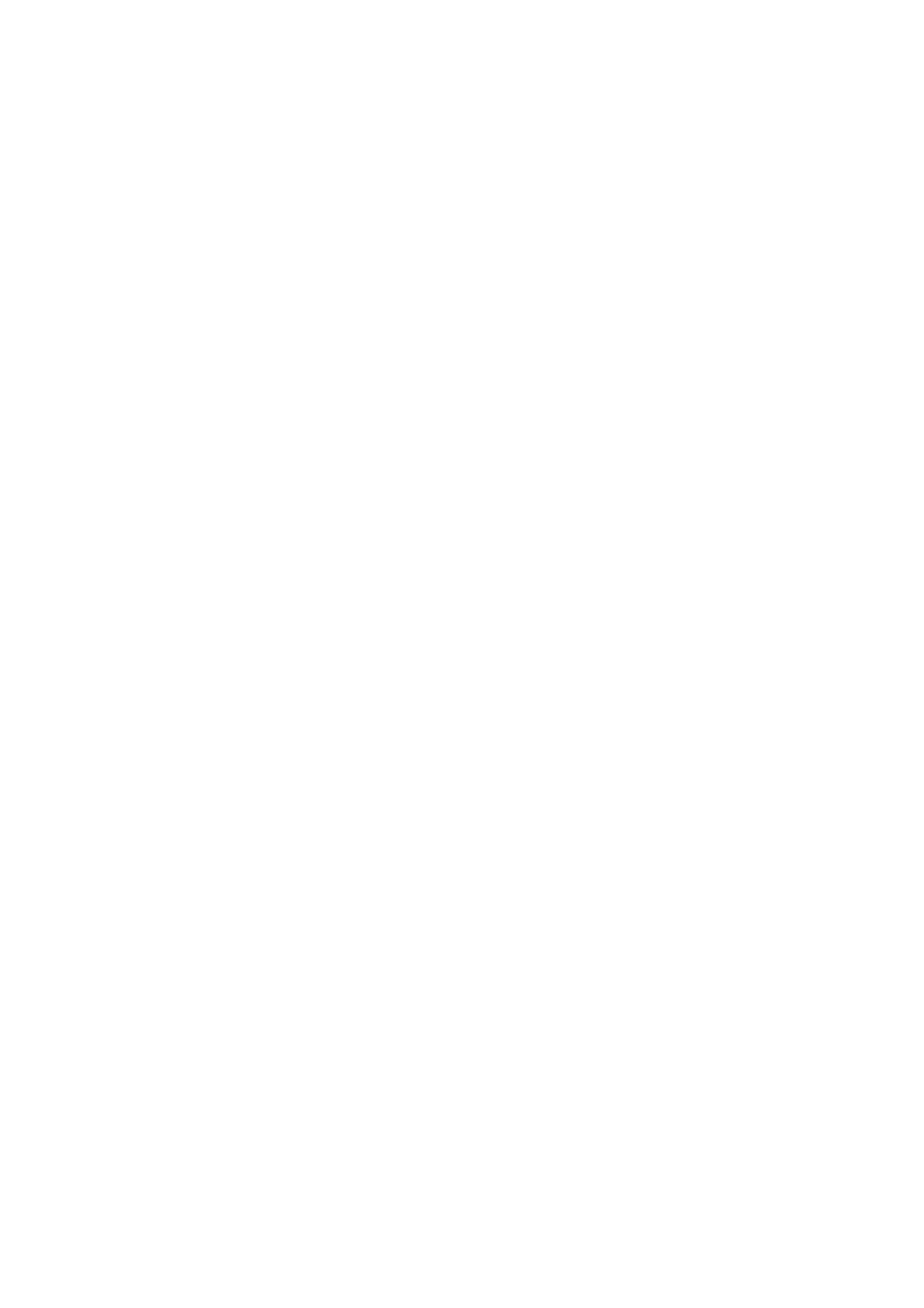## **Corporate officers**

#### **Board of Directors**<sup>(1)</sup>

| Luca Garavoglia        | Chairman                                                                                                                           |
|------------------------|------------------------------------------------------------------------------------------------------------------------------------|
| Robert Kunze-Concewitz | Managing Director and Chief Executive Officer                                                                                      |
| Paolo Marchesini       | Managing Director and Chief Financial Officer                                                                                      |
| Stefano Saccardi       | <b>Managing Director</b>                                                                                                           |
|                        | and General Counsel and Business Development Officer                                                                               |
| Eugenio Barcellona     | Director                                                                                                                           |
|                        | and member of the Remuneration and Appointments Committee <sup>(4)</sup>                                                           |
| Enrico Corradi         | Director,                                                                                                                          |
|                        | member of the Remuneration and Appointments Committee <sup>(4)</sup><br>and member of the Audit Committee <sup>(5)</sup>           |
| Karen Guerra           | Director                                                                                                                           |
| Thomas Ingelfinger     | Director, member of the Remuneration and Appointments Committee <sup>(4)</sup><br>and member of the Audit Committee <sup>(5)</sup> |
| Marco P. Perelli-Cippo | Director                                                                                                                           |
|                        | and member of the Audit Committee <sup>(5)</sup>                                                                                   |

#### **Board of Statutory Auditors** (2)

| Pellegrino Libroia | Chairman                 |
|--------------------|--------------------------|
| Enrico Colombo     | <b>Standing Auditor</b>  |
| Carlo Lazzarini    | <b>Standing Auditor</b>  |
| Giovanni Bandera   | <b>Alternate Auditor</b> |
| Graziano Gallo     | <b>Alternate Auditor</b> |
| Emilio Gnech       | <b>Alternate Auditor</b> |

#### **Independent auditors**<sup>(3)</sup>

PricewaterhouseCoopers S.p.A.

<sup>(1)</sup> The nine members of the Board of Directors were appointed on 30 April 2010 by the shareholders' meeting and will remain in office for the three-year period 2010-2012. The same shareholders' meeting appointed Luca Garavoglia as Chairman and granted him powers in accordance with the law and the Company's articles of association for the three-year period 2010-2012.

The Board of Directors, at a meeting held on the same date, gave Managing Directors Robert Kunze-Concewitz, Paolo Marchesini and Stefano Saccardi the following powers for three years until approval of the 2012 accounts:

- individual signature: powers of ordinary representation and management, within the value or time limits established for each type of function;
- joint signature: powers of representation and management for specific types of function, within the value or time limits deemed to fall outside ordinary activities.

<sup>(2)</sup> The Board of Statutory Auditors was appointed on 30 April 2010 by the shareholders' meeting for the three-year period 2010-2012.

<sup>(3)</sup> On 30 April 2010 the shareholders' meeting appointed PricewaterhouseCoopers S.p.A. as its independent auditors for the nine-year period 2010-2018.

<sup>(4)(5)</sup> The Remuneration and Appointments Committee and the Audit Committee were appointed, for the three year period 2010-2012, by the Board of Directors on 30 April 2010.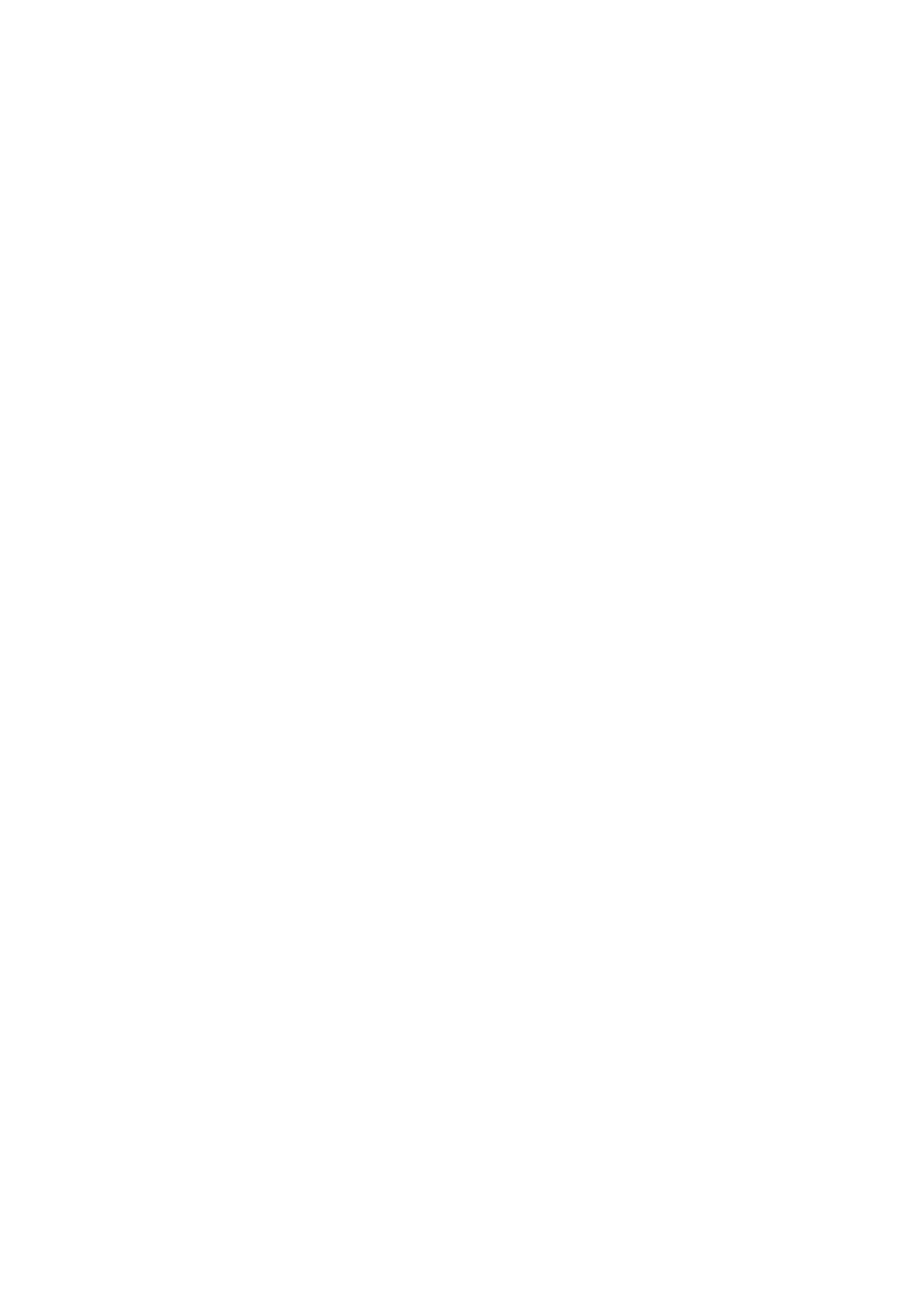## **Interim report on operations**

## **Significant events during the period**

### *Launch of Aperol Spritz*

In February 2011, the Group launched Aperol Spritz, a new product in which the ingredients of the famous aperitif – Aperol, Prosecco DOC and soda water – are offered to consumers already mixed and ready-to-drink in an innovatively packaged 17.5 cl bottle with an easy-open top.

The new product has, for the time being, only been launched in Italy and Austria, and is intended to increase domestic consumption of the now well-known aperitif, Aperol Spritz, which is enjoyed throughout Europe.

#### *Acquisition of Vasco (CIS) OOO in Russia*

On 1 March 2011, the Group acquired an 80% stake in Vasco (CIS) OOO, a wines and spirits import and distribution company based in Moscow.

The deal was worth  $\epsilon$  6.4 million, of which  $\epsilon$  0.4 million relates to the purchase of shares, and the remaining portion represents the acquired company's trade payables to suppliers.

The agreement also gives call and put options on the remaining 20%, on condition that the objectives stated in the contract are met.

Based on the estimates currently available, the value of the options that may be exercised in 2012 is  $\epsilon$  1.8 million.

Vasco (CIS) OOO, a small company but one with a consolidated presence in this market, forms a solid basis from which the Campari Group can develop a distribution platform in the important Russian market in the future.

The transfer of the Campari Group's brands from their current distributors in this market to the new company will commence in 2011 and will be completed by the end of 2012.

## *Sale of the minority stake in the joint venture Focus Brands Trading (India) Private Limited*

On 28 March 2011, in execution of a settlement agreement, the 26% stake in Focus Brands Trading (India) Private Limited, held by DI.CI.E Holding B.V., was sold.

Prior to this, the Group had already terminated the contractual business relationship through which, since 2008, the joint venture Focus Brands Trading (India) Private Limited had been the licence-holder for the local production of Old Smuggler and had a distribution agreement for the Group's other products in India.

The transaction was in line with the expected values and cost provisions made in the consolidated financial statements for the year ending 31 December 2010.

#### *Merger of Zedda Piras S.p.A. into Sella & Mosca S.p.A.*

To continue the process of streamlining and simplifying the corporate structure of the Campari Group, the merger of Zedda Piras S.p.A. into Azienda Vitivinicola Tenute Sella&Mosca S.p.A. was completed in June. The operation will also make it possible to achieve greater operational efficiency due to the integration of the manufacturing and commercial activities of the two companies.

The merger took place via the absorption of Zedda Piras S.p.A. into Azienda Vitivinicola Tenute Sella&Mosca S.p.A. and was carried out, pursuant to article 2501-*quater* of the Italian Civil Code, on the basis of the balance sheets of the two companies at 31 December 2010.

#### *Purchase of own shares*

Between 1 January and 30 June 2011, the Parent Company sold 3,516,797 own shares and bought 4,920,000. At 30 June, the Parent Company held 3,680,383 own shares, equivalent to 0.63 % of the share capital.

## *Ordinary shareholders' meeting of the Parent Company*

On 29 April 2011, the ordinary shareholders' meeting of Davide Campari-Milano S.p.A. approved the financial statements for the year ending 31 December 2010 and agreed the distribution of a dividend of € 0.06 per share outstanding.

This dividend is in line with the dividend paid for 2009.

The total dividend, calculated on the shares outstanding and excluding own shares (4,127,716 shares) is € 34,600,337.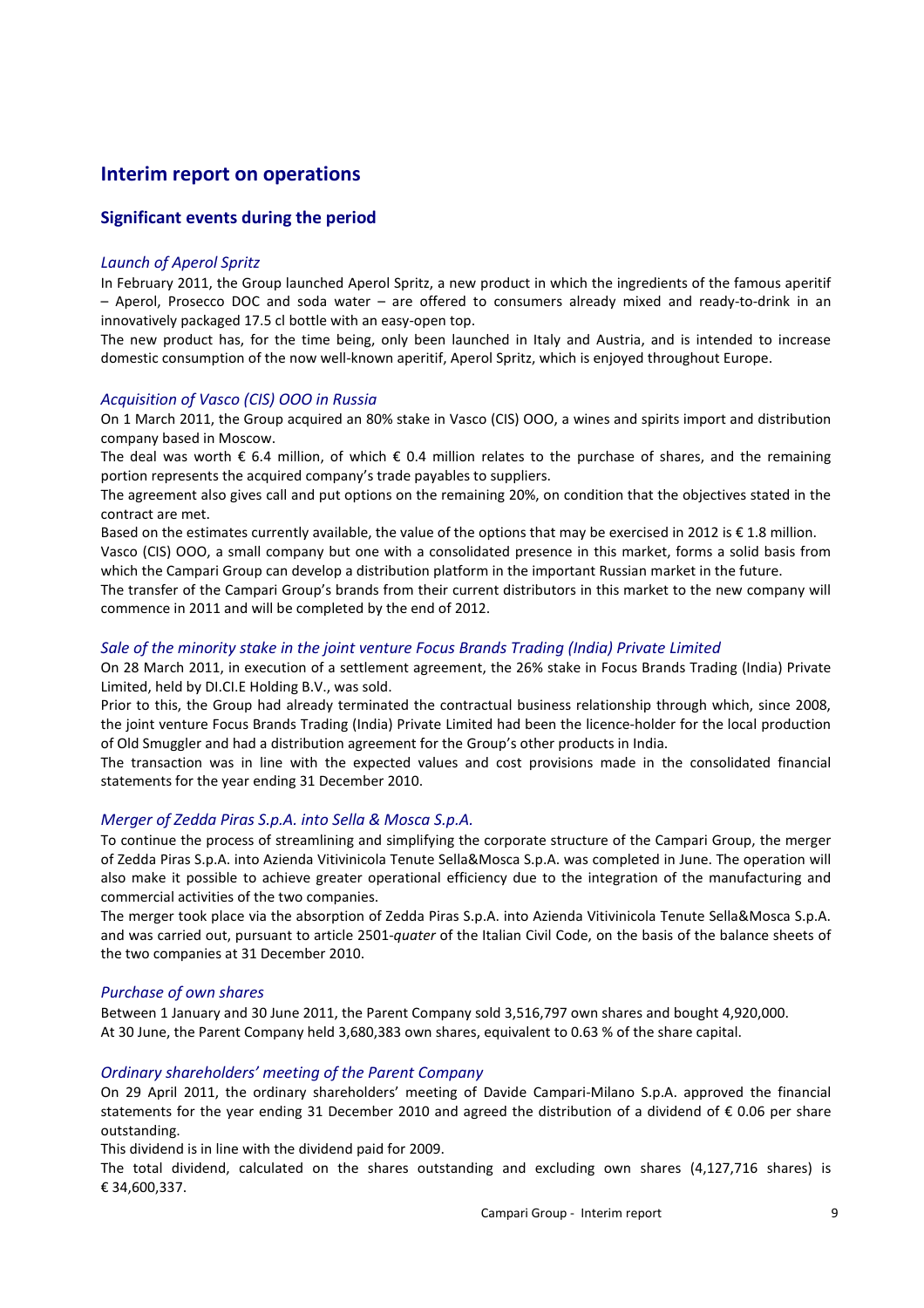### *Termination of the distribution of Russian Standard in Italy*

On 30 April 2011, the Group stopped the distribution of Russian Standard on the Italian market following the termination of the distribution agreement with the owner of the vodka brand. The brand has been distributed since 2007 by Campari Italia S.p.A. and, later, by Davide Campari-Milano S.p.A., following the merger of the companies. .

#### *Acquisition of the Cazalis and Reserva San Juan brands in Argentina*

On 10 May 2011, the Group finalised the acquisition of the aperitif Cazalis and the brandy Reserva San Juan in Argentina from Destiladora Internacional S.A. for USD 1.5 million.

These brands were already distributed by Campari Argentina S.A., which will now also carry out production at its Capilla del Senor facility.

#### *Termination of the distribution of Cutty Sark in the US*

Following its acquisition last year of the whisky brand Cutty Sark, the Edrington Group has decided to award the distribution of these brands to the organisation that also markets all of its other brands in the US.

This is why, from 24 June 2011, Skyy Spirits, LLC stopped distributing this brand, which the company had distributed since 1999, i.e. prior to the acquisition of a controlling stake in Skyy Spirits, LLC by the Campari Group.

In 2010, Cutty Sark posted net sales of € 9.8 million and a net contribution margin of € 1.3 million.

## **Sales performance**

#### *Overall performance*

The Group posted excellent sales results in the second quarter of 2011, thereby confirming the strong positive trend seen in the first three months of the year.

For the first six months as a whole, sales came in at € 589.1 million, a rise of 14.2% compared with the first half of 2010; even on a same-structure basis and at constant exchange rates, this represents strong, double-digit organic growth of 12.2%, as shown in the table below.

|                                     | $\epsilon$ million | % compared with first half of 2010 |
|-------------------------------------|--------------------|------------------------------------|
| Net sales in the first half of 2011 | 589.1              |                                    |
| Net sales in the first half of 2010 | 515.7              |                                    |
| <b>Total change</b>                 | 73.4               | 14.2%                              |
| of which                            |                    |                                    |
| organic growth                      | 62.9               | 12.2%                              |
| external growth                     | 12.1               | 2.3%                               |
| exchange rate effect                | $-1.6$             | $-0.3%$                            |
| <b>Total change</b>                 | 73.4               | 14.2%                              |

The good result achieved during the first half of the year in terms of organic growth is attributable to the more than satisfactory performance of all of the Group's main brands. The excellent global performance of Aperol, which has seen its growth accelerate as a result of the extraordinary contribution made by sales in the vital German market, deserves particular mention.

More generally, Group sales in the first half benefitted from strong growth in certain markets (such as Australia, Russia and Argentina) in which, for a variety of reasons, there was a very favourable basis of comparison with sales in the first half of last year.

Acquisitions completed in the past 12 months, along with new distribution agreements (net of terminated distribution agreements), generated external growth of 2.3%, mainly driven by sales of the former C&C brands acquired by the Group in October 2011.

As regards the acquisition of Vasco (CIS) OOO in Russia on 1 March 2011, the sales recorded by this new company, which are attributable to new third-party brands, are reported as external growth and amounted to  $\epsilon$  4.4 million.

The table below shows the full breakdown of external growth by brand, including negative developments, the most significant of which is the termination of distribution of Tullamore Dew.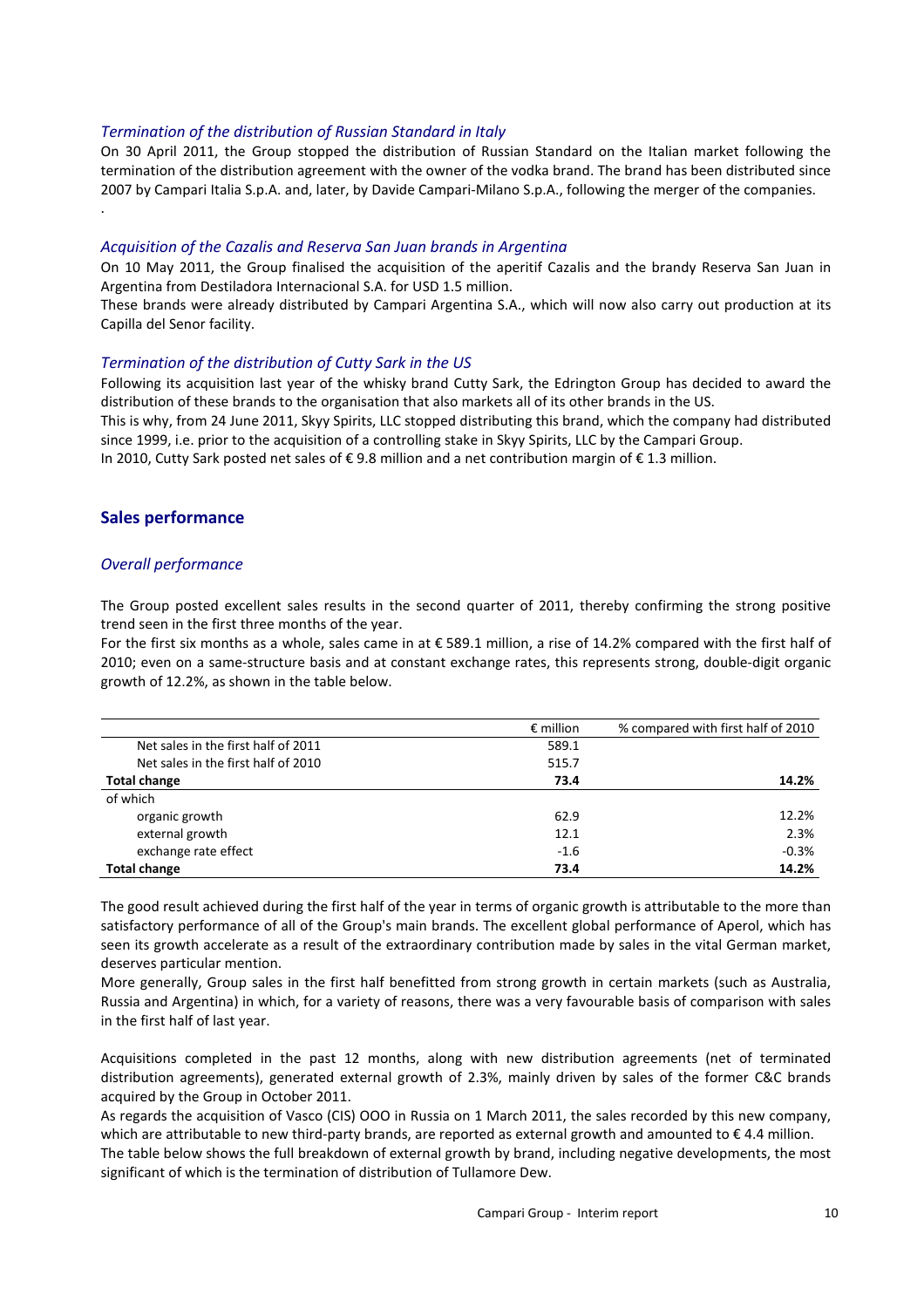| Sales - first half of 2011: breakdown of external growth                                                 | $\epsilon$ million |
|----------------------------------------------------------------------------------------------------------|--------------------|
| Former C&C brands: Carolans, Frangelico and Irish Mist                                                   | 12.2               |
| Sub-total - Group brands                                                                                 | 12.2               |
| Termination of distribution of Tullamore Dew                                                             | $-3.5$             |
| Third-party brands in Russia (Vasco (CIS) OOO)                                                           | 4.4                |
| Other third-party brands, including Disaronno in Germany, Sagatiba cachaça in Brazil and new still wines | 1.0                |
| Copacking: net balance of assets transferred (Frangelico production for C&C) and new agreements          | $-2.0$             |
| Sub-total - third-party brands                                                                           | $-0.1$             |
| Total external growth                                                                                    | 12.1               |

Changes in average exchange rates had a negative impact on sales in the first half of the year, which, although limited to 0.3%, still represents a reversal of the positive trend seen in the past two years.

In the first half of 2011, the US dollar – the Group's main currency – lost 5.3% of its value compared to the same period of the previous year, while the Argentine peso fell 9.5%. However, these devaluations were almost completely offset by the strengthening of the Australian dollar, the Brazilian real and the Swiss franc against the euro.

The table below compares the changes in exchange rates for the Group's most important currencies, both as a spot rate at 30 June and as an average figure for the period.

| Exchange rates for the period         | First half 2011 | First half 2010 | % change  |
|---------------------------------------|-----------------|-----------------|-----------|
| US\$ $x \in 1$ average for the period | 1.403           | 1.328           | $-5.3%$   |
| US\$ $x \notin 1$ at 30 June          | 1.445           | 1.227           | $-15.1%$  |
| BRL $x \in 1$ average for the period  | 2.287           | 2.387           | 4.4%      |
| BRL $x \in 1$ at 30 June              | 2.260           | 2.208           | $-2.3%$   |
| CHF $x \in 1$ average for the period  | 1.270           | 1.437           | 13.1%     |
| CHF $x \in 1$ at 30 June              | 1.207           | 1.328           | 10.0%     |
| CNY $x \in 1$ average for the period  | 9.176           | 9.068           | $-1.2%$   |
| CNY $x \in 1$ at 30 June              | 9.342           | 8.322           | $-10.9\%$ |
| GBP $x \in 1$ average for the period  | 0.868           | 0.870           | 0.2%      |
| GBP $x \in 1$ at 30 June              | 0.903           | 0.817           | $-9.4%$   |
| ARS $x \in 1$ average for the period  | 5.679           | 5.137           | $-9.5%$   |
| ARS $x \in 1$ at 30 June              | 5.932           | 4.826           | $-18.6%$  |
| AUD $x \in 1$ average for the period  | 1.358           | 1.486           | 9.4%      |
| AUD $x \in 1$ at 30 June              | 1.349           | 1.440           | 6.8%      |
| MXN $x \in 1$ average for the period  | 16.684          | 16.829          | 0.9%      |
| MXN $x \in 1$ at 30 June              | 16.977          | 15.736          | -7.3%     |

#### *Sales by region*

The sales performance in the first half of 2011 was excellent, with the Group posting strong, double-digit growth both in Europe and in the Rest of the world and duty free. Italy and the Americas also reported an increase in sales, but growth in these regions was much more contained.

The two tables below provide a breakdown of sales by region, with the impact of organic growth, external growth and exchange rate movements shown separately in the second table.

|                                 | First half 2011    |                | First half 2010    |                 | % change      |
|---------------------------------|--------------------|----------------|--------------------|-----------------|---------------|
|                                 | $\epsilon$ million | %              | $\epsilon$ million | %               | 2011/2010     |
| Italy                           | 209.6              | 35.6%          | 204.1              | 39.6%           | 2.7%          |
| Rest of Europe                  | 140.5              | 23.9%          | 107.8              | 20.9%           | 30.4%         |
| Americas                        | 190.0              | 32.3%          | 175.9              | 34.1%           | 8.0%          |
| Rest of the world and duty free | 49.0               | 8.2%           | 27.9               | 5.4%            | 75.6%         |
| Total                           | 589.1              | 100.0%         | 515.7              | 100.0%          | 14.2%         |
| Breakdown of % change           |                    |                | % change           |                 |               |
|                                 | total              | organic growth |                    | external growth | exchange rate |
| Italy                           | 2.7%               | 2.6%           |                    | 0.1%            | 0.0%          |
| Rest of Europe                  | 30.4%              | 22.9%          |                    | 6.6%            | 0.9%          |
| Americas                        | 8.0%               | 9.6%           |                    | 1.6%            | $-3.2%$       |
| Rest of the world and duty free | 75.6%              | 58.1%          |                    | 6.9%            | 10.6%         |
| Total                           | 14.2%              | 12.2%          |                    | 2.3%            | $-0.3%$       |

Campari Group - Interim report 11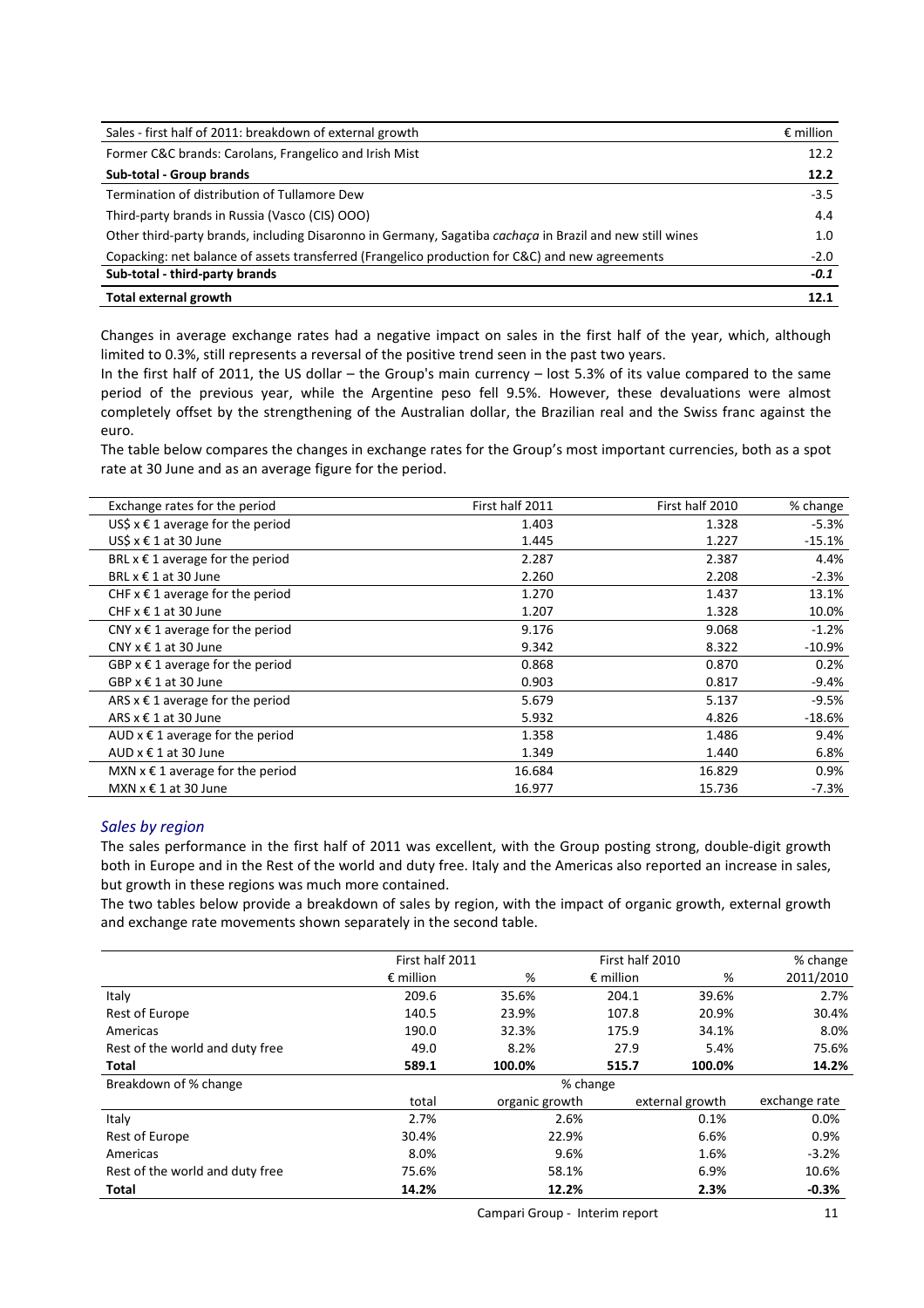In **Italy**, sales in the first half of 2011 totalled € 209.6 million, an increase of 2.7% (+2.6% excluding the minimal impact of external growth).

In relation to the main brands, the excellent sales performance of Campari and Aperol continued, while there was a slight drop in sales of the single-serving aperitifs Campari Soda and Crodino. In addition, the entire wine segment also recorded a slight fall for the first six months, whereas the Lemonsoda range of drinks enjoyed strong growth.

In the rest of **Europe**, the first half of the year saw a markedly positive performance: sales totalled € 140.5 million, posting overall growth of 30.4%. Of this figure, an excellent 22.9% is attributable to organic growth, 6.6% relates to external growth and 0.9% is the result of a positive exchange rate effect.

Organic growth in the region benefitted from the increase in the entire portfolio in Germany, particularly Aperol, which picked up further pace in the second quarter, as well as the good overall result recorded in all the other major European markets, especially Russia, Austria and Spain.

External growth in this region was driven mainly by sales of third-party brands by Vasco (CIS) OOO in Russia, which were fully consolidated from 1 March 2011, with a not insignificant contribution from sales of Frangelico and other former C&C brands in Spain and in all of the main European markets.

Sales in the **Americas** region totalled € 190.0 million, an increase of 8.0% compared with the first half of last year. The two tables below show the trends in each of the two main markets, the US and Brazil, and in the "Other countries" segment within the Americas; a breakdown of the growth components for each of these three subregions is also shown.

|                       | First half 2011    |                | First half 2010    |                 | % change      |
|-----------------------|--------------------|----------------|--------------------|-----------------|---------------|
|                       | $\epsilon$ million | %              | $\epsilon$ million | %               | 2011/2010     |
| <b>USA</b>            | 113.1              | 59.5%          | 115.0              | 65.4%           | $-1.6%$       |
| <b>Brazil</b>         | 46.3               | 24.3%          | 41.0               | 23.3%           | 13.0%         |
| Other countries       | 30.6               | 16.1%          | 20.0               | 11.4%           | 53.4%         |
| Total                 | 190.0              | 100.0%         | 175.9              | 100.0%          | 8.0%          |
| Breakdown of % change |                    |                | % change           |                 |               |
|                       | total              | organic change |                    | external growth | exchange rate |
| <b>USA</b>            | $-1.6%$            |                | 3.1%               | 0.2%            | $-4.9%$       |
| <b>Brazil</b>         | 13.0%              |                | 7.7%               | 0.7%            | 4.6%          |
| Other countries       | 53.4%              |                | 50.7%              | 11.7%           | $-9.0%$       |
| Total                 | 8.0%               |                | 9.6%               | 1.6%            | $-3.2%$       |

The **US**, which accounts for 19.2% of all Group sales, saw an overall dip of 1.6% in its sales figures, which is entirely attributable to a negative exchange rate effect (-4.9%) that more than offset organic growth of 3.1% and external growth of 0.2%. Organic growth was buoyed by the good results posted by SKYY Vodka and the Wild Turkey franchise (with excellent sales of American Honey), while the external growth component was just in positive territory, with sales of Frangelico partly offset by the termination of distribution of Tullamore Dew.

In **Brazil** (7.8% of the total), sales in the first half of 2011 rose by 13.0%, due to good organic growth (7.7%), a not insignificant positive exchange rate effect (4.6%) and modest external growth (0.7%). Campari, Dreher and SKYY Vodka are the three brands that made the biggest contribution to the organic growth component of the good sales performance, whereas external growth was determined by Frangelico and Sagatiba *cachaça*.

Sales in **other countries in the Americas region**, which in total represent just over 5% of Group sales, rose by 53.4% due to strong organic growth (50.7%) in the three main markets of Argentina, Canada and Mexico.

The Argentine market posted good results for all of the Group's brands, but particularly for Cinzano, which was previously distributed under licence by a third party, but has been distributed by the Group since 1 September 2010.

In Canada, sales of SKYY Vodka and Wild Turkey increased further, while growth on the Mexican market is largely driven by the excellent performance of the ready-to-drink product SKYY Blue.

The external growth in this sub-area (+11.7%) was generated in Canada by sales of the former C&C brands, whereas the negative exchange rate effect (-9.0%) is primarily attributable to the Argentine peso.

Although the **Rest of the world and duty free** region remains small in comparison to the other regions, it significantly increased its share of total Group sales, rising from 5.4% in the first half of last year to 8.2% in 2011.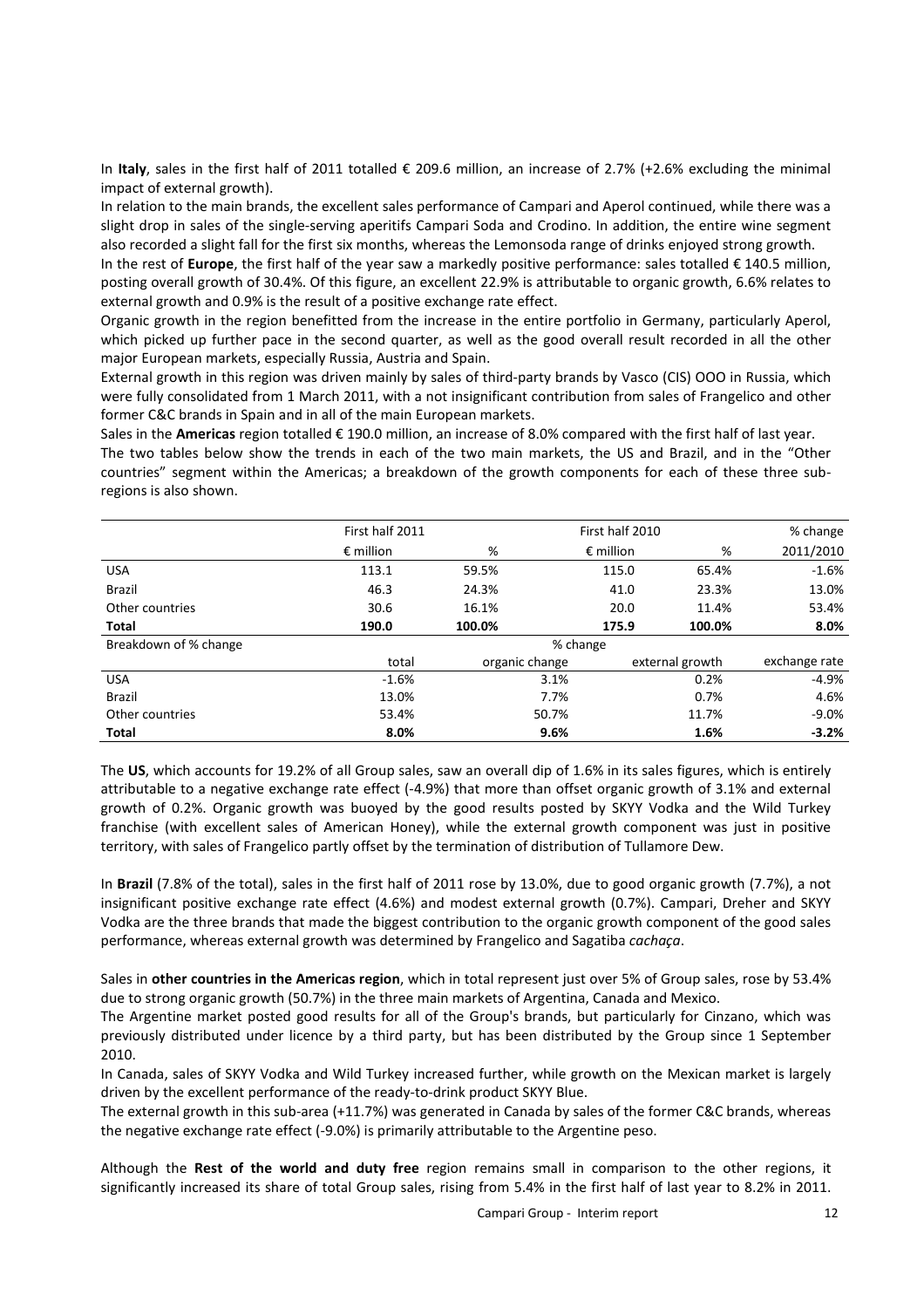This increase was the result of sales growth of 75.6%, which was closely connected to the creation of Campari Australia Pty Ltd. The new company became operational on 1 April 2010 and during 2010 gradually took over the direct distribution of all the Group's brands in the Australian market. It now ensures that the business is run more efficiently, including in New Zealand and all the markets in the Asia-Pacific region. Note that in the early months of 2011, the Asia-Pacific region was hit by several natural disasters (flooding in north-eastern Australia and the earthquake and subsequent nuclear disaster in Japan), which had a significant impact on transport and consumption in general.

In terms of the remaining business in this region, there was a good sales performance in South Africa and in the duty free channel in the first half of the year.

In addition to healthy organic growth of 58.1%, in the first six months of the year the region benefitted from a positive exchange rate effect (+10.6%) due to the strong appreciation of the Australian dollar and external growth (+6.9%) mainly resulting from sales of Frangelico.

#### *Sales by business area*

The positive sales performance in the first half of 2011 (+14.2%) was driven by double-digit growth that was equally strong for spirits (+16.1%) as for wines (+16.0%), the two segments that together represent around 90% of Group sales.

Soft drinks, which make up 9.2% of the total, reported slight growth, while other sales, an increasingly marginal segment, saw a decline compared with the first half of 2010*.*

The two tables below show changes in sales by business area and a breakdown of the overall change in each business area by organic growth, external growth and the effect of exchange rate movements.

|                       | First half 2011    | First half 2010 |                    |                 | % change      |
|-----------------------|--------------------|-----------------|--------------------|-----------------|---------------|
|                       | $\epsilon$ million | %               | $\epsilon$ million | %               | 2011/2010     |
| Spirits               | 460.3              | 78.1%           | 396.5              | 76.9%           | 16.1%         |
| Wines                 | 68.6               | 11.6%           | 59.1               | 11.5%           | 16.0%         |
| Soft drinks           | 54.3               | 9.2%            | 53.9               | 10.5%           | 0.8%          |
| Other sales           | 5.9                | 1.1%            | 6.1                | 1.2%            | $-5.1%$       |
| Total                 | 589.1              | 100.0%          | 515.7              | 100.0%          | 14.2%         |
| Breakdown of % change |                    |                 | % change           |                 |               |
|                       | total              |                 | organic growth     | external growth | exchange rate |
| <b>Spirits</b>        | 16.1%              |                 | 13.8%              | 2.6%            | $-0.3%$       |
| Wines                 | 16.0%              |                 | 14.4%              | 1.9%            | $-0.3%$       |
| Soft drinks           | 0.8%               | 0.6%            |                    | 0.0%            | 0.2%          |
| Other sales           | $-5.1%$            |                 | $-12.3%$           | 7.7%            | $-0.5%$       |
| Total                 | 14.2%              |                 | 12.2%              | 2.3%            | $-0.3%$       |

#### *Spirits*

Sales of spirits totalled  $\epsilon$  460.3 million, a rise of 16.1% compared with the first half of 2010, which is due to organic growth of 13.8%, a positive contribution from external growth of 2.6% and a negligible negative exchange rate effect (-0.3%).

The positive external growth figure is attributable to sales of former C&C brands, i.e. the positive impact from additional sales of Carolans and Frangelico (acquired by the Group on 1 October 2010), which was partly offset by the negative impact of the termination of distribution of Tullamore Dew in the US (from 1 January 2011).

As regards the sales performance of the Group's individual spirit brands, which represent 87.5% of the entire segment, the first half of 2011 saw organic growth of 15.0%.

Of the Group's main brands, **Campari** reported growth of 6.6% at constant exchange rates (+7.5% at actual exchange rates due to the appreciation of the Brazilian real).

The brand achieved excellent sales results in its three main markets, recording double-digit growth in Italy and Brazil and a satisfactory performance in Germany; moreover, of the markets deemed important for their size and development potential, it is worth noting the good sales performance achieved in Argentina.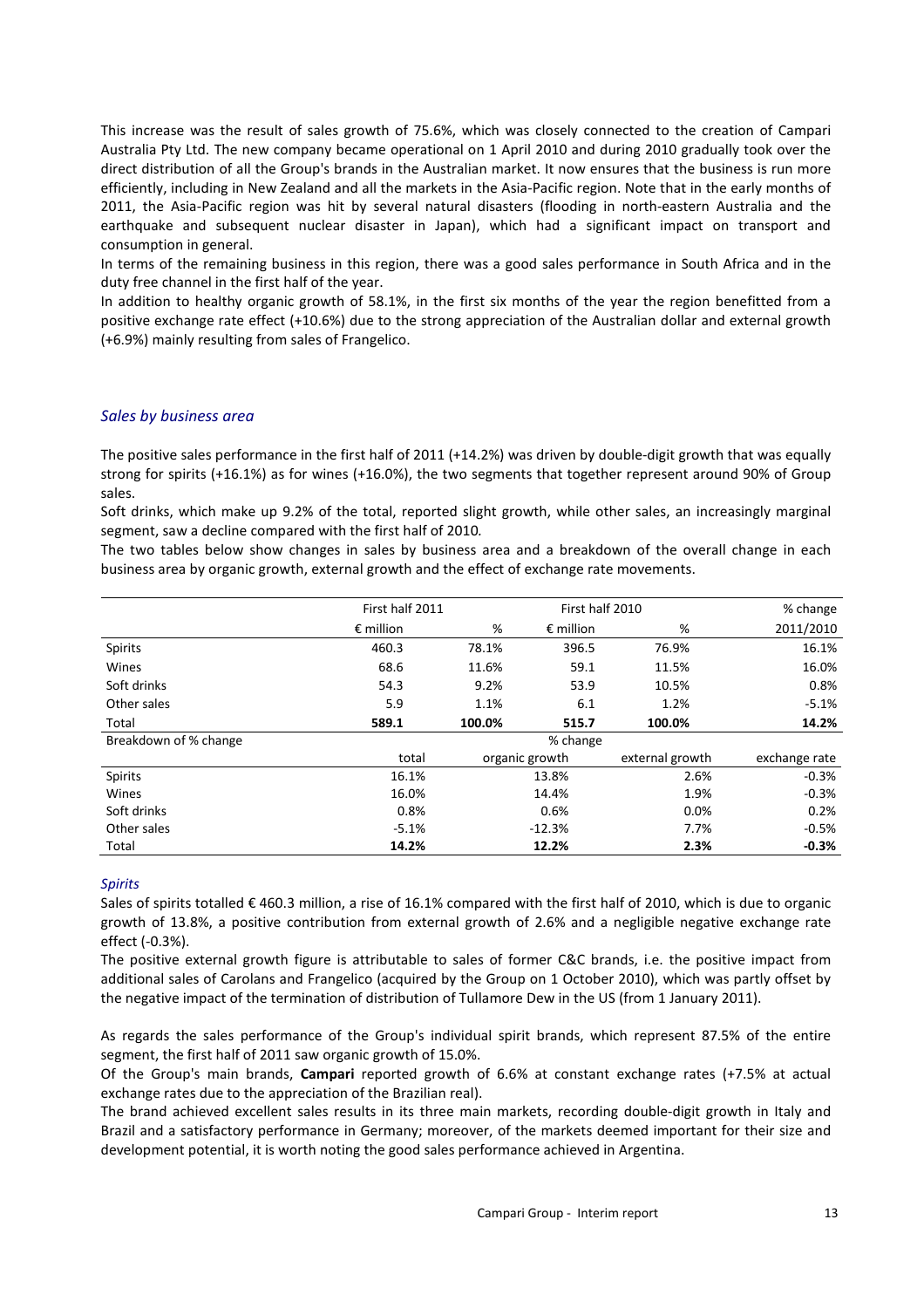The **SKYY** brand, which includes the SKYY infusions range, reported growth of 4.0% at constant exchange rates, although this represents a 0.3% decline at actual exchange rates due to the devaluation of the US dollar.

In the US, which still accounts for around 80% of SKYY's business, sales in the first half of the year were up 2.6%, supported primarily by the good performance of the SKYY Infusions range; however, the core SKYY Vodka brand did close the first half with a rise in sales – a satisfactory result in view of the very aggressive competitive environment in the US vodka market.

In other markets, SKYY continued to post a positive sales performance, particularly in Brazil, where the brand was only launched in 2009 but which has already become the brand's second biggest market in the world.

In the first half of the year, **Aperol** sales grew by 52.0% (52.4% at actual exchange rates), with the period seeing a further acceleration over the remarkable growth rate achieved in recent years.

Italy, where the brand continues to post double-digit growth figures, now accounts for just 50% of total volumes following the extraordinary trend in consumption in Germany and, to a somewhat lesser extent, also in Austria and the other European markets where the brand was recently relaunched.

The European marketing plan, which focuses on major investments in communication alongside tasting activities in the on-premise channel, is producing excellent results.

The figures reported above do not include sales of Aperol Spritz, a new product launched in Italy and later in Austria in the early part of the year. In Italy, the growth in the distribution of the new brand in the off-trade channel has unfolded as planned and initial sell-out data were also very satisfactory.

Sales of **Campari Soda**, 97% of which are concentrated in the Italian market, recorded a decline of 5.1% compared with the first half of 2010.

The brand remains the undisputed market leader in single-serving carbonated aperitifs on the Italian market, and the drop in consumption reported by Nielsen for the latest six months available is much lower than the fall shown in the sales figures.

The **Wild Turkey** franchise put in a very positive sales performance in the first half of the year; once the ready-todrink range and American Honey liqueur are included, the brand achieved growth at constant exchange rates of 54.8% (57.3%% at actual exchange rates).

The core Wild Turkey brand, which grew by 12.9% overall (12.3% at actual exchange rates), recorded a good increase in sales in the US, its main market (+5.1%), almost doubled sales in Australia and reported a slight decline in Japan.

The Wild Turkey ready-to-drink line, which is currently sold only in Australia and New Zealand, had an excellent first half due to positive local consumption trends. However, sales figures for the first half of 2011 cannot be compared on a fully like-for-like basis with those for the same period last year as Campari Australia Pty Ltd. was only partly operational in the first half of 2010, and the distribution of the Wild Turkey ready-to-drink line was still carried out by third parties.

Finally, American Honey, which reported overall growth of 50.7% (47.1% at actual exchange rates), has achieved very satisfactory results in the US, where the Group decided to significantly strengthen its marketing investment in 2011, and in Australia, where the excellent trend in consumption means it is possible and appropriate to increase investment in communication in the short term.

Sales of the **Brazilian brands** Old Eight, Drury's and Dreher posted growth of 3.9% (8.4% at actual exchange rates), due to a good result for Dreher and a slight drop in sales of the two whiskies.

Sales of **GlenGrant** in the first half of 2011 also recorded growth of 5.5% at constant exchange rates and 5.9% at actual exchange rates. The brand's performance was determined by good sales figures in France and positive developments in both the duty free channel and new sales markets, which are expected to offer good development potential. In contrast, sales in Italy and Germany are down on last year. In Italy, which remains the brand's main market, accounting for around 50% of its sales, the trend in whisky consumption continues to be negative, although GlenGrant is maintaining its leading position in the market against this backdrop.

**Old Smuggler** closed the first half of the year with growth of 2.2% at constant exchange rates due to the good sales result achieved in Argentina, the brand's main market, accounting for 60% of its total sales*.* At actual exchange rates, the brand reported a drop in sales of 4.1% as a result of the sharp devaluation of the Argentine peso.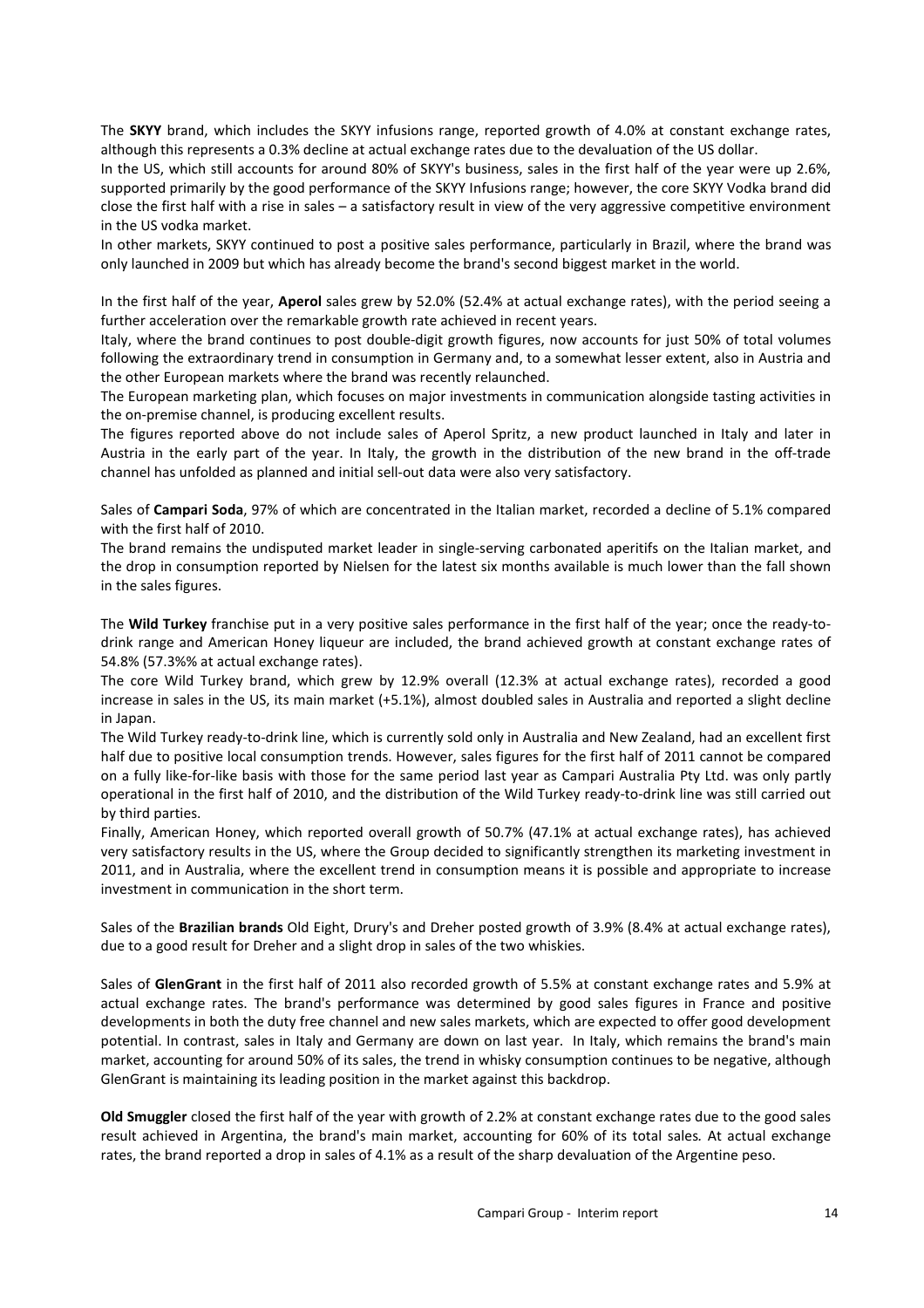**Ouzo 12** posted growth of 3.8% at constant exchange rates and at actual exchange rates following strong sales figures in Germany, which has long been by far the largest market for this brand*.* 

Sales of **Cynar** were broadly in line with those for the previous year, recording a decline of 0.4% at constant exchange rates and a rise of 2.3% at current exchange rates (due to the appreciation of the Brazilian real and the Swiss franc). As far as organic growth is concerned, the first half of the year saw a slight drop in sales on the Italian and German markets, which was almost entirely offset by growth in Brazil and Switzerland.

In the first six months of the year, sales of **Cabo Wabo** saw a drop of 13.3% at constant exchange rates (-17.7% at actual exchange rates) due to the negative shipments trend in the US, the market that accounts for more than 90% of the brand's total sales. Note, however, that both depletions and consumption of Cabo Wabo increased in the first half of the year in the US, confirming the trend seen in 2010, when the brand was relaunched (with new packaging, stronger communication measures and on-trade activities).

Staying with the tequila market in the US, Espolón posted a good sales performance with growth of over 50% compared with the first six months of 2010. This brand, which was added to the Group's portfolio at the end of 2008 following the acquisition of Destiladora San Nicolas, S.A. de C.V. in Mexico, was relaunched very successfully in the US premium tequila segment, at a lower price than Cabo Wabo, which is positioned in the ultra premium segment.

Sales of **X-Rated Fusion Liqueur**, which are almost entirely concentrated in the US market, declined by 16.2% in local currency (-20.3% at actual exchange rates). The result for the first half of the year was affected by a planned reduction in stock levels in the distribution channel carried out with a view to the introduction of new packaging.

As regards the Group's other spirit brands, distributed almost exclusively on the Italian market, the first half of the year saw a decline in sales of Zedda Piras (-5.3%) and Aperol Soda (-1.2%), and a slight rise in sales of Barbieri liqueurs (+1.9%).

Third-party brands distributed by the Group also recorded an overall positive trend in the first half of 2011, posting organic growth of 6.5%. The main brands saw the following developments:

- Jack Daniel's, which is distributed primarily on the Italian market, grew by 5.4%; the increase was slightly lower at actual exchange rates (+4.5%) due to the negative exchange rate effect in Argentina, the brand's second largest market;
- Jägermeister, which is distributed exclusively on the Italian market, declined by 1.4%;
- the Scotch whiskies distributed in the US grew by 9.3% at constant exchange rates (4.8% at actual exchange rates); this good result is due to the positive trend in sales of Morrison Bowmore, whereas there was a slight drop in sales of Cutty Sark, distribution of which was terminated at the end of June;
- sales of Suntory brands, which are also mainly distributed in the US, advanced by 11.1% (+6.5% at actual exchange rates);
- sales of Licor 43, which is mainly distributed in Germany, rose strongly by 26.0% (+26.1% at actual exchange rates);
- sales of Russian Standard, which is distributed in the Group's main European markets, dipped 5.2% (-4.3% at actual exchange rates). It should be reminded that, based on an agreement signed on 30 April 2011, the distribution of this brand has been stopped.

Note that the former C&C brands acquired on 1 October 2010 from William Grant & Sons, i.e. **Carolans**, **Irish Mist**  and **Frangelico**, were already distributed by the Group in certain key markets (e.g. Carolans in the US) prior to the acquisition; as such, sales of these brands were included in sales of third-party brands distributed by the Group, along with Tullamore Dew (distribution of which was transferred to the new owners, William Grant & Sons, as of 1 January 2011).

Following this acquisition, therefore, it was deemed appropriate to report all additional sales of former C&C brands as external growth, i.e.:

- sales in new markets of brands previously distributed in other markets (such as Frangelico in Spain);
- the change in sales in already established markets of brands that were previously distributed by the Group and are now Group brands (e.g. Carolans in the US).

In contrast, the external growth figure naturally also includes the elimination of sales of Tullamore Dew, distribution of which has been terminated.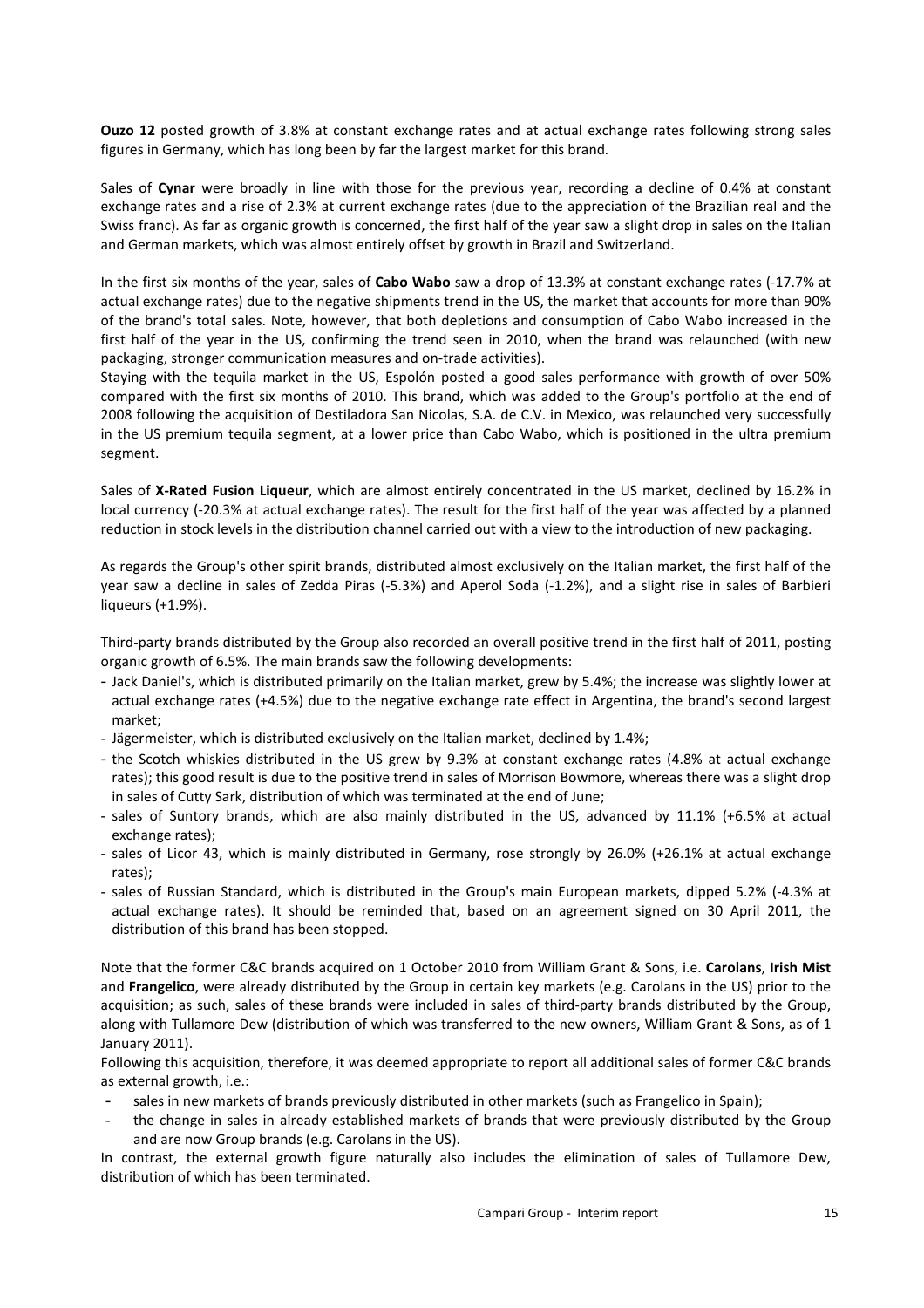Based on this methodology, in the first half of 2011 the Group achieved total sales of former C&C brands amounting to € 21.7 million, whereas the same figure for the year before, including Tullamore Dew, was € 13.0 million.

#### *Wines*

Sales of wines in the first half of 2011 totalled  $\epsilon$  68.1 million, up strongly (16.0%) on the same period of the previous year.

This result is the combination of positive organic growth in the business (+14.4%), external growth, attributable to the distribution of new still wines, of 1.9% and a slight negative exchange rate effect of 0.3%.

Sales of **Cinzano vermouth** grew by 42.0% compared with the first half of the previous year (+38.8% at actual exchange rates) as a result of the combination of two particularly positive effects.

Firstly, a strong boost was provided by sales in Argentina, where the Group started to sell the brand directly in September 2010, following the early termination of the licence agreement.

Secondly, there was strong growth in sales in Russia, driven by both a robust recovery in consumption during the period (trending at 10% growth) and the effect of orders being placed earlier by distributors ahead of the renewal of import licences.

**Cinzano sparkling wines** saw their sales rise by 2.2% (+2.8% at actual exchange rates). The different markets in which the brand is present recorded differing trends, but overall the figure for the first half of the year was in positive territory.

Germany, which saw a seasonal sales peak in the second quarter, has completely recovered the ground it lost in terms of sales in the first quarter; in contrast, Italy is still slightly behind for the first six months of 2011, but in this market the peak sales season comes in the last two months of the year; finally, in Russia, the second quarter saw the expected slowdown in sales that brought sales for the first half of the year back into line with the level of the previous year.

**Riccadonna** reported growth of 35.4% (42.5% at actual exchange rates), which is entirely attributable to its main market, Australia, and – to a lesser extent – New Zealand. In 2011, sales in these two markets benefitted from the return to a more normal situation in terms of distribution, with Campari Australia Pty Ltd. fully operational in the first half of 2011, whereas in the same period of 2010 the Group's sales were impacted by the negative effects of the change of distributor.

Sales of **Mondoro**, whose main market is Russia, rose by 28.4% (+27.5% at actual exchange rates). This is again due partly to the good recovery in consumption and partly to orders being placed slightly earlier by the distributor ahead of the renewal of import licences.

Sales of **Odessa** sparkling wines, which are produced and sold by the Group in Ukraine, declined by 20.9%% at constant exchange rates and by 24.7%% at actual exchange rates in the first half, following the planned reduction in stock levels in the distribution channel in anticipation of the launch of the new packaging. In addition, Odessa sparkling wines are expected to be launched in the important Russian market via the Group's recently acquired trading company Vasco (CIS) OOO.

As for still wines, the first half of 2011 recorded a 3.3% increase in sales for **Sella&Mosca** (3.2% at actual exchange rates), due to both the Italian market and export markets. **Cantina Serafino** also posted a positive result (+10.5%), while sales of **Teruzzi&Puthod** dipped 7.0%.

In the wines segment, agency brands only account for 3.6% of total sales, but the strategy initiated last year of achieving growth by also expanding the portfolio to include the distribution of new third-party brands is producing

#### *Soft drinks*

excellent results.

In the first half of 2011, sales of soft drinks totalled € 54.3 million, up 0.6% compared with the first half of 2010 (+0.8 % stripping out a marginally positive exchange rate effect).

**Crodino**, the main brand in this segment, made up much of the ground it had lost at the end of March and closed the first half of the year with a small decline of 0.9% (-0.7% at actual exchange rates).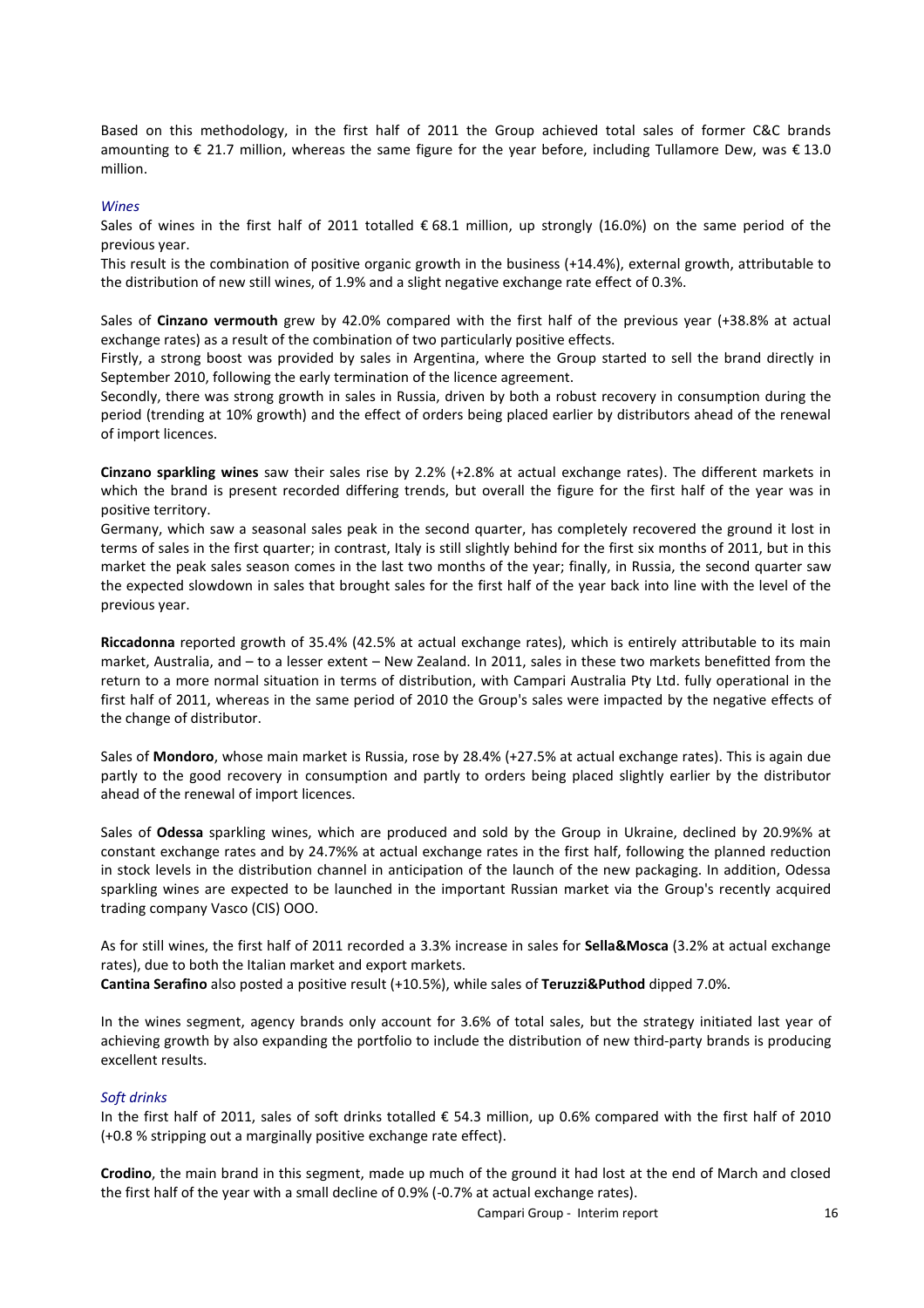The brand continues to be the undisputed leader in the Italian market for non-alcoholic, single-serving aperitifs, and the Nielsen sell-out data for the past six months indicated a slightly positive change in the trend.

The **Lemonsoda** drinks range posted growth of 6.6%, partly as a result of successful product innovation activities, which saw a rise in consumption and market share in the first half for Lemonsoda Zero and Mojito Soda, line extensions launched in the second half of 2010.

In contrast, sales of mineral waters and other Crodo-brand drinks were down.

#### *Other sales*

This minor segment, which represents just 1.1% of the Group's total sales, reported a fall of 5.1%.

From March 2011, in addition to the sale of raw materials and semi-finished goods to third parties and co-packing activities on behalf of third parties, this segment also includes the sale of finished products that do not fall into the product categories that represent the Group's core business (spirits, wines and soft drinks).

These sales, which were achieved in Russia through Vasco (CIS) OOO, resulted in external growth of 7.7%, net of the elimination of the third-party sales relating to the Frangelico bottling contract (following the acquisition of the brand).

In terms of organic growth, there was a 12.3% drop as a result of lower sales of malt distillate produced and sold in Scotland by Glen Grant Distillery Company Ltd.

#### **Income statement**

The Group's income statement figures for the first half of 2011 are extremely positive and confirm the strong increase in all measures of profitability seen in the first three months of the year. The operating result grew by 19.6% compared with 2010, and even once the positive impact of external growth and the exchange rate effect have been stripped out, organic growth is still in double figures (+15.6%).

|                                                                 | First half 2011    |         | First half 2010    |         | Change |
|-----------------------------------------------------------------|--------------------|---------|--------------------|---------|--------|
|                                                                 | $\epsilon$ million | %       | $\epsilon$ million | %       | %      |
| Net sales                                                       | 589.1              | 100.0   | 515.7              | 100.0   | 14.2   |
| Cost of goods sold after distribution costs                     | (242.6)            | $-41.2$ | (216.1)            | $-41.9$ | 12.3   |
| Gross profit after distribution costs                           | 346.5              | 58.8    | 299.6              | 58.1    | 15.7   |
| Advertising and promotional costs                               | (105.8)            | $-18.0$ | (90.0)             | $-17.5$ | 17.5   |
| Contribution margin                                             | 240.7              | 40.9    | 209.5              | 40.6    | 14.9   |
| Overheads                                                       | (101.7)            | $-17.3$ | (93.6)             | $-18.1$ | 8.7    |
| Result from recurring activities                                | 139.0              | 23.6    | 116.0              | 22.5    | 19.8   |
| Non-recurring income (charges)                                  | (2.1)              | $-0.4$  | (1.6)              | $-0.3$  | 34.4   |
| <b>Operating result</b>                                         | 136.9              | 23.2    | 114.4              | 22.2    | 19.6   |
| Net financial income (charges)                                  | (21.5)             | $-3.7$  | (16.4)             | $-3.2$  | 31.5   |
| Non-recurring financial income (charges)                        |                    | 0.0     | (0.0)              | 0.0     |        |
| Portion of profit (loss) relating to companies valued at equity | 0.1                | 0.0     | (0.2)              | 0.0     |        |
| Put option charges                                              |                    | 0.0     | (0.2)              | 0.0     |        |
| Profit before tax and minority interests                        | 115.4              | 19.6    | 97.7               | 18.9    | 18.1   |
| Taxes                                                           | (39.9)             | $-6.8$  | (28.2)             | $-5.5$  | 41.4   |
| Net profit                                                      | 75.5               | 12.8    | 69.5               | 13.5    | 8.7    |
| Minority interests                                              | (0.3)              | 0.0     | (0.2)              | 0.0     |        |
| Group net profit                                                | 75.3               | 12.8    | 69.3               | 13.4    | 8.7    |
| Total depreciation and amortisation                             | (15.2)             | $-2.6$  | (12.6)             | $-2.4$  | 20.6   |
| EBITDA before non-recurring income and charges                  | 154.2              | 26.2    | 128.6              | 24.9    | 19.9   |
| <b>EBITDA</b>                                                   | 152.1              | 25.8    | 127.0              | 24.6    | 19.7   |

**Net sales** for the first half came in at € 589.1 million, an increase of 14.2%, due to strong organic growth of 12.2%, external growth of 2.3% and a slight positive exchange rate effect of 0.3%.

For more details on these effects and on sales by region and business area, please refer to the section above.

In the two periods under comparison, the **cost of goods sold** fell as a percentage of total sales by 70 bps, from 41.9% in the previous year to 41.2% in 2011.

This improvement was due partly to the Group's ability to contain the rise in production costs, but above all to a favourable sales mix.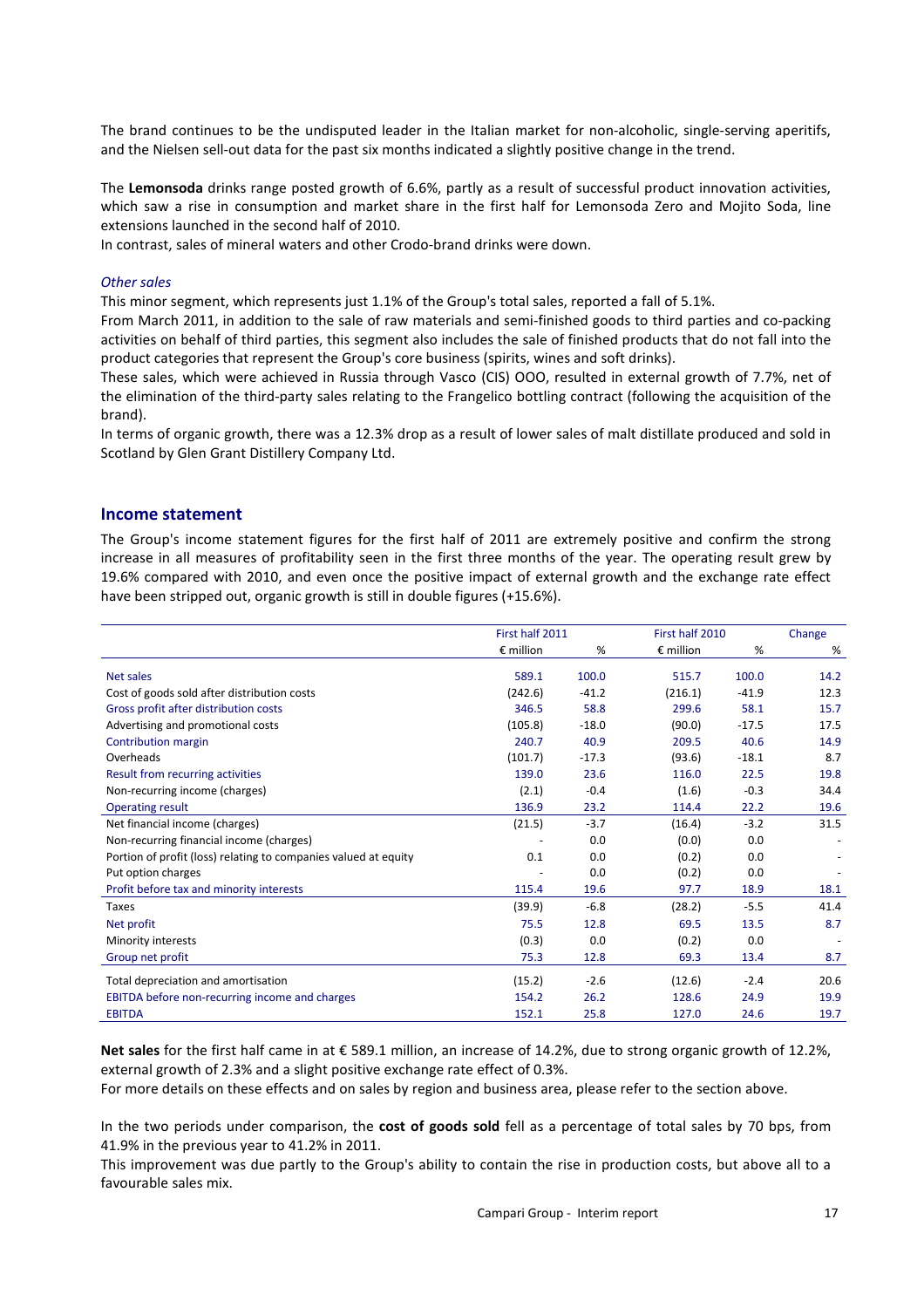As far as the former is concerned, the rise in the unit product cost component (raw materials, labour, other industrial costs) continues to be very limited, whereas there has been a disproportional increase in distribution costs. This is attributable to a change in the distribution structure in Australia, which involved the gradual start-up of direct distribution by Campari Australia Pty Ltd. in this important market in 2010.

As regards the sales mix, this includes the significant positive impact of the excellent performance in the first half of highly profitable products, such as Aperol, Wild Turkey and the former C&C brands. In relation to the latter, note also the major reduction in the average product cost compared with 2010, when the former C&C brands were distributed by the Group in important markets on the basis of distribution agreements (an activity that typically offers lower profit margins).

**Gross profit** after distribution costs, which came in at € 346.5 million, grew by 15.7%, rising more than sales (+14.2%) due to the containment of the cost of goods sold, as discussed earlier.

**Advertising and promotional costs** rose as a percentage of total sales from 17.5% in the first half of the previous year to 18.0% in 2011. The increase in this indicator in the first six months of 2011 is as expected and reflects the Group's target of increasing advertising spending compared with last year.

The **contribution margin** for the first half came to € 240.7 million, representing an overall advance of 14.9% on 2010, broken down as follows:

- organic growth of 11.5%
- external growth of 3.4%
- unfavourable exchange rate effect of -0.1%

**Overheads**, which include sales and general and administrative expenses, increased by 8.7% in the first half, although there was a good reduction in overheads as a proportion of sales, falling from 18.1% in 2010 to 17.3% in 2011.

The increase in overheads in absolute terms does, however, include external growth of 2.5%, caused by the startup of commercial operations in Australia, which only took place in the second quarter of 2010, and – to a lesser extent – by the consolidation of Vasco (CIS) OOO, the Russian distribution company acquired in March 2011.

On a same-structure basis, overheads rose by 6.2%, although it should be noted that this increase includes the effect of the sharp rise in the variable sales costs component, represented by commission paid to agents in proportion to the sales achieved.

During the period, the positive and negative exchange rate effects on overheads cancelled each other out completely.

The **result from recurring activities** was € 139.0 million, a rise of 19.8% compared with last year. Net of changes in the basis of consolidation (+4.2%) and exchange rate effects (-0.2%), this profitability indicator grew by 15.9%.

**Non-recurring items** recorded net charges of € 2.1 million, compared with net charges of € 1.6 million in the first half of last year.

In 2011, this item comprised provisions for risks and charges of € 1.8 million, restructuring costs of € 1.2 million and income of € 0.9 million, of which € 0.6 million related to capital gains on asset sales.

**Operating result** came in at € 136.9 million in the first half of 2011, an increase of 19.6% compared with the same period of 2010. Stripping out the effects of changes in the basis of consolidation (+4.2%) and exchange rates (-0.2%), Group operating result grew by 15.6%.

The operating margin (operating result as a percentage of net sales), came in at 23.2%, a rise of 100 basis points on the 22.2% recorded in 2010.

Total **depreciation and amortisation** were higher than last year, and stood at € 15.2 million (compared with € 12.6 million for the first half of 2010). The overall increase of 20.6% is the result of a higher rise in the item amortisation of intangible assets.

**EBITDA before non-recurring items** increased by 19.9% (+20.2% at constant exchange rates) to € 154.2 million. **EBITDA** came in at € 152.1 million, up 19.7% (+20.0% at constant exchange rates).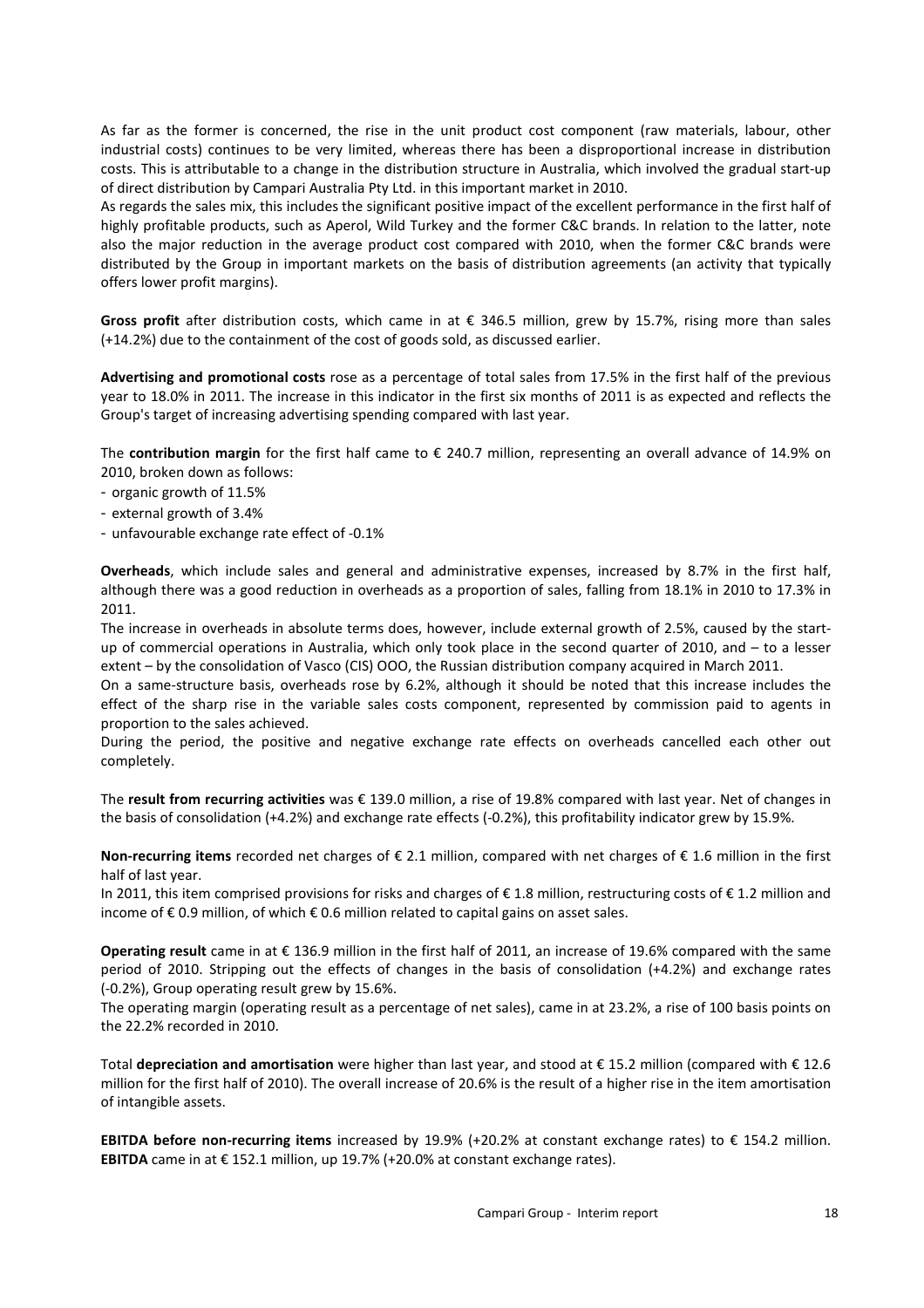A negative exchange rate effect (-0.3%) had a slight impact on both items, resulting in higher increases when calculated at constant exchange rates.

External growth had a positive impact (on both EBITDA before non-recurring items and EBITDA) of 3.8%.

**Net financial charges** stood at € 21.5 million in the first half of 2011, a rise of € 5.1 compared with the € 16.4 million registered in the same period of 2010.

The rise in interest charges is attributable in part to the Group's higher average debt level as a result of acquisitions, particularly that of the former C&C brands for € 128.5 million in 1 October 2010, and in part to the continual rise in interest rates.

The average cost of the Group's net debt in the first half of 2011 (6.34%) includes a significant negative carry resulting from an average return on short-term cash investment that is lower than the gross cost of debt, which is largely medium to long term.

The Group's portion of **profits or losses of companies valued at equity method** showed a profit of € 0.1 million, compared with a loss of € 0.2 million in the first half of 2010.

In the first quarter of 2011, the Group sold its shareholding in the joint venture Focus Brands Trading (India) Private Limited, which operates in India; this means that the only entity valued at equity method in 2011 is the Dutch commercial joint venture.

There were no **charges for put options** in 2011, whereas in 2010 these came to € 0.2 million and related to the portion of profit pertaining to minority shareholders of Cabo Wabo, LLC (now wholly owned by the Group).

**Profit before tax** was up 18.1% year-on-year, at € 115.4 million (+17.7% at constant exchange rates).

**Income tax** for the period came in at € 39.9 million, representing an increase over the figure for the first half of 2010 both in absolute terms (€ 28.2 million in the previous year) and in terms of the tax rate, which rose to 34.5% from 28.9% last year. This increase is the result of both a different income generation mix across the various countries in which the Group operates and non-recurring charges.

**Net profit** for the period was € 75.5 million, up 8.7% on the first half of 2010 (+8.2% at constant exchange rates).

**Minority interests** were € 0.3 million, broadly in line with the figure of € 0.2 million for the previous year.

**Group net profit** in the first half of 2011 came in at € 75.3 million, an increase of 8.7% (+8.1% at constant exchange rates) compared with the first half of the previous year, representing 12.8% of sales.

#### **Profitability by business area**

The Campari Group's main unit of analysis is business segment, where its results are broken down into spirits, wines, soft drinks and other sales. A summary of the financial results for each of these four business areas is therefore shown below.

The income statement figure used by the Campari Group to represent the profitability of its business areas is the contribution margin, which is the margin generated by sales after the cost of goods sold (including all logistics costs) and advertising and promotional costs.

The table below summarises the contribution margin of each segment and the percentage share of the Group total represented by each business area. In the first half of 2011, the Group total was € 240.7 million, up 14.9% on the same period of 2010.

| Contribution margin | First half 2011    |            | First half 2010    |            | 2011/2010 |
|---------------------|--------------------|------------|--------------------|------------|-----------|
|                     | $\epsilon$ million | % of total | $\epsilon$ million | % of total | % change  |
| Spirits             | 201.8              | 83.8%      | 171.1              | 81.6%      | 18.0%     |
| Wines               | 17.3               | 7.2%       | 15.3               | 7.3%       | 13.0%     |
| Soft drinks         | 20.4               | 8.5%       | 22.0               | 10.5%      | $-7.3%$   |
| Other               | 1.2                | 0.5%       | 1.3                | 0.6%       | $-4.1%$   |
| <b>Total</b>        | 240.7              | 100.0%     | 209.5              | 100.0%     | 14.9%     |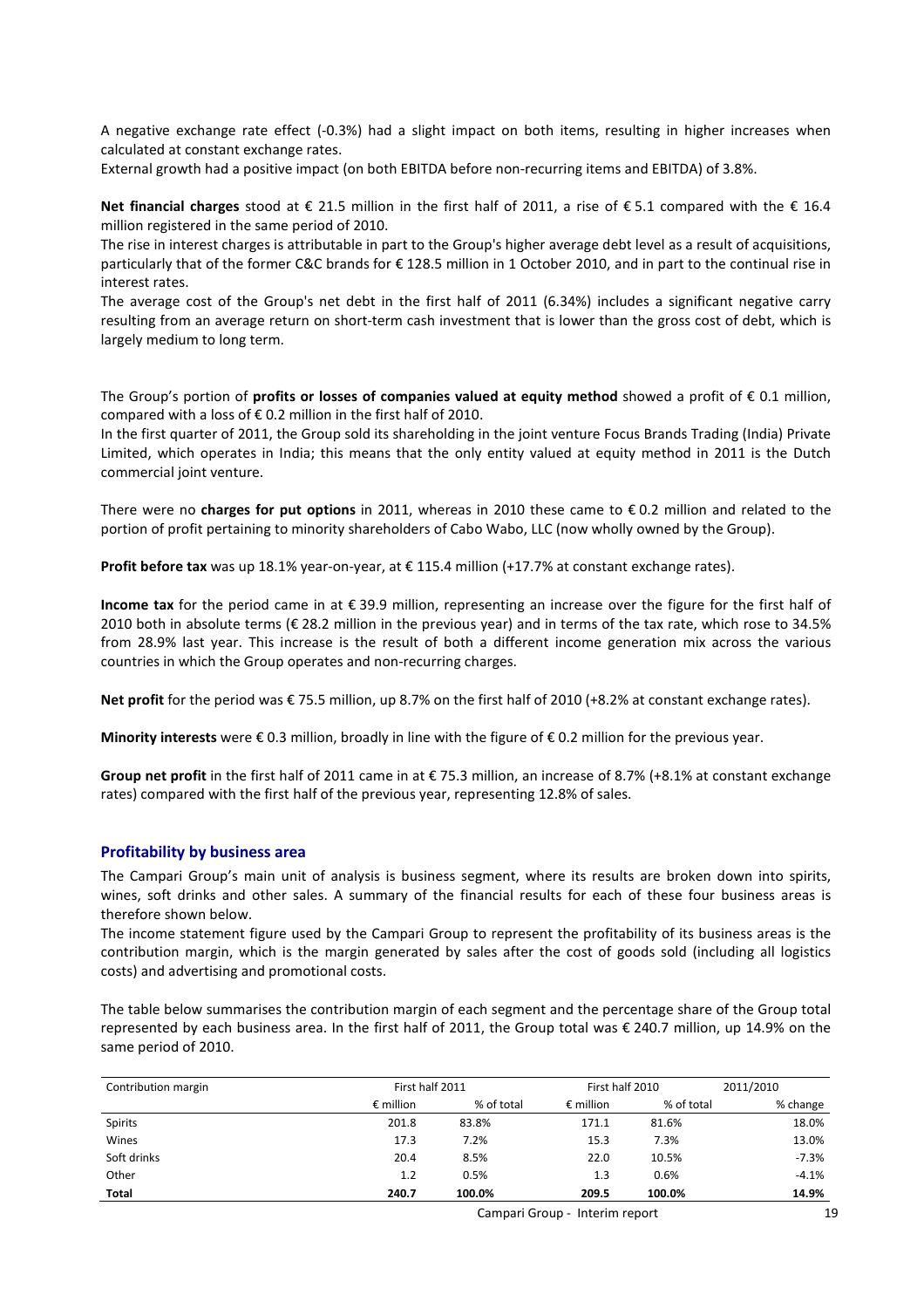Spirits further strengthened their position as the Group's biggest contributor and confirmed their standing as by far the most profitable segment.

In the first half of 2011, spirits generated 83.8% of the total contribution, higher than the percentage figure for the previous year (81.6%) and, above all, higher than the segment's share of net sales, discussed earlier, which is 78.1%.

The tables below show a summary income statement for each segment, with an analysis of organic growth, external growth and the exchange rate effect.

#### *Spirits*

The excellent sales performance achieved by the spirits segment in the first half of the year, which rose by a total of 16.1%, is also reflected in profitability; gross profit rose by 17.6% and the contribution margin by 18.0% (€ 201.8 million).

The improvement in the segment's gross profit as a percentage of net sales, up 80 bps, is due to the favourable trend in the cost of goods sold; given the large impact that this segment has on the overall results, the comments on the cost of goods sold at Group level in the section "Income statement" also largely apply to this segment.

At contribution margin level, the segment's improvement as a percentage of net sales drops slightly to 70 bps following the increase in advertising and promotional spending, which rose by 16.6% in absolute terms, from 20.0% of net sales in the first half of 2010 to 20.1% in 2011.

| Income statement: spirits             |                    | First half 2011 |                            | First half 2010 | 2011/2010 |  |
|---------------------------------------|--------------------|-----------------|----------------------------|-----------------|-----------|--|
|                                       | $\epsilon$ million |                 | % of<br>$\epsilon$ million | % of            | Change    |  |
|                                       |                    |                 | sales                      | sales           | %         |  |
| Net sales                             | 460.3              | 100.0%          | 396.5                      | 100.0%          | 16.1%     |  |
| Gross profit after distribution costs | 294.0              | 63.9%           | 250.1                      | 63.1%           | 17.6%     |  |
| <b>Contribution margin</b>            | 201.8              | 43.8%           | 171.1                      | 43.1%           | 18.0%     |  |

This increase is analysed in the table below and clearly shows the positive effect of external growth on the segment's gross profit as a result of the acquisition of the former C&C brands, as discussed earlier.

In terms of organic growth, the excellent performance of the spirits segment (contribution margin up 13.9%) is more linear, with a growth figure similar to the figures for net sales and gross profit.

| Analysis of growth                    | total    | organic | external | exchange rate |
|---------------------------------------|----------|---------|----------|---------------|
|                                       | % change | growth  | growth   | effect        |
| Net sales                             | 16.1%    | 13.8%   | 2.6%     | $-0.3%$       |
| Gross profit after distribution costs | 17.6%    | 13.7%   | 4.2%     | $-0.3%$       |
| <b>Contribution margin</b>            | 18.0%    | 13.9%   | 4.4%     | $-0.3%$       |

#### *Wines*

The Group's wine brands saw a 16.0% increase in sales in the first half of 2011, with a strong improvement in gross profit of 18.3% and a more modest rise in the segment's contribution margin of 13.0%.

The positive impact on gross profit, i.e. the reduction in the cost of goods sold as a percentage of net sales compared with the first half of 2010, was 70 bps. This improvement is a result firstly of the favourable sales mix achieved during the period and secondly of the greater absorption of fixed production costs due to strong increases in sales volumes.

The contribution margin of the wines segment, which grew by 13.0% in absolute terms, decreased as a percentage of net sales by 70 bps following the sharp increase in advertising and promotional spending, which increased as a percentage of sales from 10.0% to 11.4%.

| Income statement: wines               | First half 2011    |        |                    | First half 2010 |        |  |
|---------------------------------------|--------------------|--------|--------------------|-----------------|--------|--|
|                                       | $\epsilon$ million | % of   | $\epsilon$ million | % of            | Change |  |
|                                       |                    | sales  |                    | sales           | %      |  |
| Net sales                             | 68.6               | 100.0% | 59.1               | 100.0%          | 16.0%  |  |
| Gross profit after distribution costs | 25.1               | 36.6%  | 21.2               | 35.9%           | 18.3%  |  |
| <b>Contribution margin</b>            | 17.3               | 25.2%  | 15.3               | 25.9%           | 13.0%  |  |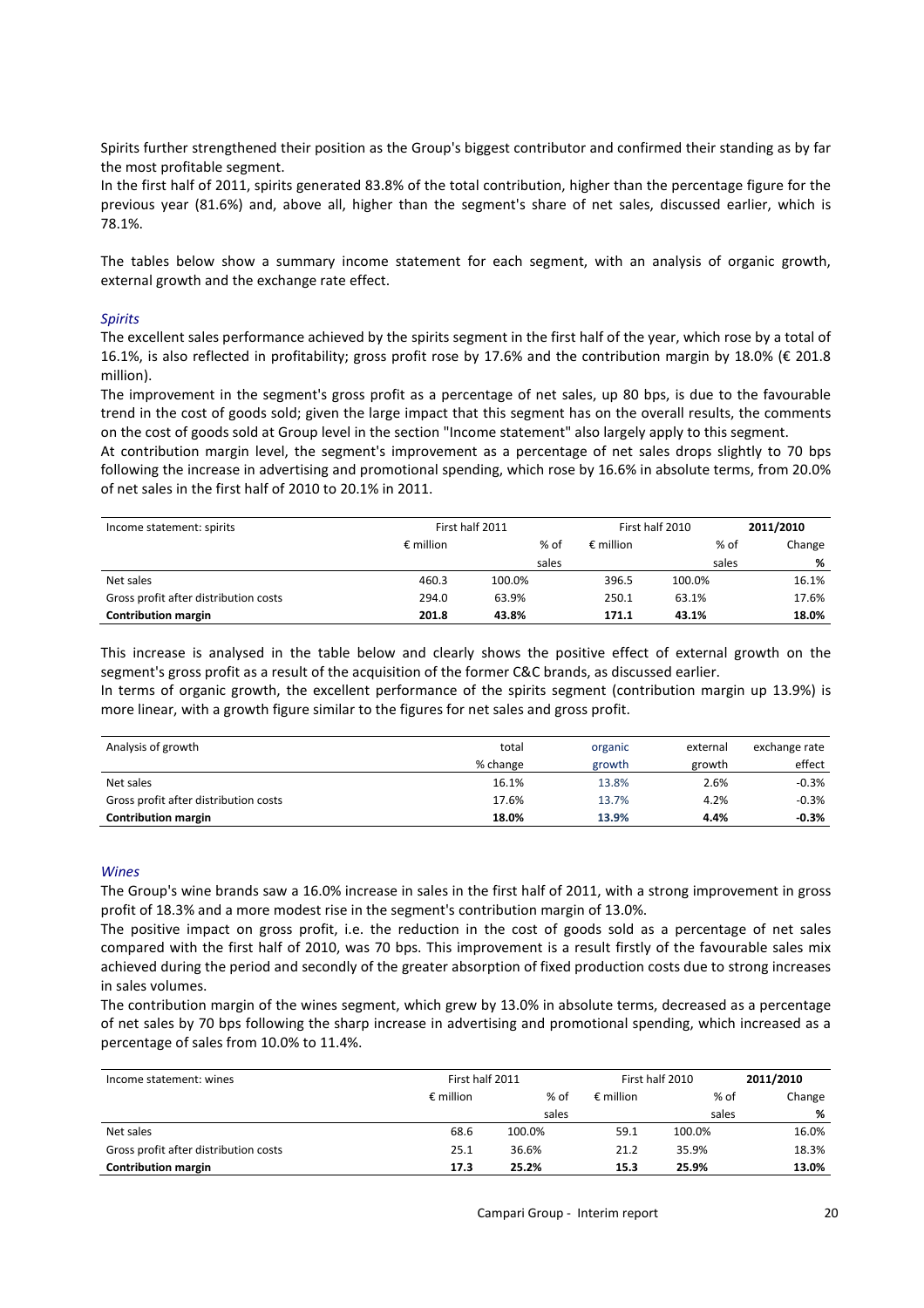An analysis of the effects of the three elements of growth reveals that external growth had a very modest impact, and in any case the figures to which it relates are also very small in absolute terms.

| Analysis of growth                     | total    | organic | external | exchange rate |
|----------------------------------------|----------|---------|----------|---------------|
|                                        | % change | growth  | growth   | effect        |
| Net sales                              | 16.0%    | 14.4%   | 1.9%     | $-0.3%$       |
| Gross profit, after distribution costs | 18.3%    | 17.2 %  | 0.1%     | 1.0%          |
| <b>Contribution margin</b>             | 13.0%    | 13.0%   | $-1.3%$  | 1.3%          |

#### *Soft drinks*

The soft drinks segment reported a contribution margin of € 20.4 million in the first half of 2011, down 7.3% compared with the previous year.

The sales performance of the segment was positive overall, with growth of 0.8%, but there was a dip in gross profit of 3.9%, due to the increase in the cost of goods sold and the unfavourable sales mix (with volumes for the Crodino brand, which boasts a high contribution margin, down compared to last year).

As far as the cost of goods sold is concerned, it should be noted that the strong increases in sugar prices observed in the first half of the year, which may have a significant effect on the Group in the next 12-18 months, have already impacted the soft drink segment in the first six months of 2011, as this raw material represents a significant portion of the product costs for soft drinks.

The rise in advertising spending, both in absolute terms (+11.1%) and as a percentage of sales (up from 9.3% to 10.2%), resulted in a 7.3% decline in the segment's contribution margin.

| Income statement: soft drinks         |                    | First half 2011 | First half 2010    | 2011/2010 |         |  |
|---------------------------------------|--------------------|-----------------|--------------------|-----------|---------|--|
|                                       | $\epsilon$ million | % of            | $\epsilon$ million | % of      | Change  |  |
|                                       |                    | sales           |                    | sales     | %       |  |
| Net sales                             | 54.3               | 100.0%          | 53.9               | 100.0%    | 0.8%    |  |
| Gross profit after distribution costs | 25.9               | 47.7%           | 26.9               | 50.0%     | $-3.9%$ |  |
| <b>Contribution margin</b>            | 20.4               | 37.5%           | 22.0               | 40.7%     | $-7.3%$ |  |

There were no changes in the basis of consolidation in the soft drinks segment and the exchange rate effect was very marginal.

#### *Other sales*

The contribution margin for this minor segment, which includes sales of raw materials, and semi-finished and finished goods to third parties, was € 1.2 million, broadly in line with the previous year.

The figures are very small in absolute terms and the sales included in this segment vary greatly in terms of type and profitability, meaning that even very large percentage changes are not very significant.

From March 2011, this segment also includes sales made in Russia through Vasco (CIS) OOO of third-party finished products that do not fall into the product categories that represent the Group's core business.

| Income statement: other sales         | First half 2011    |        | First half 2010    | 2011/2010 |         |
|---------------------------------------|--------------------|--------|--------------------|-----------|---------|
|                                       | $\epsilon$ million | % of   | $\epsilon$ million | % of      | Change  |
|                                       |                    | sales  |                    | sales     | %       |
| Net sales                             | 5.9                | 100.0% | 6.1                | 100.0%    | $-5.1%$ |
| Gross profit after distribution costs | 1.5                | 26.0%  | 1.3                | 21.6%     | 14.1%   |
| <b>Contribution margin</b>            | 1.2                | 20.6%  | 1.3                | 20.4%     | $-4.1%$ |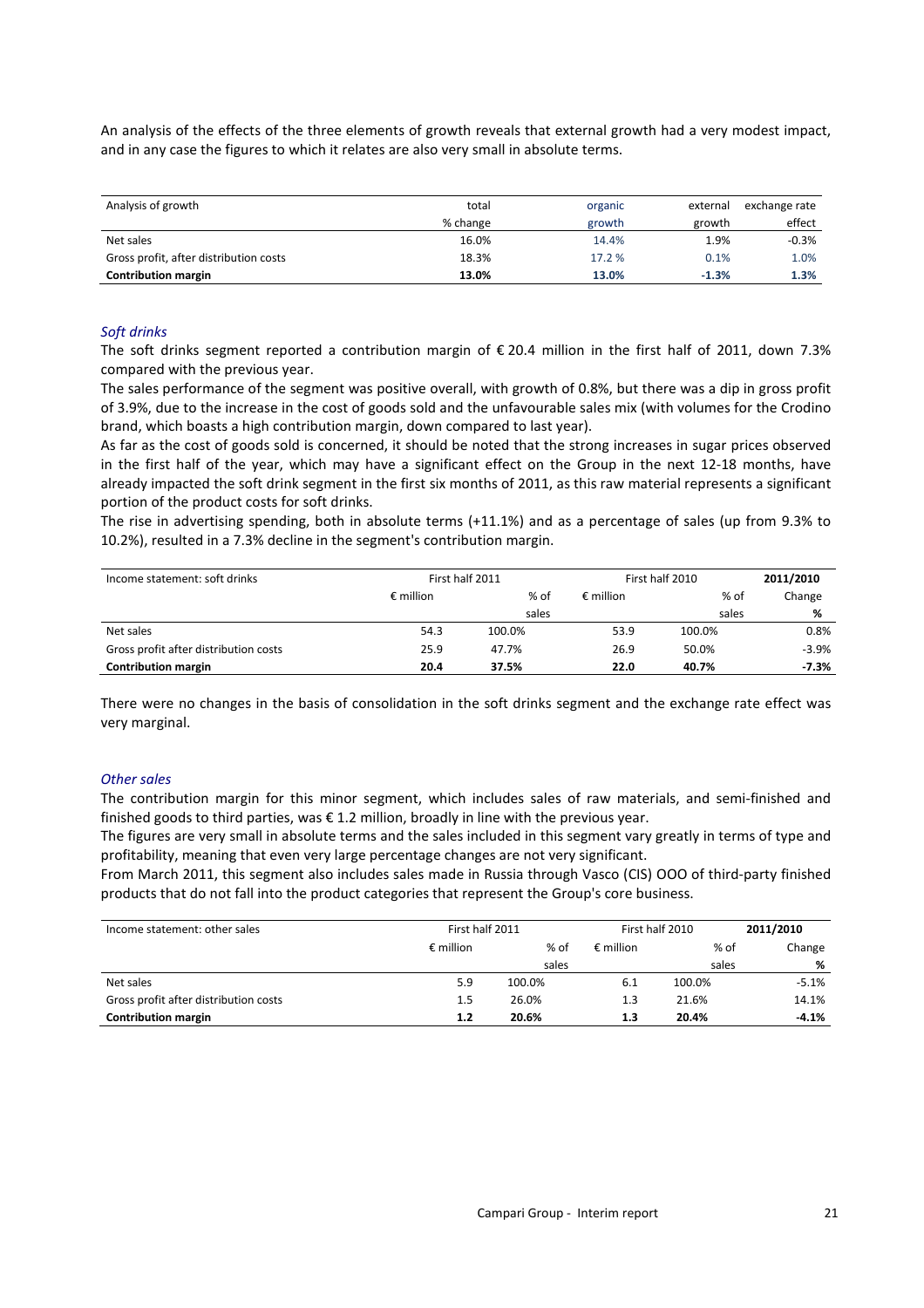## **Financial situation**

## *Statement of Cash flows*

The table below shows a simplified and reclassified statement of cash flows (see the section containing the financial statements for the full statement cash flows).

The main reclassification is the exclusion of cash flows relating to changes in short-term and long-term debt, and in investments in marketable securities: in this way, the total cash flow generated (or used) in the period corresponds to the change in net debt.

|                                                        | 30 June 2011       | 30 June 2010       | Change             |
|--------------------------------------------------------|--------------------|--------------------|--------------------|
|                                                        | $\epsilon$ million | $\epsilon$ million | $\epsilon$ million |
| Operating profit                                       | 136.9              | 114.4              | 22.5               |
| Depreciation and amortisation                          | 15.2               | 12.6               | 2.6                |
| Other non-cash items                                   | (0.0)              | 3.8                | (3.8)              |
| Changes in non-financial assets and liabilities        | 2.0                | (0.7)              | 2.7                |
| Taxes paid                                             | (43.0)             | (33.3)             | (9.7)              |
| Cash flow from operating activities                    |                    |                    |                    |
| before changes in working capital                      | 111.1              | 96.9               | 14.2               |
| Change in net operating working capital                | (27.8)             | (3.7)              | (24.1)             |
| Cash flow from operating activities                    | 83.4               | 93.2               | (9.8)              |
| Net interest                                           | (16.1)             | (16.4)             | 0.3                |
| Cash flow used for investment                          | (15.4)             | (35.9)             | 20.5               |
|                                                        |                    |                    |                    |
| Free cash flow                                         | 51.8               | 40.8               | 11.0               |
| Acquisitions of brands and investments                 | (7.7)              | 0.0                | (7.7)              |
| Other changes                                          | (14.2)             | (2.6)              | (11.6)             |
| Dividend paid out by Parent Company                    | (34.6)             | (34.6)             | (0.0)              |
| Total cash flow used in other activities               | (56.5)             | (37.2)             | (19.3)             |
| Exchange rate differences and other changes            | 14.2               | (31.1)             | 45.3               |
|                                                        |                    |                    |                    |
| Change in net debt due to operating activities         | 9.5                | (27.5)             | 37.0               |
| Put options and earn-out payables                      | (1.6)              | 2.1                | (3.6)              |
| Total net cash flow of the period = change in net debt | 8.0                | (25.4)             | 33.3               |
| Net debt at the start of the period                    | (677.0)            | (630.8)            | (46.2)             |
| Net debt at the end of the period                      | (669.0)            | (656.2)            | (12.8)             |

Free cash flow in the first half of 2011 was € 51.8 million: cash flow from operating activities was € 83.4 million, which was partly offset by the payment of net financial interest of € 16.1 million and net investment of € 15.4 million.

Free cash flow increased by € 11.0 million in the first half of 2011, from € 40.8 million in the first half of 2010. The most significant changes were as follows:

- EBITDA (operating profit and amortisation/depreciation) grew by  $\epsilon$  25.1 million (see the previous section entitled "Income statement" for a breakdown by item);
- tax of €43.0 million was paid in the half-year, an increase of €9.7 million on the previous year;
- operating working capital increased more rapidly, by  $\epsilon$  24.1 million (see the section below entitled "Operating working capital" for more information on this item);
- a slight change in the net interests paid ( $\epsilon$  0.3 million);
- investment spending was down € 20.5 million compared with the previous year, due to the absence of the significant one-off investments made in 2009 and 2010 (e.g. construction of the new Wild Turkey distillery and the new facility in Brazil); specifically in 2011, the net investments shown here totalled  $\epsilon$  15.4 million, benefiting partly from the sale of assets and capital grants of € 3.0 million in total, but at the same time were impacted by one-off investments of € 2.5 million relating to the Argentine plant (where Cinzano vermouth production will be carried out in house) and € 2.4 million for completion of the Kentucky distillery, on top of normal recurring expenditure on plant and machinery.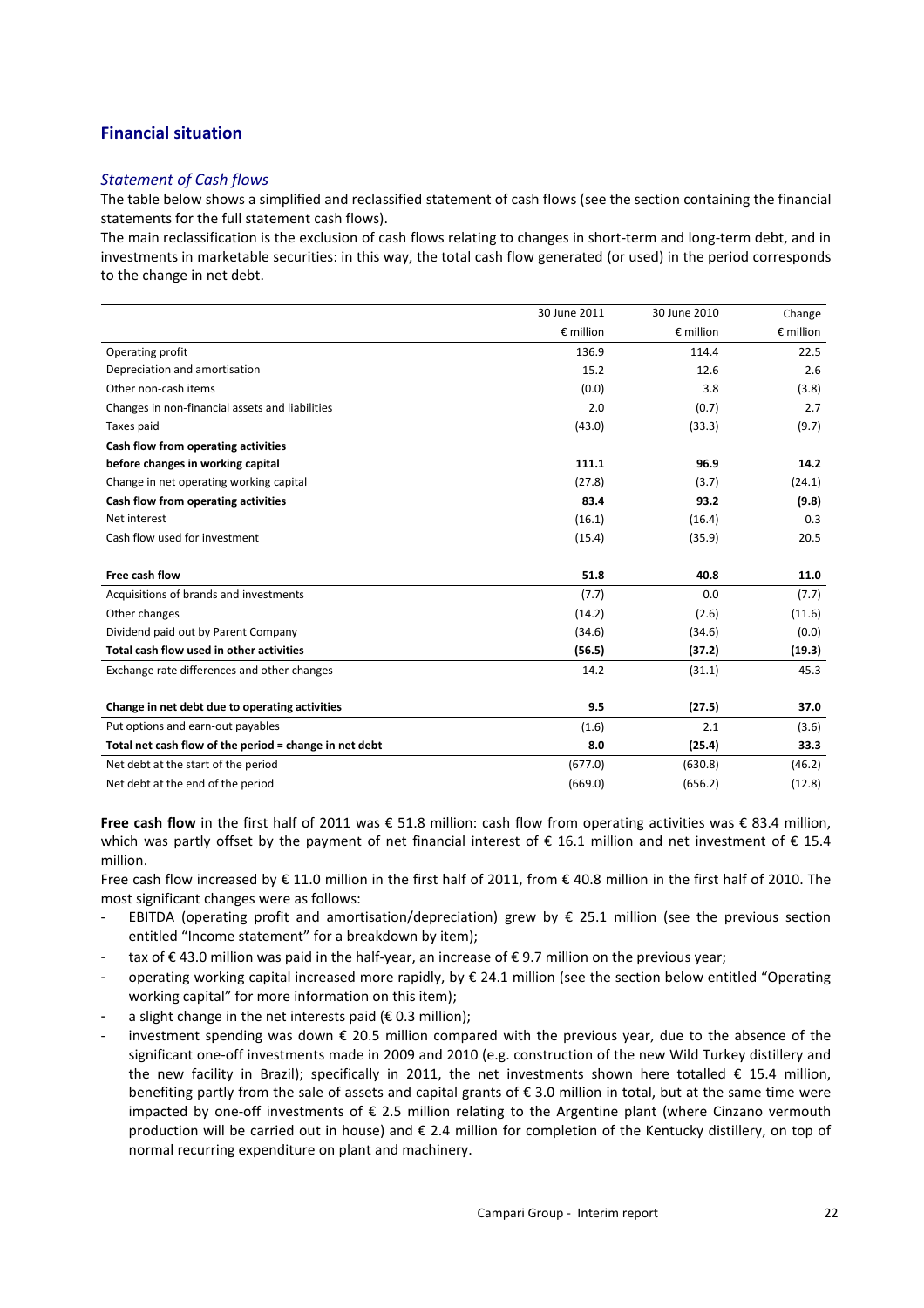**Cash flow used in other activities** was € 56.5 million, compared with € 37.2 million in the first half of 2010. The largest item in 2011 was the dividend of € 34.6 million paid out by the Parent Company, unchanged from the previous year.

The following acquisitions accounted for cash use of  $\epsilon$  7.7 million: Vasco (CIS) OOO in Russia ( $\epsilon$  6.4 million), the Cazalis and Reserva San Juan brands in Argentina ( $\epsilon$  1.1 million) and earn-out payments on previous acquisitions ( $\epsilon$ 0.3 million). No acquisitions took place in the first half of 2010.

Other outflows included purchases of own shares for € 14.2 million, representing the net balance of purchases and sales carried out in the first six months of 2011.

**Exchange rate differences** and **other changes** had a positive impact of € 14.2 million on net cash flow for the period, and relate mainly to positive exchange rate differences on operating working capital of € 15.3 million.

In the first half of the previous year, this item was negative for € 33.1 million, again mainly due to US dollar exchange rate differences, which were following a completely different trend in 2010 compared with the end of June 2011.

In the first half of 2011, there was a net increase of  $\epsilon$  1.6 million in financial payables relating to the exercise of put options and earn-out payments, which are not associated with any cash flows, following updates to the estimated value of these future payables. The change is mainly attributable to the 20% put option on Vasco (CIS) OOO investment and, for a small portion, to the changes in estimation of the future payables.

More information on payables for put options and earn-outs can be found in the section below entitled "Breakdown of net debt".

To conclude, **net cash flow of € 8.0 million had been generated** at 30 June 2011, corresponding to the reduction in Group financial debt compared with 31 December 2010.

#### *Breakdown of net debt*

At 30 June 2011, consolidated net debt stood at € 669.0 million, down € 8.0 million on the € 677.0 million recorded at 31 December 2010.

The main cash inflows and outflows giving rise to the change in debt in the period are analysed in the previous section entitled "Cash flow statement".

The table below shows how the debt structure changed between the beginning and end of the period.

|                                                                          | 30 June 2011       | 31 December 2010   |
|--------------------------------------------------------------------------|--------------------|--------------------|
|                                                                          | $\epsilon$ million | $\epsilon$ million |
| Cash and cash equivalents                                                | 238.2              | 259.7              |
| Payables to banks                                                        | (26.0)             | (38.4)             |
| Financial lease payables                                                 | (3.6)              | (3.4)              |
| Short-term portion of private placement                                  | (5.8)              | (6.2)              |
| Other financial receivables and payables                                 | (13.7)             | (10.7)             |
| Short-term net cash position                                             | 189.1              | 201.0              |
| Payables to banks                                                        | (0.2)              | (0.4)              |
| Financial lease payables                                                 | (2.3)              | (4.4)              |
| Private placement and bond                                               | (850.1)            | (869.0)            |
| Other financial receivables and payables                                 | (0.5)              | (0.7)              |
| Medium-/long-term net debt                                               | (853.1)            | (874.5)            |
| Debt relating to operating activities                                    | (664.1)            | (673.6)            |
| Payables for the exercise of put options and potential earn-out payments | (5.0)              | (3.4)              |
| Net debt                                                                 | (669.0)            | (677.0)            |

In terms of structure, the net financial position at the end of the 2011 half-year confirms a positive split between the Group's short- and medium-/long-term debt.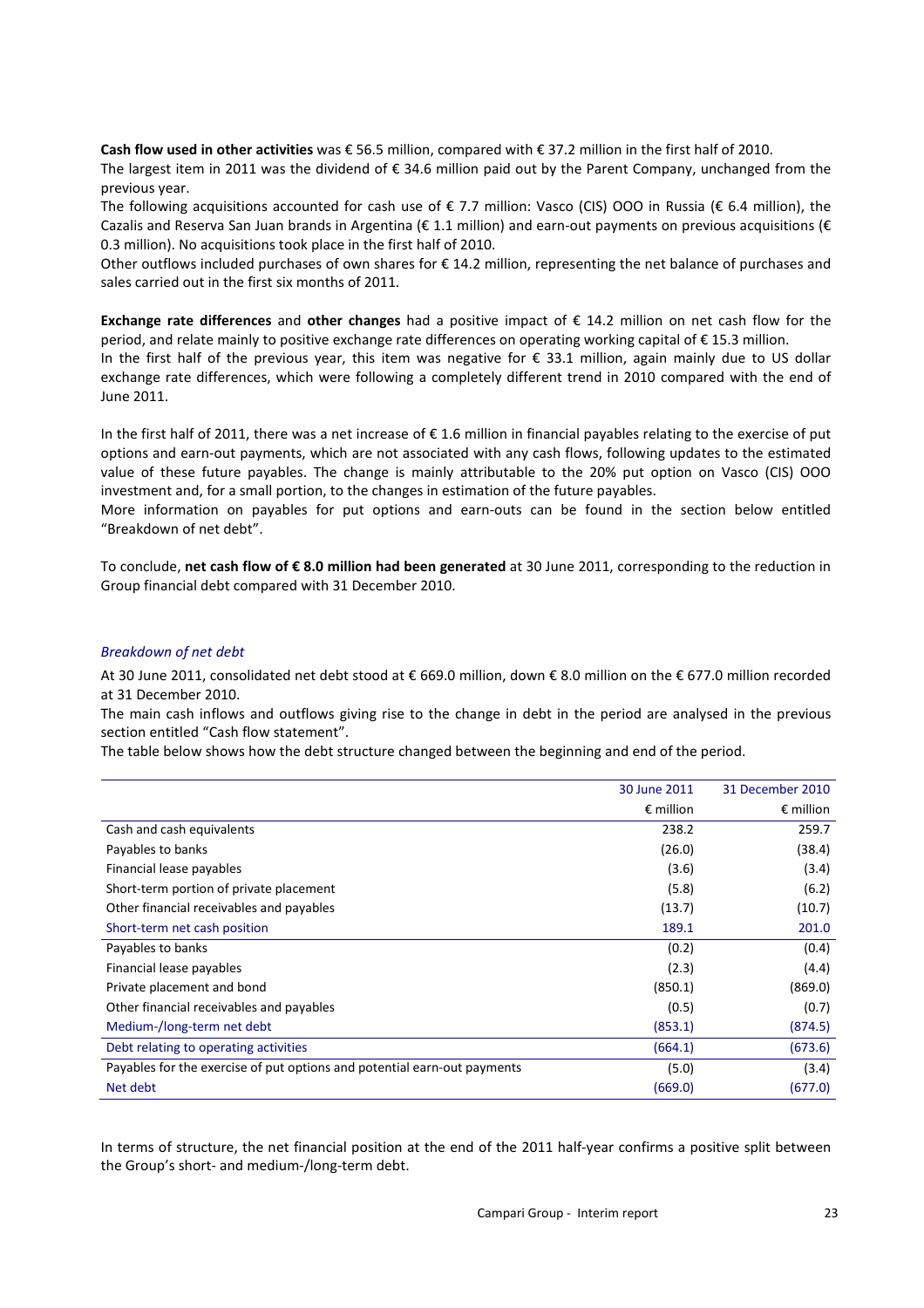The short-term net cash position was € 189.1 million at 30 June 2011, consisting of cash and cash equivalents of € 238.2 million, offset by payables to banks and other short-term payables totalling € 49.1 million. The short-term net cash position at 31 December 2010 was slightly higher, at € 201.0 million.

The medium- to long-term component, almost exclusively made up of bonds in issue, showed a debt position of € 853.1 million, € 21.4 million less than at 31 December 2010.

It should be noted, however, that exchange rate fluctuations that took place between the two dates under comparison, and particularly the depreciation in the US dollar, caused a contraction of € 18.4 million in consolidated net debt at 30 June 2011.

Group net debt also includes a financial payable of  $\epsilon$  5.0 million, relating to the possible future exercise of put options by third parties and future earn-out payments.

At 31 December 2010, this payable stood at € 3.4 million, and related to the possible recognition of earn-out payments on the Cabo Wabo brands and the acquisitions of Sabia S.A. and Destiladora San Nicolas S.A. de C.V.

It increased by € 1.6 million at 30 June 2011, mainly due to the acquisition of Vasco (CIS) OOO, with the put option on the remaining 20% of the company not acquired by the Group valued at € 1.8 million. It should be remembered that the net assets of the company purchased are booked in the statement of financial position at 100% of their value and the present value of the put option is booked under liabilities.

The other negative change (of  $\epsilon$  0.2 million) in the payable at 30 June 2011 is due partly to exchange rates and partly to tiny differences in the values of the earn-outs paid.

#### *Group statement of financial position*

The Group's summary statement of financial position is shown in the table below in reclassified format, to highlight the structure of invested capital and financing sources.

|                                          | 30 June 2011       | 31 December 2010   |
|------------------------------------------|--------------------|--------------------|
|                                          | $\epsilon$ million | $\epsilon$ million |
| Fixed assets                             | 1,717.0            | 1,783.4            |
| Other non-current assets and liabilities | (127.0)            | (131.9)            |
| Operating working capital                | 393.1              | 376.8              |
| Other current assets and liabilities     | (92.6)             | (98.5)             |
| Total invested capital                   | 1,890.5            | 1,929.9            |
| Shareholders' equity                     | 1,221.5            | 1,252.9            |
| Net debt                                 | 669.0              | 677.0              |
| <b>Total financing sources</b>           | 1,890.5            | 1,929.9            |

Invested capital at 30 June 2011 was € 1,890.5 million, down € 39.4 million compared with 31 December 2010.

Note that all the main items in the Group balance sheet include a high proportion of values relating to the US subsidiaries: as a result, these items were substantially lower at the end of June due to a sharp depreciation in the US dollar (8.1% compared with the spot rate at 31 December 2010).

To sum up, since real increases in the carrying values of investments and acquisitions in the period were relatively small, exchange rates had the most significant impact.

The Group's financial structure is in line with levels at 31 December 2010, with a debt-to-equity ratio of 54.8% at the end of the period, compared with 54.0% at 31 December 2010.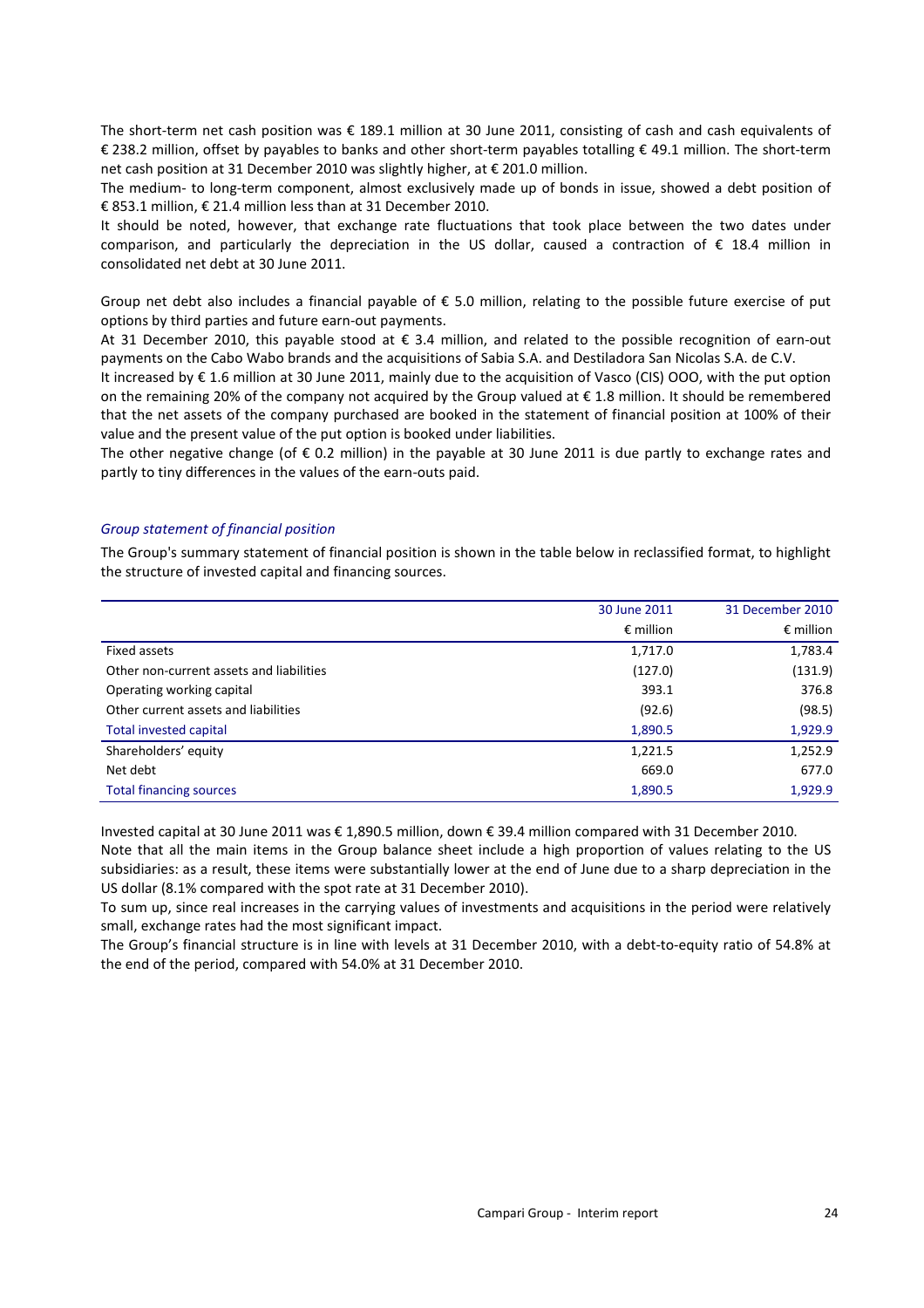#### *Operating working capital*

The table below shows figures at 30 June 2011, 31 December 2010 and 30 June 2010; operating working capital is also shown, for each period, as a proportion of sales over the previous 12 months.

|                                  | 30 June 2011       | 31 December 2010   | Change             | 30 June 2010       | Change             |
|----------------------------------|--------------------|--------------------|--------------------|--------------------|--------------------|
|                                  | $\epsilon$ million | $\epsilon$ million | $\epsilon$ million | $\epsilon$ million | $\epsilon$ million |
| Receivables from customers       | 264.9              | 269.4              | (4.5)              | 233.3              | 31.5               |
| Inventories                      | 316.0              | 294.9              | 21.1               | 316.0              | (0.1)              |
| Trade payables                   | (187.7)            | (187.4)            | (0.3)              | (183.6)            | (4.1)              |
| <b>Operating working capital</b> | 393.1              | 376.8              | 16.3               | 365.8              | 27.4               |
| Sales in the previous 12 months  | 1.236.4            | 1,163.0            | 73.4               | 1,082.3            | 154.1              |
| Working capital as % of sales in |                    |                    |                    |                    |                    |
| the previous 12 months           | 31.8               | 32.4               |                    | 33.8               |                    |

Operating working capital at 30 June 2011 was € 393.1 million, an increase of € 16.3 million compared with the start of the year.

The most significant increase was in inventories ( $\epsilon$  21.1 million), which are traditionally higher on average at the end of June than at the start of the year. Specifically, Sella & Mosca S.p.A. wine inventories rose sharply in the period due to the excellent harvest at end-2010, and there were substantial increases in new filling stocks at the Group's two distilleries in Scotland and Kentucky.

Meanwhile, trade receivables showed a contrasting trend, having peaked at 31 December, again due to the seasonal nature of the business.

The cash flow statement, analysed above, shows higher growth in working capital of  $\epsilon$  27.8 million, since both external growth, which increased working capital (by € 3.9 million relating to the acquisition of Vasco (CIS) OOO) and the exchange rate effect, which reduced it (by  $\epsilon$  15.3 million) were stripped out of the balance sheet figures.

Working capital as a percentage of net sales for the previous 12 months was 31.8% at 30 June 2011, slightly lower than the 32.4% registered at 31 December 2010.

By comparison with 30 June 2010, operating working capital was up by € 27.4 million, due to the effects of external growth over the past 12 months (Campari Australia Pty Ltd. had only been operational for a short period of time, and the distribution of Cinzano in Argentina had not yet begun).

The improvement of 200 basis points in working capital as a percentage of net sales for the previous 12 months seen at 30 June 2011 compared with 30 June 2010 (falling from 33.8% to 31.8%), nevertheless demonstrates the success of measures to limit operating working capital.

## **Events taking place after the end of the period**

## *Acquisition of Sagatiba*

On 3 August 2011, the Campari Group finalised the acquisition of the entire share capital of Sagatiba Brasil S.A., which was directly and indirectly controlled by the businessman Marco de Moraes. The business acquired includes the Sagatiba brand and its associated assets, including the storage facility for finished products.

The purchase price was USD 26 million (equating to € 18 million at the acquisition date), plus an annual earn-out payment for each of the next eight years after the closing, estimated at USD 10.3 million (€ 7.2 million) in total. The implied multiple based on the total purchase price, including the expected value of the earn-out, is 13x 2012 EBITDA, as this is the first full year when the acquired business will be consolidated in the Group's financial statements.

Sagatiba, which the Campari Group had already begun to market in Brazil in March 2010 on the basis of a distribution agreement, is the country's market leader in the rapidly expanding premium *cachaça* segment.

Founded by the businessman Marco de Moraes in 2004, Sagatiba offers a range of high-quality *cachaça*, including an unaged variety (Pura), mainly targeted at younger consumers and positioned for cocktails, and two aged products (Velha and Preciosa), aimed at an older target market and to be drunk straight.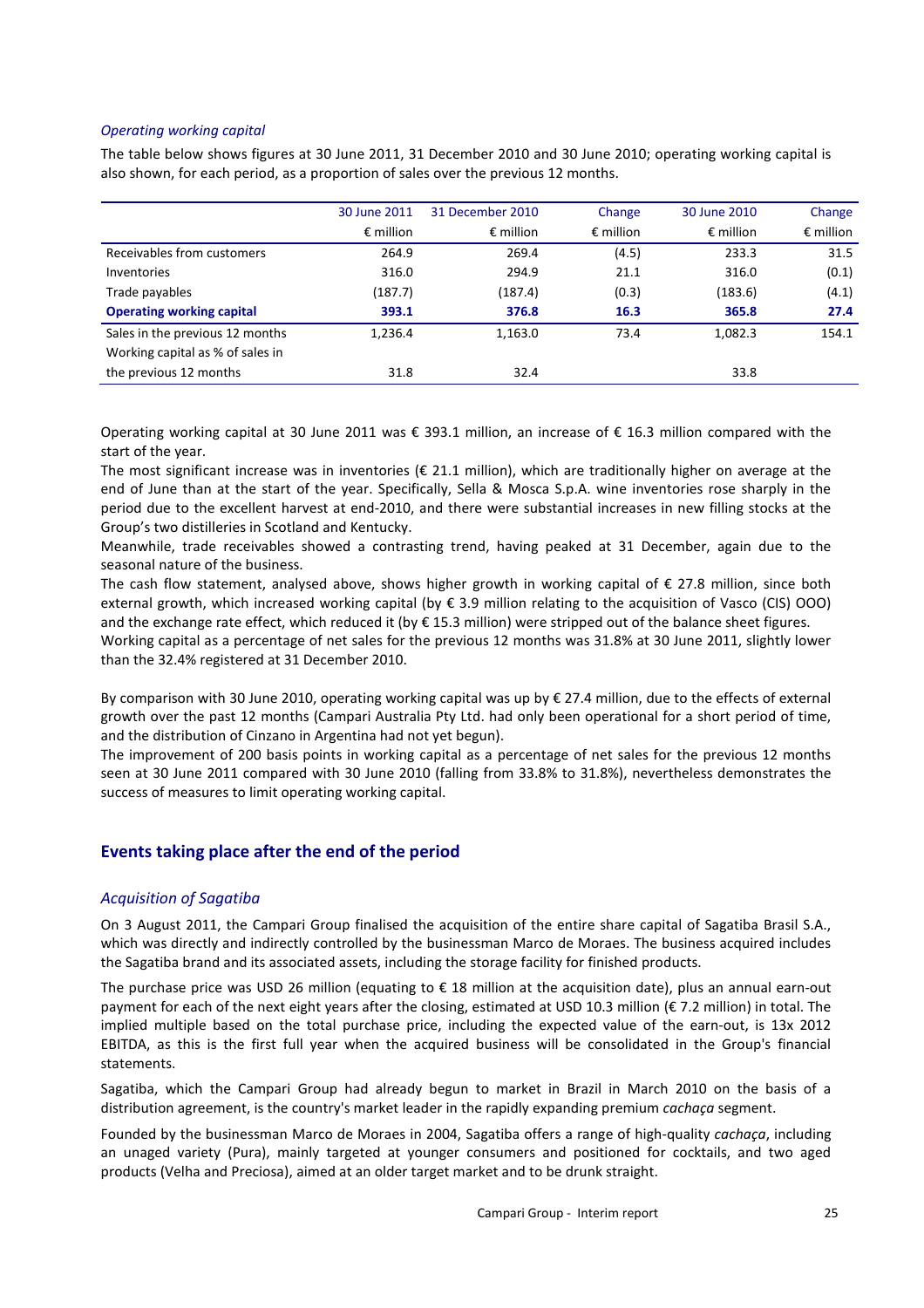In terms of consumption, Sagatiba sold 112,000 nine-litre cases in 2010, posting a CAGR of 21.6% for the period 2005-2010 (source: IWSR). The Brazilian market accounts for around two thirds of Sagatiba's sales.

## **Outlook**

The results achieved in the first half of the year confirm that the Group's business is extremely sound, due to a more than satisfactory performance in its key product/market combinations, and, more specifically, the excellent performance of Aperol, which has seen accelerating growth since the first quarter of the year as a result of the brand's progressive internationalisation.

Turning to the rest of 2011, we expect the Group's main growth drivers – the aperitifs portfolio in the European market, SKYY Vodka in North and South America and Wild Turkey in the US and Australia, as well as innovative projects that are already complete or currently in progress – to continue to generate positive results in line with forecasts.

It is nevertheless worth noting that the second part of the year, particularly the final quarter, when sales will reach their seasonal peak in the run-up to Christmas, will be especially intense for the Group, especially considering the macroeconomic situation which is very turbulent; furthermore, the Group's sales and marketing structures in the various countries, strengthened by major investments in recent years, are ready to tackle this challenge and are fully focussed on achieving their performance targets.

In short, in terms of expectations for the 2011 results and in light of the fact that risks and opportunities remain broadly balanced for the rest of the year, the Group is optimistic that it will once again achieve satisfactory results.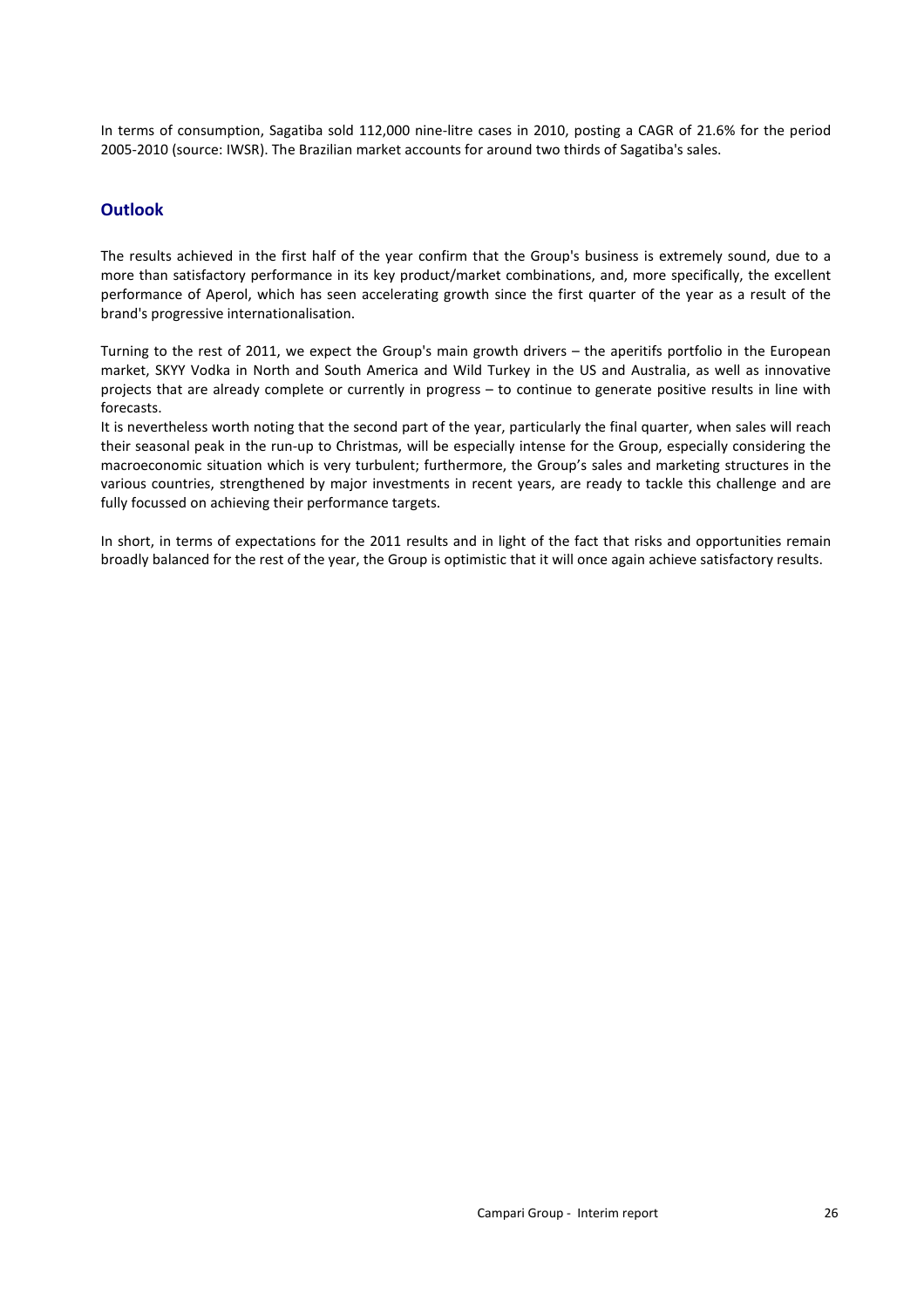## *Investor information*

#### *International economy*

In the first few months of 2011, the global economy slowed, although growth in emerging countries was still robust. The slowdown reflects the weakening of growth in some of the major advanced countries, including Japan and the US, which more than cancelled out the strengthening in the eurozone (where the growth rates of the various countries still differ widely) and the resumption of growth in the UK. In Italy, the improvement in import/export trade in the early part of the year contrasted with the stagnation in national demand. Household spending posted moderate growth, reined in by the prospects of still-uncertain income and by generally stationary employment levels. In the second quarter of 2011, estimates on the global economy suggest that growth stayed at the same levels as the previous quarter in the US, weakened in the eurozone and the UK, and was negative in Japan. In Italy, economic indicators in early spring pointed to a slight strengthening of growth. In the same period, the growth rates of the main emerging countries showed signs of abating slightly.

As regards the inflationary trend, following the increases recorded in the first quarter of 2011, prices of raw materials fell in the second quarter, but remained at higher levels than at the start of the year. Higher raw materials costs were not reflected, to any great extent, in the inflation expectations of the advanced economies; in the emerging countries such rises are fuelling price growth, which local governments are tackling with more restrictive monetary policies.

Risks to growth prospects in the advanced countries stem mainly from the ongoing weakness in the labour and property markets, especially in the US, and from pressures on sovereign debt in eurozone countries. In the emerging countries, fears are associated with the risks of overheating in the economy and to the potential triggering of an inflationary spiral.

#### *Financial markets*

In the first half of 2011, the financial markets experienced a further increase in volatility, especially in the later months of the period, set off by heightened uncertainties over US growth prospects and renewed pressures on the sovereign debt of certain eurozone countries. The ensuing rebalancing of portfolios led to a drop in the yields of government bonds in virtually all the major advanced countries and increases – albeit modest – in the risk premiums on bank and corporate bonds. Since early May, share prices on the major international markets – after making up the ground lost in the wake of the events in Japan – have fallen sharply, accompanied by a sudden spike in volatility. The signs of a slowdown emerging from economic data, and the resulting heightening of tensions on eurozone sovereign debt, have impacted the downward revisions recorded from May onwards.

Turning to exchange rates, the euro stopped strengthening against the major currencies in the second quarter of 2011. The increased profitability of short-term euro-denominated assets stimulated the euro to appreciate but was offset by the growing tensions in the market for the sovereign bonds of some member states. At the end of June the euro had appreciated against the dollar and sterling (by 7.6% and 4.6% respectively) compared with the end of 2010.

Overall, in the Italian equities market, the FTSE MIB and FTSE Italia All Shares indices remained broadly unchanged in the first half of 2011. The MSCI Europe index closed the year down 1.2%, while in the US the S&P500 recorded a decline of 1.8%.

#### *Spirits sector*

In the first half of 2011 the benchmark DJ Stoxx 600 Food & Beverage index fell by 0.6%. Uncertainties surrounding the prospects of consumer securities generally, which also involved the spirits sector, hampered the performance of the index. Specifically, the spirits securities were penalised by fears linked to the volatile performance of the results reported in 2009 and 2010*.* Following the slowdown in organic growth in 2008, and especially in 2009, due to the decline in consumer spending and the phenomenon of destocking, and despite scaled-back investment in marketing, which boosted operating margins, the spirits companies showed signs of recovering their business levels in 2010, partly thanks to a favourable basis of comparison with the previous year. In the meantime, pricing trends had changed and companies resumed investment in marketing. The first-quarter 2011 results announced during the first six months of the year confirm the return to more regular and faster growth for the main companies in the sector. Against this backdrop, the Campari Group recorded growth above the market average thanks to the good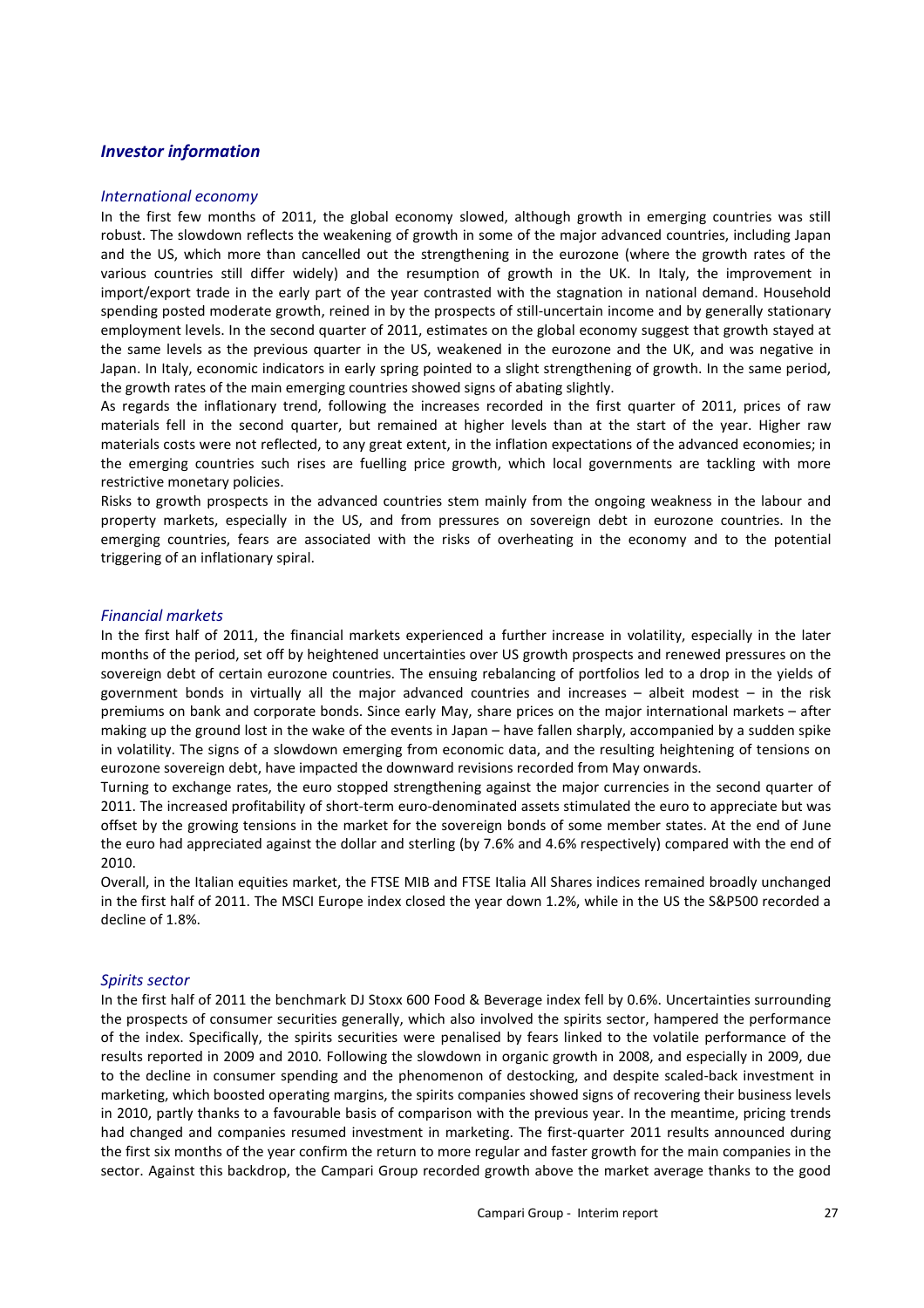performance of the main products (especially aperitifs), but also supported by its recent investment in distribution structures.

Stock market expectations relating to the performance of sector companies in the next few months have gradually improved. Expectations are positively influenced by factors such as the first signs of recovery in demand in the important US market, exposure to emerging markets, whose growth is stimulated by the increase in available wealth, a positive demographic trend and favourable pricing. Lastly, expectations that the industry will consolidate at a faster rate are having a positive impact on sector valuations in that new M&A operations help expose spirits companies to new growth opportunities.

#### *Davide Campari Milano S.p.A. share*

In the economic and market conditions described above, the Davide Campari-Milano S.p.A. share, which is listed on the FTSE MIB index of the Italian stock market, was up by 16.4% in absolute terms in the first half of 2011 compared with the closing price at 31 December 2010.

As regards overall return, i.e., including dividends, the Campari share posted a performance of 17.7% for cash dividends and 17.8% for dividends reinvested in Campari shares.

With respect to the leading Italian equity market indices, Campari shares outperformed the FTSE MIB and the FTSE Italia All-Share index by 16.4% and 16.5% respectively.

The share also outperformed the DJ Stoxx 600 Food & Beverage index by 17.0%. It also outperformed the MSCI Europe sector index by 17.6%.

The minimum closing price over the period of  $\epsilon$  4.44 was recorded on 16 March 2011. The maximum closing price over the period, recorded on 30 June 2011, was € 5.67, which is also the share's highest ever closing price since it was listed on the stock exchange in 2001.

An average of 1.9 million shares were traded daily in the first half of 2011, with an average daily value of € 9.52 million.

At 30 June 2011, Campari's market capitalisation was € 3,293 million.

The performance of the Campari share in the first half of 2011 benefited from the announcement of very positive results for the full year 2010 and the first quarter of 2011, with all performance indicators showing strong growth. These results were achieved thanks to the good performance of the main brands (especially aperitifs) and to sustained growth in key markets, partly due to recent investment in upgrading the distribution platform.

### *The performance of the Campari share price and the main benchmark indices since 1 January 2011*



Campari Group - Interim report 28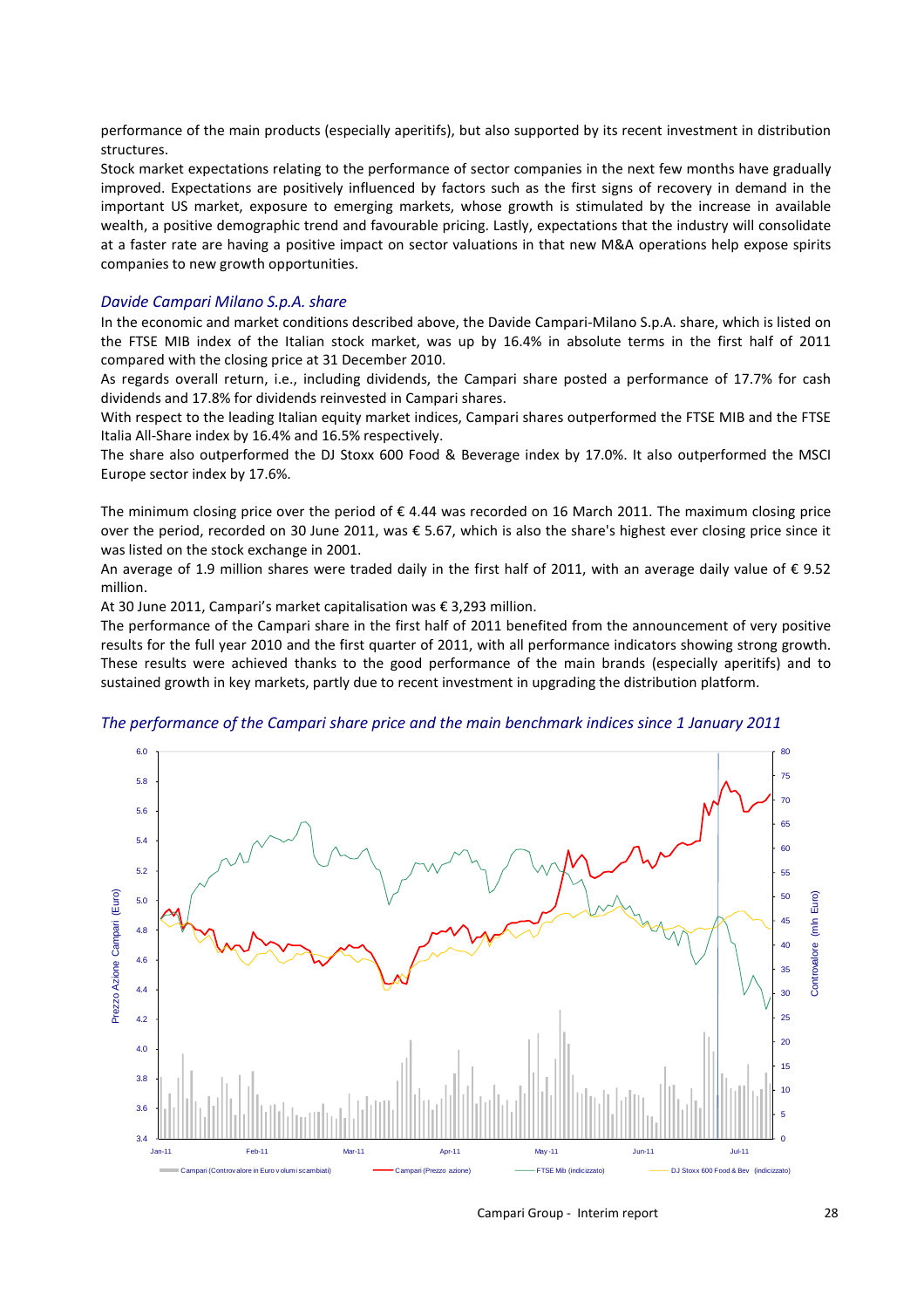### *Ten years on the stock exchange*

On 6 July 2011, the Campari Group celebrated the tenth anniversary of its flotation in 2001. During this period the company has enhanced its portfolio of assets to become one of the major companies in the global beverage industry with a portfolio of 45 premium and super premium brands sold in 190 countries.

Over this ten-year period Campari has continuously achieved solid double-digit growth, comprising organic and external growth in equal measure. The Campari Group almost tripled its sales and profitability from 2000 to 2010: sales increased from € 434 million to € 1,164 million, EBITDA from € 106 million to € 299 million and net profit from € 53 million to € 156 million.

The Campari stock mirrored the good operating performance of the company since its listing, achieving the best performance in the global spirits industry as well as the best performance of all the IPOS in Italy in 2001. It has also posted one of the strongest rates of growth in the FTSE/MIB index since 2001. A shareholder that purchased one Campari share in 2001 for  $\epsilon$ 1.55<sup>1</sup> could now sell that same share for  $\epsilon$  5.80, with an absolute increase of 274%. In terms of overall return, i.e. including dividends, the increase was 307%, or 350% if the shares had been reinvested. This performance equates to a total return (including dividends) since the IPO of 15% per year. Moreover, in relative performance terms, Campari outperformed the FTSE/MIB (the blue chip index of the Italian stock exchange, of which Campari, the only beverage company listed in Italy, has been part since 2009) by 320%, and the DJ Stoxx 600 food & beverage index by 231%. In trading terms, the average daily value of the Campari share rose from  $\boldsymbol{\epsilon}$  1.2 million in 2001 $^2$  to  $\boldsymbol{\epsilon}$  9.6 million in 2011.

## *Shareholder base*

The table below shows the major shareholders at 30 June 2011.

| Shareholder <sup>(1)</sup>                   | No. of ordinary shares | % of share capital |
|----------------------------------------------|------------------------|--------------------|
| Alicros S.p.A.                               | 296,208,000            | 51.00%             |
| Cedar Rock Capital <sup>(2)</sup>            | 60.992.612             | 10.50%             |
| Morgan Stanley Investment Management Limited | 11,868,704             | 2.04%              |
| Independent Franchise Partners LLP           | 11,754,665             | 2.02%              |

(1) Shareholders who have notified Consob and Davide Campari-Milano S.p.A. that they have investments greater than 2% (pursuant to article 117 of Consob regulation 11971/99 on notification of significant investments).

(2) Andrew Brown, Chief Investment Officer of Cedar Rock Capital Ltd., informed Consob in accordance with article 120 of Legislative Decree 58/1998 (TUF).

Following notification received after the reporting date, the total number of Davide Campari-Milano S.p.A. shares held by Cedar Rock Capital at the date of approval of these draft financial statements to 30 June 2011 was 61,422,504, or 10.58% of the share capital.

#### *Dividend*

 $\overline{\phantom{0}}$ 

On 29 April 2011, the shareholders' meeting approved the full-year results for 2010 and agreed the payment of a dividend of € 0.06 per share (unchanged from last year). The dividend was paid (except on own shares) on 26 May 2011, with an ex-date (coupon no. 8) of 23 May 2011.

## *Information on the Davide Campari-Milano S.p.A. stock and valuation indicators*

The table below shows how the performance of the Davide Campari-Milano S.p.A. stock has evolved since it was listed.

 $1$  A share split in the ratio of 10 shares for each share became effective on 9 May 2005. A bonus share issue involving the issue of one new share for each share held took effect on 10 May 2010.

 $2$  In 2001, the average daily value excluded the first week of trading after the IPO. In 2011, the average daily value was calculated on 5 July 2011.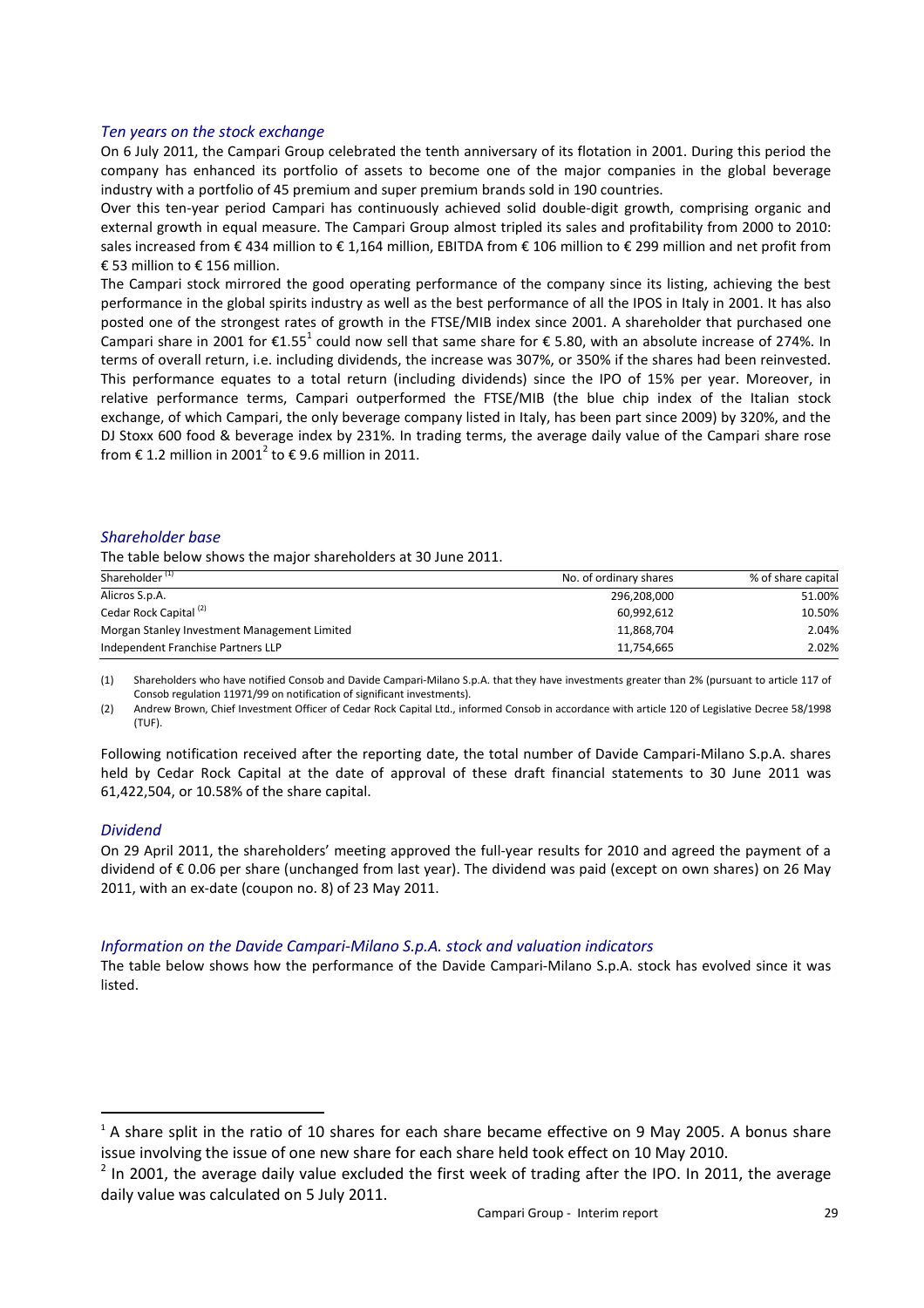|                                                                                                                                                                                                              |         | <b>First</b><br>half |      |      |      |      |      |      |      |      |      | 200  |
|--------------------------------------------------------------------------------------------------------------------------------------------------------------------------------------------------------------|---------|----------------------|------|------|------|------|------|------|------|------|------|------|
| Stock information <sup>(1)</sup>                                                                                                                                                                             |         | 2011                 | 2010 | 2009 | 2008 | 2007 | 2006 | 2005 | 2004 | 2003 | 2002 | 1    |
| Reference share price                                                                                                                                                                                        |         |                      |      |      |      |      |      |      |      |      |      |      |
| Price at end of period                                                                                                                                                                                       | €       | 5.67                 | 4.87 | 3.65 | 2.40 | 3.28 | 3.76 | 3.12 | 2.37 | 1.93 | 1.50 | 1.32 |
| Maximum price                                                                                                                                                                                                | €       | 5.67                 | 4.99 | 3.71 | 3.30 | 4.21 | 4.05 | 3.39 | 2.39 | 1.93 | 1.89 | 1.55 |
| Minimum price                                                                                                                                                                                                | €       | 4.44                 | 3.51 | 1.94 | 1.93 | 3.25 | 3.14 | 2.24 | 1.79 | 1.37 | 1.27 | 1.09 |
| Average price                                                                                                                                                                                                | €       | 4.89                 | 4.15 | 2.82 | 2.78 | 3.77 | 3.66 | 2.86 | 2.02 | 1.65 | 1.58 | 1.36 |
| Capitalisation and volumes                                                                                                                                                                                   |         |                      |      |      |      |      |      |      |      |      |      |      |
| Average daily trading volume <sup>(2)</sup>                                                                                                                                                                  | million | 1.9                  | 1.9  | 1.6  | 1.3  | 1.5  | 1.2  | 1.0  | 0.9  | 0.8  | 1.1  | 1.4  |
| Average daily trading value <sup>(2)</sup>                                                                                                                                                                   | €       | 9.5                  | 7.6  | 4.5  | 3.7  | 5.8  | 4.4  | 2.8  | 1.7  | 1.3  | 1.7  | 2.1  |
| Stock market capitalisation at the end of the                                                                                                                                                                | €       | 3.29                 | 2.82 | 2.11 | 1.39 | 1.90 | 2.18 | 1.81 | 1.37 | 1.11 |      |      |
| period                                                                                                                                                                                                       | million | 3                    | 8    | 8    | 4    | 4    | 3    | 2    | 4    | 8    | 871  | 767  |
| <b>Dividend</b>                                                                                                                                                                                              |         |                      |      |      |      |      |      |      |      |      |      |      |
| Dividend per share <sup>(3)</sup>                                                                                                                                                                            | €       | 0.06                 | 0.06 | 0.05 | 0.05 | 0.05 | 0.05 | 0.05 | 0.04 | 0.04 | 0.04 |      |
| Shares with dividend rights                                                                                                                                                                                  | million | 578.                 | 576. | 576. | 578. | 580. | 562. | 562. | 560. | 560. | 560. |      |
| Total dividend <sup>(3)(4)</sup><br>$^{(1)}$ Changes in share capital: share information prior to the dates on which changes to the amount of share capital occurred are adjusted to take account of the new | €       | 34.6                 | 34.6 | 31.7 | 31.8 | 29.0 | 28.1 | 28.1 | 24.7 | 24.7 | 24.7 |      |

tes on v  $^{(1)}$  Changes in share capital; share information prior to the dates on which changes to the amount of share capital occurred are adjusted to take account of the new composition of share capital as described above.

- bonus share issue via the issue of 290,400,000 new shares with a nominal value of € 0.10 each to be provided free of charge to shareholders in the ratio of one new share for each share held, which came into effect on 10 May 2010

- ten-for-one share split effective as at 9 May 2005

(2) Initial Public Offering on 6 July 2001 at the price of  $\epsilon$  1.55 per share. The average daily volume after the first week of trading was 845,200 shares in 2001; the average daily value after the first week of trading was € 1,145,000 in 2001.<br><sup>(3)</sup> Classified on the basis of the year in which it was paid out.

(4) Total dividend distributed excluding own shares.

#### *Investor relations*

During the first half of 2011, the company continued its communication activities aimed at investors, analysts and financial markets around the world with a view to providing complete, accurate and timely information on its operations, while complying with the relevant confidentiality requirements for certain types of information.

Numerous meetings with institutional investors were organised at the main stock exchanges in Europe, the US and Canada. Information on the Group, particularly in relation to the financial results, corporate developments, corporate governance and stock exchange information is published, along with regular updates, on the website (http://www.camparigroup.com in the 'Investors' section). Information of interest to shareholders and investors is available on the website and may also be requested by sending an e-mail to the following address: investor.relations@campari.com.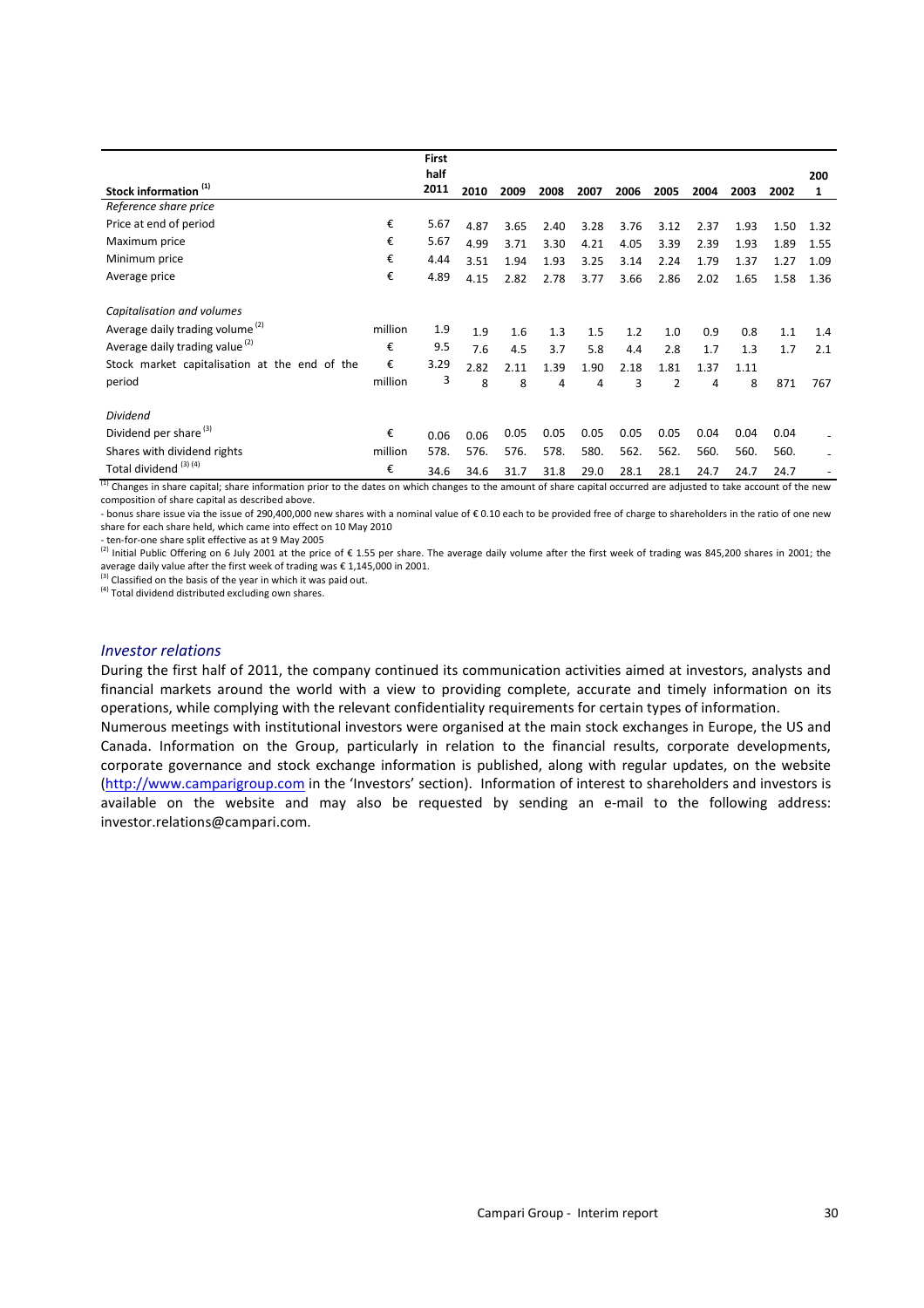## **Half-year condensed financial statements**

## **Financial statements**

For ease of reference, all figures in these condensed half-year financial statements are expressed in million euro to one decimal place, whereas all the original data is recorded and consolidated by the Group in thousand euro. In certain cases, this can result in apparent discrepancies, as there may be a difference between the sum of the individual figures and the total, amounting to no more than EUR 0.1 million.

## **Consolidated income statement**

|                                                      | <b>Notes</b> | First half 2011    | of which: related<br>parties | First half 2010    | of which: related<br>parties |
|------------------------------------------------------|--------------|--------------------|------------------------------|--------------------|------------------------------|
|                                                      |              | $\epsilon$ million | $E$ million                  | $\epsilon$ million | € million                    |
| <b>Net sales</b>                                     | 8            | 589.1              | 1.8                          | 515.7              | 1.5                          |
| Cost of goods sold                                   | 9            | (242.6)            |                              | (216.1)            |                              |
| <b>Gross profit</b>                                  |              | 346.5              | 1.8                          | 299.6              | 1.5                          |
| Advertising and promotional costs                    |              | (105.8)            | (0.4)                        | (90.0)             | (0.4)                        |
| <b>Contribution margin</b>                           |              | 240.7              | 1.4                          | 209.5              | 1.1                          |
| Overheads                                            | 10           | (103.8)            | 0.1                          | (95.1)             | 0.1                          |
| of which: non-recurring                              | 11           | (2.1)              |                              | (1.6)              |                              |
| <b>Operating result</b>                              |              | 136.9              | 1.5                          | 114.4              | $1.2$                        |
| Financial income and charges                         | 12           | (21.5)             |                              | (16.4)             |                              |
| Share in profit (loss) of companies valued at equity |              | 0.1                | 0.1                          | (0.2)              | (0.2)                        |
| Put option income (charges)                          | 13           |                    |                              | (0.2)              |                              |
| <b>Profit before tax</b>                             |              | 115.4              | 1.5                          | 97.7               | 1.0                          |
| <b>Taxes</b>                                         | 14           | (39.9)             |                              | (28.2)             |                              |
| Net profit for the period                            |              | 75.5               | 1.5                          | 69.5               | 1.0                          |
| Profit attributable to:                              |              |                    |                              |                    |                              |
| Parent Company shareholders                          |              | 75.3               |                              | 69.3               |                              |
| Minority interests                                   |              | 0.3                |                              | 0.2                |                              |
|                                                      |              | 75.5               |                              | 69.5               |                              |
| Basic earnings per share $(\epsilon)$                |              | 0.13               |                              | 0.12               |                              |
| Diluted earnings per share $(\epsilon)$              |              | 0.13               |                              | 0.12               |                              |

## **Consolidated statement of comprehensive income**

|                                                                          | First half         | <b>First half</b>  |
|--------------------------------------------------------------------------|--------------------|--------------------|
|                                                                          | 2011               | 2010               |
|                                                                          | $\epsilon$ million | $\epsilon$ million |
| Net profit for the period (A)                                            | 75.5               | 69.5               |
| Cash flow hedge                                                          |                    |                    |
| Profit (loss) for the period                                             | (1.0)              | 4.3                |
| Less: profits (losses) reclassified to the consolidated income statement | 0.3                | 0.2                |
| Net gains (losses) from cash flow hedging                                | (1.3)              | 4.1                |
| Tax effect                                                               | 0.4                | (1.4)              |
| Cash flow hedge                                                          | (0.9)              | 2.7                |
| <b>Currency translation adjustment</b>                                   | (60.3)             | 138.8              |
| Other comprehensive income (losses) (B)                                  | (61.2)             | 141.5              |
| Total comprehensive income (A+B)                                         | 14.3               | 211.0              |
| Attributable to:                                                         |                    |                    |
| Parent Company shareholders                                              | 14.0               | 210.7              |
| Minority interests                                                       | 0.3                | 0.2                |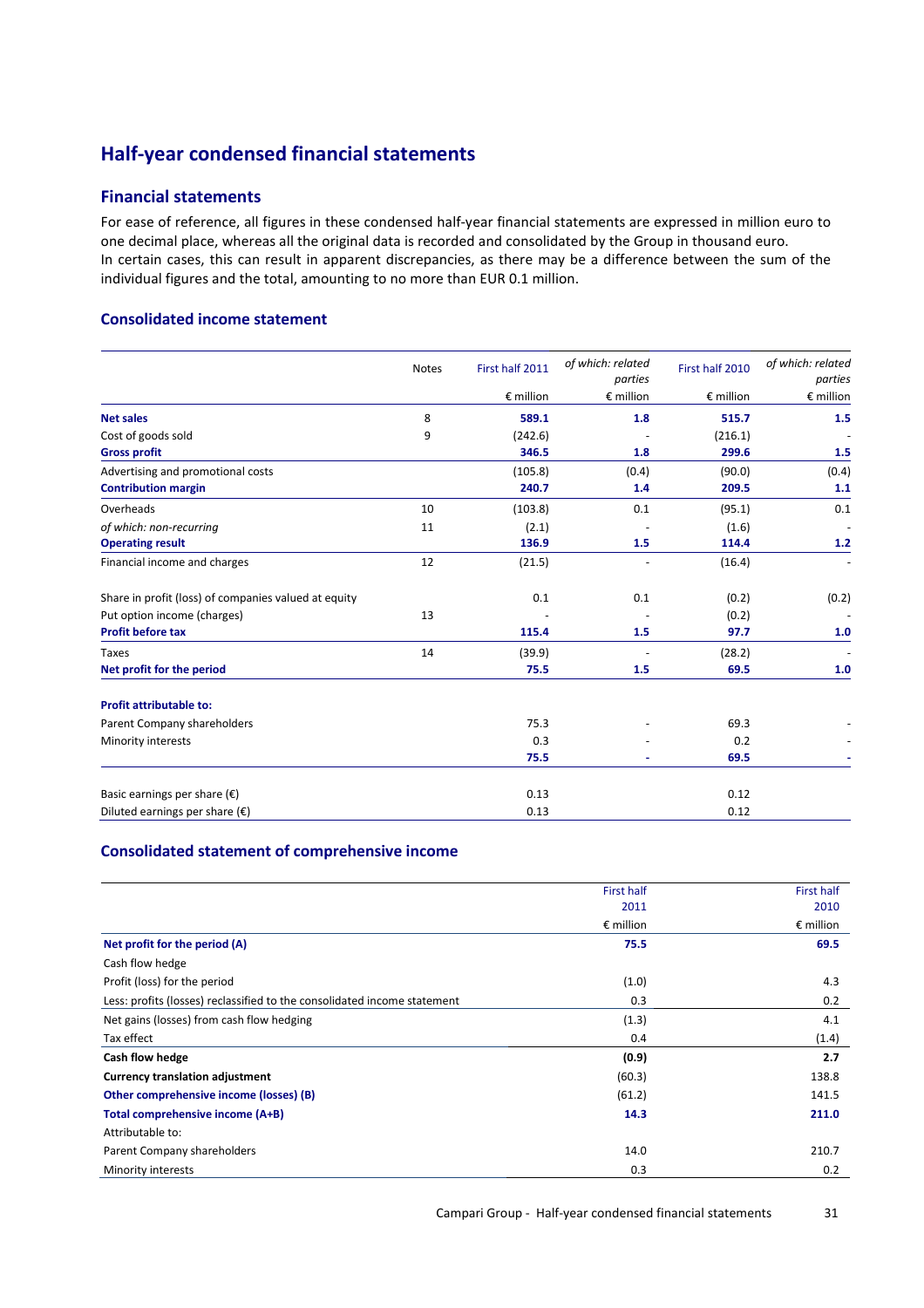## **Consolidated statement of financial position**

|                                                  |                 |                    | of which:                |                    |                    |
|--------------------------------------------------|-----------------|--------------------|--------------------------|--------------------|--------------------|
|                                                  | Note<br>$\sf S$ | 30 June 2011       | related                  | 31 December 2010   | of which: related  |
|                                                  |                 |                    | parties                  |                    | parties            |
|                                                  |                 | $\epsilon$ million | $E$ million              | $\epsilon$ million | $\epsilon$ million |
| <b>ASSETS</b>                                    |                 |                    |                          |                    |                    |
| <b>Non-current assets</b>                        |                 |                    |                          |                    |                    |
| Net tangible fixed assets                        | 15              | 314.0              |                          | 325.7              |                    |
| <b>Biological assets</b>                         | 16              | 17.5               |                          | 18.1               |                    |
| Investment property                              | 17              | 0.6                |                          | 0.6                |                    |
| Goodwill and trademarks                          | 18              | 1,352.8            |                          | 1,409.1            |                    |
| Intangible assets with a finite life             | 19              | 20.9               |                          | 18.8               |                    |
| Investments in affiliates and joint ventures     |                 | 0.1                |                          | 0.0                |                    |
| Deferred tax assets                              |                 | 10.5               |                          | 8.4                |                    |
| Other non-current assets                         | 20              | 4.6                |                          | 6.7                |                    |
| <b>Total non-current assets</b>                  |                 | 1,721.0            |                          | 1,787.4            |                    |
| <b>Current assets</b>                            |                 |                    |                          |                    |                    |
| Inventories                                      | 21              | 316.0              | $\overline{\phantom{a}}$ | 294.9              |                    |
| Trade receivables                                |                 | 264.9              | 1.3                      | 269.4              | 1.4                |
| Short-term financial receivables                 | 22              | 7.0                |                          | 1.6                |                    |
| Cash and cash equivalents                        | 23              | 238.2              |                          | 259.7              |                    |
| Current tax receivables                          |                 | 3.4                | 0.2                      | 5.8                | 0.2                |
| Other receivables                                |                 | 24.6               | 0.0                      | 21.1               |                    |
| <b>Total current assets</b>                      |                 | 854.0              | 1.5                      | 852.5              | 1.6                |
| Non-current assets held for sale                 |                 | 11.2               |                          | 11.2               |                    |
| <b>Total assets</b>                              |                 | 2,586.2            | 1.5                      | 2,651.1            | 1.6                |
| LIABILITIES AND SHAREHOLDERS' EQUITY             |                 |                    |                          |                    |                    |
| <b>Shareholders' equity</b>                      |                 |                    |                          |                    |                    |
| Share capital                                    | 24              | 58.1               |                          | 58.1               |                    |
| Reserves                                         | 24              | 1,160.2            |                          | 1,191.8            |                    |
| Parent Company's portion of shareholders' equity |                 | 1,218.2            |                          | 1,249.9            |                    |
| Minorities' portion of shareholders' equity      |                 | 3.3                |                          | 3.0                |                    |
| <b>Total shareholders' equity</b>                |                 | 1,221.5            | $\overline{\phantom{a}}$ | 1,252.9            |                    |
| <b>Non-current liabilities</b>                   |                 |                    |                          |                    |                    |
| <b>Bonds</b>                                     | 25              | 805.8              |                          | 846.3              |                    |
| Other non-current liabilities                    | 25              | 55.1               |                          | 34.3               |                    |
| Defined benefit plans                            |                 | 9.2                |                          | 9.8                |                    |
| Provision for risks and charges                  | 27              | 6.2                |                          | 19.6               |                    |
| Deferred tax liabilities                         |                 | 120.8              |                          | 114.0              |                    |
| <b>Total non-current liabilities</b>             |                 | 997.0              |                          | 1,024.0            |                    |
| <b>Current liabilities</b>                       |                 |                    |                          |                    |                    |
| Payables to banks                                | 26              | 26.0               |                          | 38.4               |                    |
| Other financial payables                         | 26              | 33.4               |                          | 22.9               |                    |
| Trade payables                                   |                 | 187.7              |                          | 187.4              |                    |
| Current payables to tax authorities              | 28              | 17.6               | 6.3                      | 28.7               | 17.1               |
| Other current liabilities                        |                 | 103.0              | 5.1                      | 96.8               | 3.8                |
| <b>Total current liabilities</b>                 |                 | 367.7              | 11.4                     | 374.2              | 20.9               |
| Total liabilities and shareholders' equity       |                 | 2,586.2            | 11.4                     | 2,651.1            | 20.9               |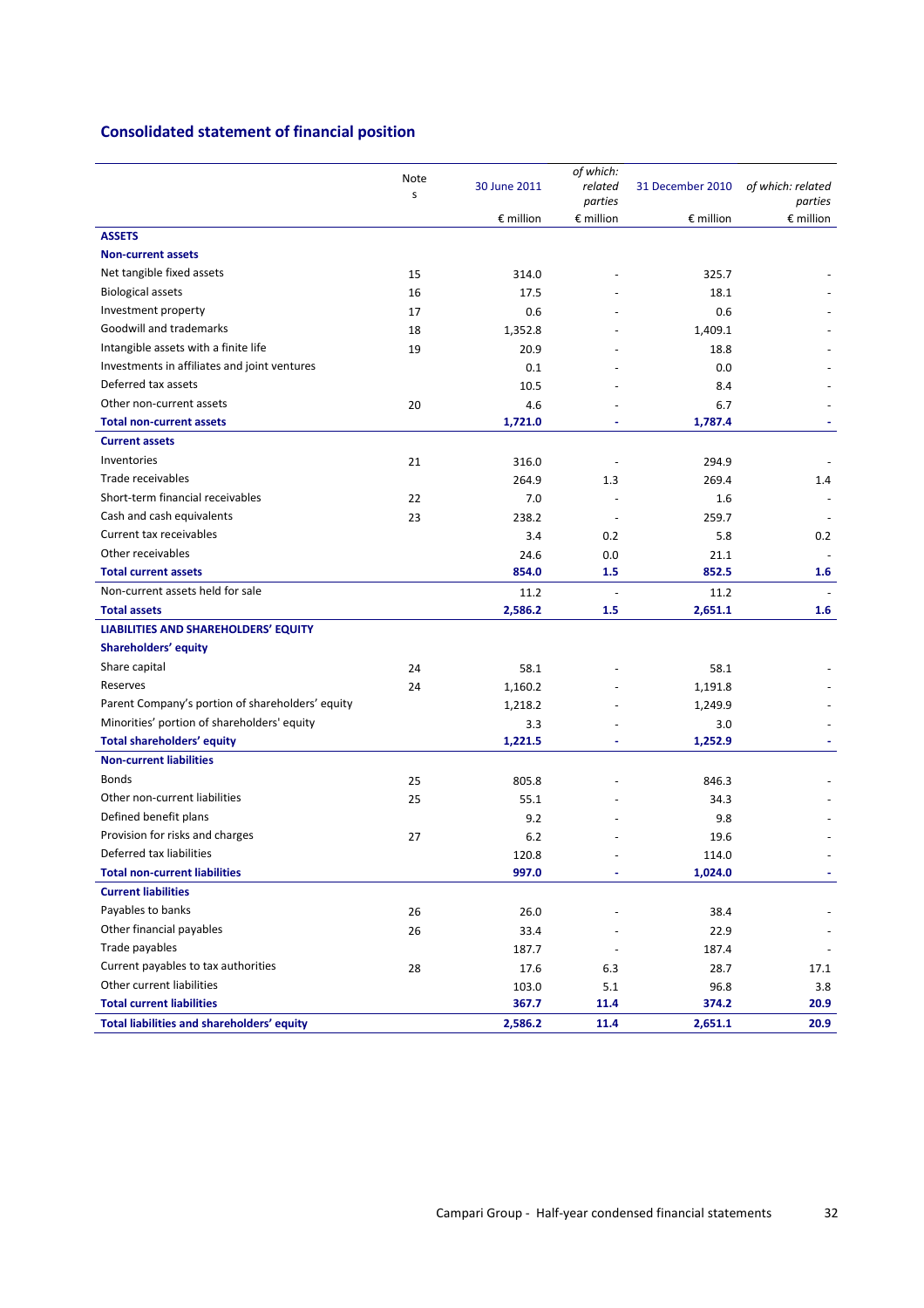## **Consolidated statement of cash flows**

|                                                                           | Notes     | 30 June 2011       | 30 June 2010       |
|---------------------------------------------------------------------------|-----------|--------------------|--------------------|
|                                                                           |           | $\epsilon$ million | $\epsilon$ million |
| Operating result                                                          |           | 136.9              | 114.4              |
| Adjustments to reconcile operating profit and cash flow:                  |           |                    |                    |
| Depreciation and amortisation                                             |           | 15.2               | 12.6               |
| Gains on sales of fixed assets                                            |           | (0.6)              | (0.1)              |
| Write-downs of tangible fixed assets                                      |           | 0.1                | 0.0                |
| Accrual of provisions                                                     |           | 0.6                | 5.9                |
| Utilisation of provisions                                                 |           | (5.2)              | (2.0)              |
| Other non-cash items                                                      |           | 5.1                | 0.0                |
| Change in net operating working capital                                   |           | (27.8)             | (3.7)              |
| Other changes in non-financial assets and liabilities                     |           | 2.0                | (0.7)              |
| Taxes paid                                                                | 28        | (43.0)             | (33.3)             |
| Cash flow from (used in) operating activities                             |           | 83.4               | 93.2               |
| Purchase of tangible and intangible fixed assets                          | $15 - 19$ | (18.4)             | (37.2)             |
| Capital grants received                                                   |           | 0.4                |                    |
| Capitalised interest expenses                                             |           | (0.0)              | (0.4)              |
| Proceeds from disposals of tangible fixed assets                          |           | 2.6                | 2.6                |
| Changes in receivables and payables from investments                      |           |                    | (1.0)              |
| Acquisition of brands and rights                                          | 18        | (1.3)              |                    |
| Acquisition of companies or investments in subsidiaries                   | 6         | (6.4)              | 0.0                |
| Interest income                                                           |           | 2.6                | 2.3                |
| Net change in securities                                                  |           | 0.0                | 3.3                |
| Cash flow from (used in) investing activities                             |           | (20.5)             | (30.3)             |
| Other repayment of medium- and long-term debt                             |           | (2.2)              | (2.1)              |
| Net change in short-term bank debt                                        |           | (11.6)             | (4.2)              |
| Interest expenses                                                         |           | (18.7)             | (18.8)             |
| Change in other financial payables and receivables                        |           | (0.0)              | 1.7                |
| Purchase and sale of own shares                                           |           | (14.4)             | (1.2)              |
| Dividend paid out by Parent Company                                       | 24        | (34.6)             | (34.6)             |
| Cash flow from (used in) financing activities                             |           | (81.5)             | (59.2)             |
| Effect of exchange rate differences on net operating working capital      |           | 15.3               | (33.1)             |
| Other exchange rate differences and other changes in shareholders' equity |           | (18.1)             | 42.1               |
| Exchange rate differences and other changes in shareholders' equity       |           | (2.8)              | 9.0                |
| Net change in cash and cash equivalents: increase (decrease)              |           | (21.5)             | 12.8               |
| Cash and cash equivalents at start of period                              | 23        | 259.7              | 129.6              |
| Cash and cash equivalents at end of period                                | 23        | 238.2              | 142.4              |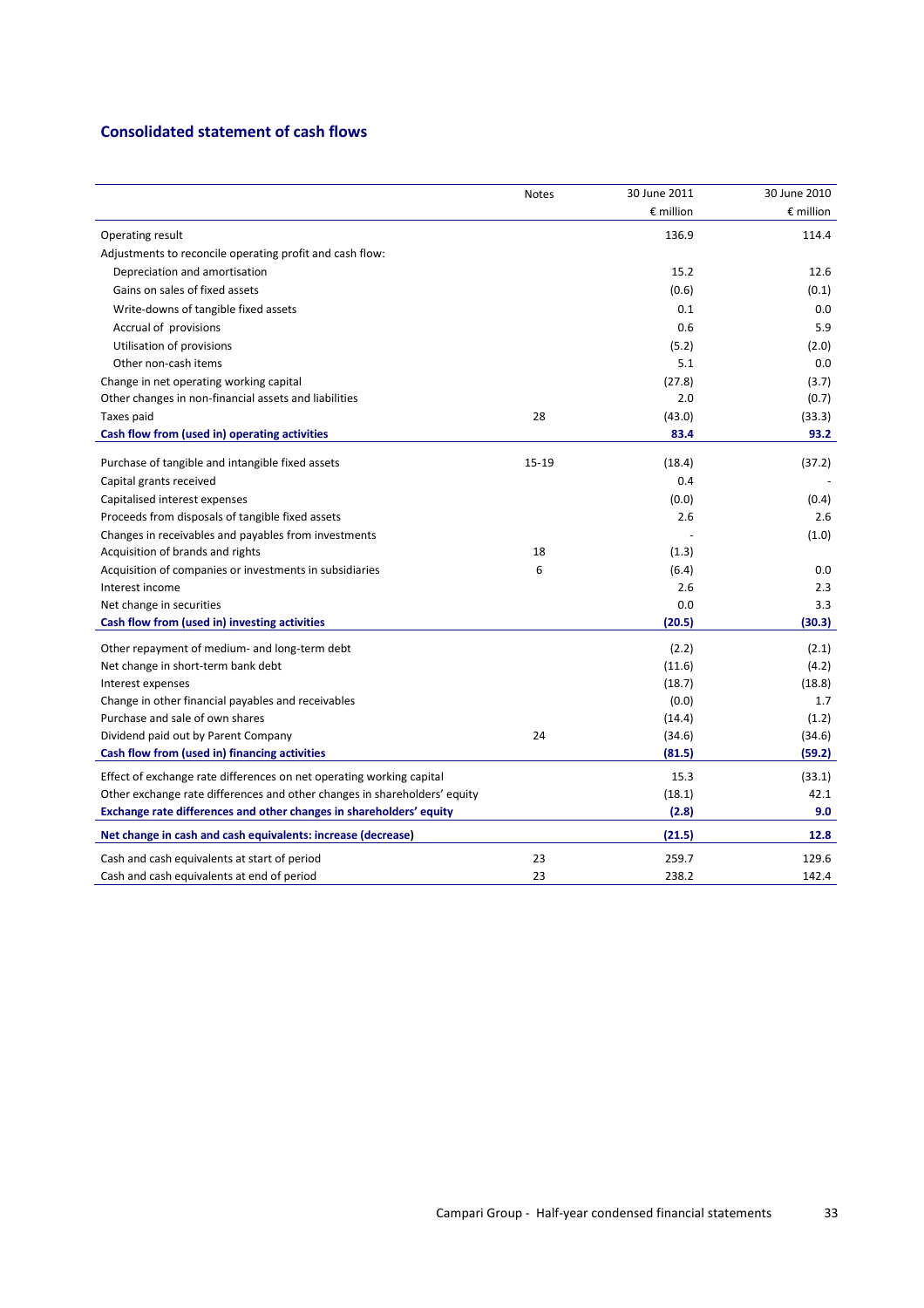## **Consolidated statement of changes in shareholders' equity**

|                                     |              |                              | Attributable to Parent Company shareholders | Minority                 | Total                    |                    |                          |                    |
|-------------------------------------|--------------|------------------------------|---------------------------------------------|--------------------------|--------------------------|--------------------|--------------------------|--------------------|
|                                     |              | Share                        | Legal                                       | Retained                 | Other                    |                    | interests                | shareholders       |
|                                     | <b>Notes</b> | capital                      | reserve                                     | earnings                 | reserves                 | Total              |                          | ' equity           |
|                                     |              | $\epsilon$ million           | $\epsilon$ million                          | $\epsilon$ million       | $\epsilon$ million       | $\epsilon$ million | $\epsilon$ million       | $\epsilon$ million |
| <b>Balance at 31 December 2010</b>  |              | 58.1                         | 5.8                                         | 1,151.5                  | 34.5                     | 1.249.9            | 3.0                      | 1,252.9            |
| Dividend payout to Parent Company   |              |                              |                                             |                          |                          |                    |                          |                    |
| shareholders                        | 24           |                              | $\overline{\phantom{a}}$                    | (34.6)                   | $\overline{\phantom{a}}$ | (34.6)             | $\overline{\phantom{a}}$ | (34.6)             |
| Purchase of own shares              | 24           |                              | $\overline{\phantom{a}}$                    | (24.1)                   | $\overline{\phantom{a}}$ | (24.1)             | $\overline{\phantom{a}}$ | (24.1)             |
| Sale of own shares                  | 24           | $\qquad \qquad \blacksquare$ | $\overline{\phantom{a}}$                    | 9.7                      | $\overline{\phantom{a}}$ | 9.7                | $\overline{\phantom{a}}$ | 9.7                |
| Stock options                       | 24           | $\overline{\phantom{a}}$     | $\overline{\phantom{a}}$                    | 2.4                      | 0.9                      | 3.3                | $\overline{\phantom{a}}$ | 3.3                |
| Profit for the period               |              |                              | $\overline{\phantom{a}}$                    | 75.3                     | $\overline{\phantom{a}}$ | 75.3               | 0.3                      | 75.5               |
| Other comprehensive income (losses) | 24           | $\overline{\phantom{0}}$     | $\overline{\phantom{a}}$                    | $\overline{\phantom{a}}$ | (61.3)                   | (61.3)             | $\overline{\phantom{a}}$ | (61.3)             |
| Total comprehensive income          |              |                              |                                             | 75.3                     | (61.3)                   | 14.0               | 0.3                      | 14.3               |
| Balance at 30 June 2011             |              | 58.1                         | 5.8                                         | 1,180.2                  | (25.9)                   | 1,218.2            | 3.3                      | 1,221.5            |

|                                     | Attributable to Parent Company shareholders | Minority                 | Total              |                          |                    |                          |                    |
|-------------------------------------|---------------------------------------------|--------------------------|--------------------|--------------------------|--------------------|--------------------------|--------------------|
|                                     | Share                                       | Legal                    | Retained           | Other                    | Total              | interests                | shareholders       |
|                                     | capital                                     | reserve                  | earnings           | reserves                 |                    |                          | ' equity           |
|                                     | $\epsilon$ million                          | $\epsilon$ million       | $\epsilon$ million | $\epsilon$ million       | $\epsilon$ million | $\epsilon$ million       | $\epsilon$ million |
| <b>Balance at 31 December 2009</b>  | 29.0                                        | 5.8                      | 1,054.3            | (45.7)                   | 1,043.5            | 2.5                      | 1,046.0            |
| Capital increase                    | 29.0                                        | $\overline{\phantom{a}}$ | (29.0)             |                          |                    |                          |                    |
| Dividend payout to Parent Company   |                                             |                          |                    |                          |                    |                          |                    |
| shareholders                        | -                                           | $\overline{\phantom{a}}$ | (34.6)             | $\overline{\phantom{a}}$ | (34.6)             |                          | (34.6)             |
| Purchase of own shares              | $\overline{\phantom{a}}$                    | -                        | (9.3)              | $\overline{\phantom{a}}$ | (9.3)              | $\overline{\phantom{0}}$ | (9.3)              |
| Sale of own shares                  |                                             | -                        | 8.1                | $\overline{\phantom{a}}$ | 8.1                |                          | 8.1                |
| Stock options                       | $\qquad \qquad \blacksquare$                | ٠                        | 1.5                | 2.1                      | 3.6                | $\overline{\phantom{a}}$ | 3.6                |
| Profit for the period               |                                             | ٠                        | 69.3               | $\overline{\phantom{a}}$ | 69.3               | 0.2                      | 69.5               |
| Other comprehensive income (losses) | -                                           | $\overline{\phantom{a}}$ | (0.1)              | 141.5                    | 141.5              | 0.0                      | 141.5              |
| Total comprehensive income          |                                             | ٠                        | 69.2               | 141.5                    | 210.7              | 0.2                      | 211.0              |
| Balance at 30 June 2010             | 58.1                                        | 5.8                      | 1,060.2            | 97.9                     | 1,222.0            | 2.8                      | 1,224.8            |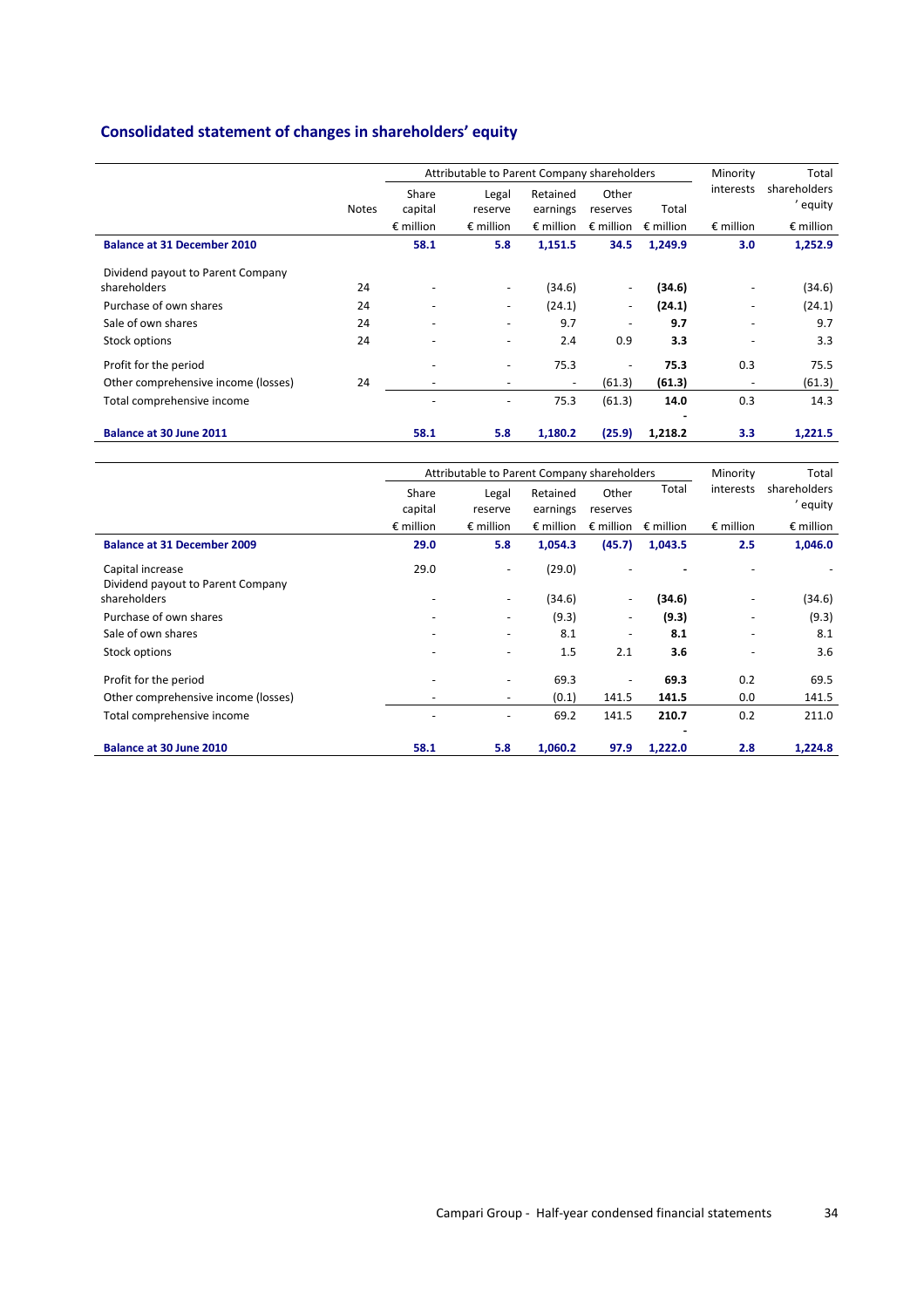## **Notes to the financial statements**

## **1. General information**

Davide Campari S.p.A. is a company listed on the Mercato Telematico (screen-based market) of Borsa Italiana, with its registered office at Via Franco Sacchetti 20, 20099 Sesto San Giovanni (Milan), Italy.

The publication of this report for the six months to 30 June 2011 was authorised by the Board of Directors on 4 August 2011.

This half-year report is presented in euro, the reference currency of the Parent Company and many of its subsidiaries.

The report has been the subject of a limited review and not full audit.

#### **2. Preparation criteria**

These condensed half-year financial statements were prepared in consolidated format pursuant to article 154-*ter* of Legislative Decree 58 of 24 February 1998 (TUF) as amended, and were drafted in accordance with the International Financial Reporting Standards (IFRS) issued by the International Accounting Standards Board (IASB) and ratified by the European Union.

The term IFRS also encompasses the International Accounting Standards (IAS) still in force, as well as all interpretation documents of the International Financial Reporting Interpretations Committee (IFRIC) and its predecessor, the Standing Interpretations Committee (SIC).

The condensed half-year financial statements were drafted in accordance with IAS 34 (Interim Financial Reporting), using the same principles as those applied in the preparation of the consolidated financial statements for the year ending 31 December 2010, except for the changes described in note 3 below, entitled "Changes in accounting standards".

These condensed half-year financial statements do not include all the information and notes required in the consolidated annual report, and should therefore be read in conjunction with the consolidated financial statements for the year ending 31 December 2010.

Unless otherwise indicated, the figures reported in these notes are expressed in millions of euro.

#### *Form and content*

In accordance with the format selected by the Campari Group, the income statement is classified by function, and the balance sheet shows current and non-current assets and liabilities separately.

The management considers that this format provides a more meaningful representation of the items that have contributed to the Group's results and its balance sheet and financial position.

In the income statement (classified by function), income and charges from non-recurring transactions such as capital gains/losses on the sale of investments, restructuring costs, financial charges and any other non-recurring income/expenses are shown separately; this provides a clearer picture of the company's operating performance. Non-recurring items are also discussed in detail in these notes.

The definition of "non-recurring" here conforms to that set out in Consob communication DEM/6064293 of 28 July 2006.

In the first half of 2011, the Group did not carry out any atypical and/or unusual transactions, as defined in the same communication.

The cash flow statement was prepared using the indirect method.

Taxes for the first six months of the year have been accounted for on the basis of the best estimate of the anticipated tax rate for 2011.

Lastly, with reference to the requirements of Consob resolution 15519 of 27 July 2006 in relation to financial statements, the income statement and balance sheet contain columns providing information on any significant transactions with related parties.

#### *Use of estimates*

The preparation of the condensed half-year financial statements requires the management to make estimates and assumptions that have an impact on the value of revenues, costs, assets and liabilities and on disclosures concerning contingent assets and liabilities at the reporting date.

If, in the future, these estimates and assumptions, based on the best valuation currently available, differ from the actual circumstances, they will be amended accordingly at the time the circumstances change.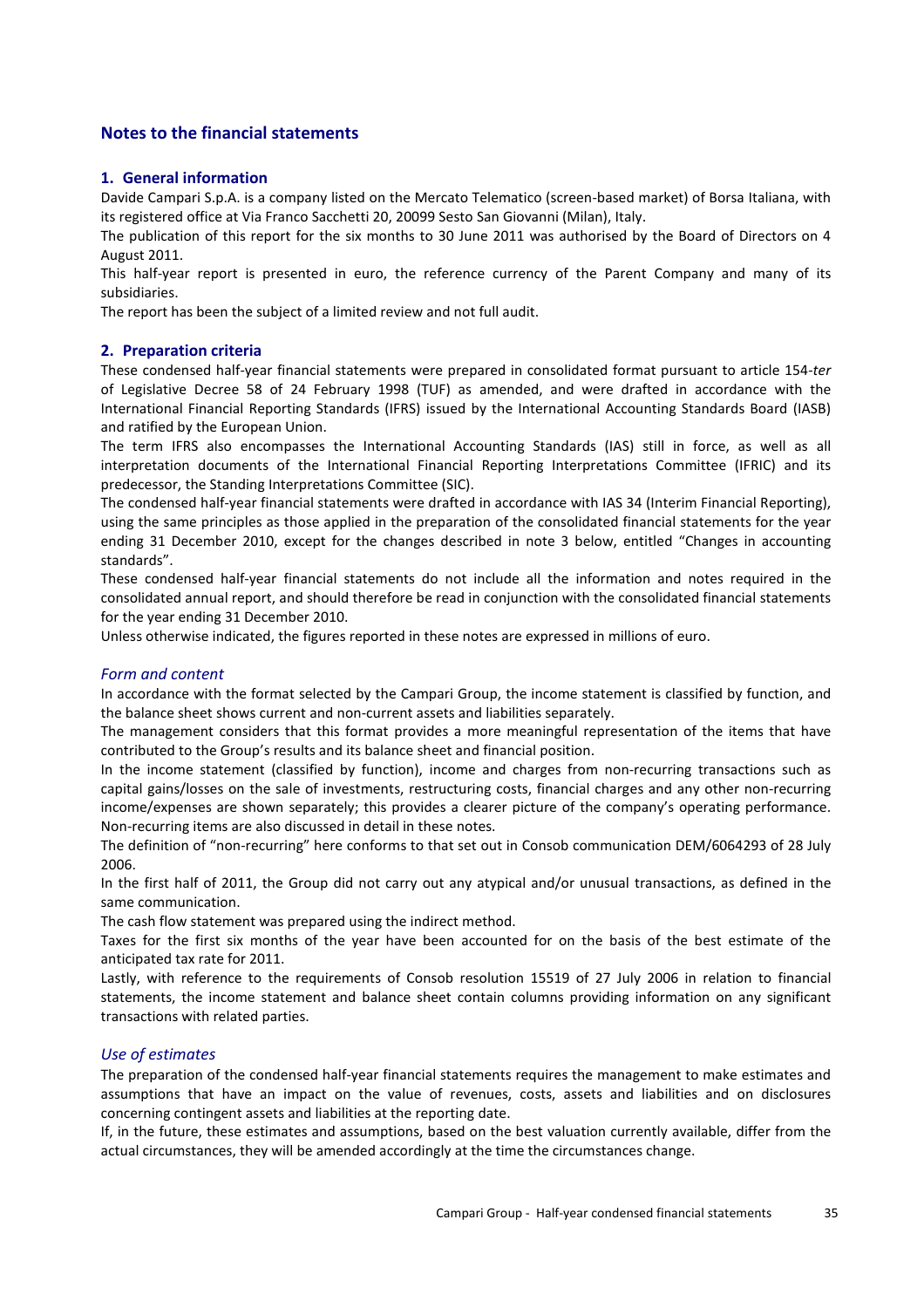In particular, estimates are used to identify provisions for risks in respect of receivables, obsolete inventory, depreciation and amortisation, asset write-downs, employee benefits, taxes, restructuring reserves and other provisions.

The estimates and assumptions are reviewed periodically and the impact of any change is reflected in the income statement.

However, also pursuant to IAS 36 – Impairment of Assets, some valuation procedures, especially those relating to the more complex valuations, such as the determination of any impairment losses on non-current assets, are generally carried out only at the time of preparing the annual financial statements, when all the required information is available, except where there are indications of impairment requiring an immediate assessment of any losses in value.

Similarly, the actuarial valuations required to determine employee benefit funds are normally obtained at the time the annual financial statements are prepared.

#### *Basis of consolidation*

The following changes in the basis of consolidation occurred in the half-year:

- In March, the Group completed the acquisition of 80% of Varhol B.V., which wholly owns Vasco (CIS) OOO, the Moscow-based distributor and importer of spirits and wines. Please see note 6 - Acquisitions - for information on the effects of this acquisition.
- Lamargue SARL, a wine bottling and marketing company with its registered office at Saint Gilles (France), was created in March 2011.
- On 28 March 2011, in execution of a settlement agreement, the 26% stake in Focus Brands Trading (India) Private Limited, held by DI.CI.E Holding B.V., was sold.

In addition, the merger by absorption of Rotarius Holding B.V. into DI.CI.E. Holding B.V., and the reverse merger of Zedda Piras S.p.A. with Sella & Mosca S.p.A, took place during the period. These operations had no effect on the basis of consolidation.

The table below lists the companies included in the basis of consolidation at 30 June 2011.

|                                                                                               |                                                |            | Share capital at 30 June 2011 |                 | % owned by Parent Company                    |
|-----------------------------------------------------------------------------------------------|------------------------------------------------|------------|-------------------------------|-----------------|----------------------------------------------|
| Name, activity                                                                                | Head office                                    | Currency   | Amount                        | Direct Indirect | Direct shareholder                           |
| <b>Parent Company</b>                                                                         |                                                |            |                               |                 |                                              |
| Davide Campari-Milano S.p.A., holding and                                                     | Via Franco Sacchetti 20, Sesto                 | €          | 58,080,000                    |                 |                                              |
| manufacturing company                                                                         | San Giovanni                                   |            |                               |                 |                                              |
| <b>Fully consolidated companies</b>                                                           |                                                |            |                               |                 |                                              |
| Italy                                                                                         |                                                |            |                               |                 |                                              |
| Sella & Mosca S.p.A., manufacturing, trading Località I Piani, Alghero<br>and holding company |                                                | €          | 15,726,041                    | 100.00          |                                              |
| Sella & Mosca Commerciale S.r.l., trading                                                     | Località I Piani, Alghero                      | €          | 100,000                       | 100.00          | Sella & Mosca S.p.A.                         |
| company                                                                                       |                                                |            |                               |                 |                                              |
| Turati Ventisette S.r.l., dormant company                                                     | Via Franco Sacchetti 20, Sesto<br>San Giovanni | €          | 20,000                        | 100.00          |                                              |
| <b>Europe</b>                                                                                 |                                                |            |                               |                 |                                              |
| Campari Austria GmbH, trading company                                                         | Naglergasse 1/Top 13 A,<br>Vienna              | €          | 500,000                       | 100.00          | DI.CI.E Holding B.V.                         |
| Campari Benelux S.A., finance and trading                                                     | Avenue de la Métrologie, 10,                   | €          | 246,926,407                   | 26.00<br>74.00  | Davide Campari-Milano S.p.A. (26%), Glen     |
| company                                                                                       | <b>Brussels</b>                                |            |                               |                 | Grant Ltd. (39%), DI.CI.E Holding B.V. (35%) |
| Campari Deutschland GmbH, trading<br>company                                                  | Bajuwarenring 1, Oberhaching                   | €          | 5,200,000                     | 100.00          | DI.CI.E Holding B.V.                         |
| Campari France, manufacturing company                                                         | 15 ter, Avenue du Maréchal                     | €          | 2,300,000                     | 100.00          | DI.CI.E Holding B.V.                         |
|                                                                                               | Joffre, Nanterre                               |            |                               |                 |                                              |
| Campari International S.A.M., trading<br>company                                              | 7 Rue du Gabian, Monaco                        | €          | 70,000,000                    | 100.00          | DI.CI.E Holding B.V.                         |
| Campari Schweiz A.G., trading company                                                         | Lindenstrasse 8, Baar                          | <b>CHF</b> | 2,000,000                     | 100.00          | DI.CI.E Holding B.V.                         |
| CJSC Odessa Sparkling Wine Company,<br>manufacturing and trading company                      | 36, Frantsuzky Boulevard,<br>Odessa            | <b>UAH</b> | 48,041,016                    | 99.80           | DI.CI.E Holding B.V.                         |
| DI.CI.E. Holding B.V., holding company                                                        | Atrium, Strawinskylaan 3105,<br>Amsterdam      | €          | 15,015,000                    | 100.00          |                                              |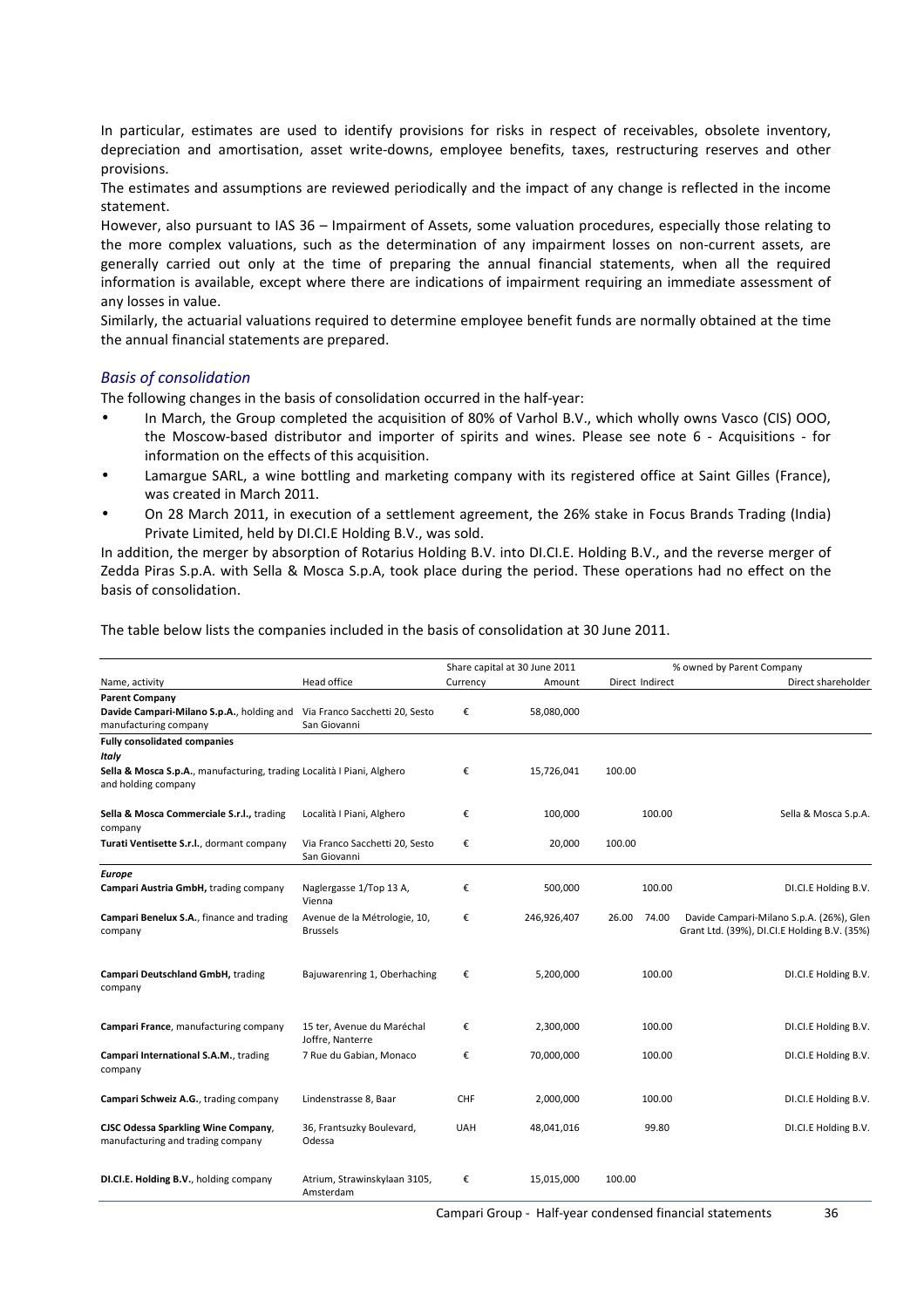|                                                                                                |                                                                                                                          |            | Share capital at 30 June |                 | % owned by Parent Company                                                         |
|------------------------------------------------------------------------------------------------|--------------------------------------------------------------------------------------------------------------------------|------------|--------------------------|-----------------|-----------------------------------------------------------------------------------|
| Name, activity                                                                                 | Head office                                                                                                              | Currency   | 2011<br>Amount           | Direct Indirect | Direct shareholder                                                                |
| Glen Grant Distillery Company Ltd.,                                                            | Glen Grant Distillery, Rothes,                                                                                           | GBP        | 1,000,000                | 100.00          | Glen Grant Ltd.                                                                   |
| manufacturing and trading company                                                              | Morayshire                                                                                                               |            |                          |                 |                                                                                   |
| Glen Grant Ltd., holding company                                                               | Glen Grant Distillery, Rothes,<br>Morayshire                                                                             | GBP        | 24,949,000               | 100.00          | DI.CI.E Holding B.V.                                                              |
| Kaloyiannis - Koutsikos Distilleries S.A.,<br>manufacturing and trading company                | 6 & E Street, A' Industrial Area,<br>Volos                                                                               | €          | 8,884,200                | 75.00           | O-Dodeca B.V.                                                                     |
| Lamargue Sarl, trading company                                                                 | Domaine de la Margue, Saint<br>Gilles                                                                                    | €          | 10,000                   |                 | 100.00 Société Civile du Domaine de Lamargue                                      |
| <b>O-Dodeca B.V., holding company</b>                                                          | Atrium, Strawinskylaan 3105,<br>Amsterdam                                                                                | €          | 2,000,000                | 75.00           | DI.CI.E Holding B.V.                                                              |
| Old Smuggler Whisky Company Ltd.,<br>manufacturing and trading company                         | Glen Grant Distillery, Rothes,<br>Morayshire                                                                             | GBP        | 1,000,000                | 100.00          | Glen Grant Ltd.                                                                   |
| Société Civile du Domaine de Lamargue,<br>manufacturing and trading company                    | Domaine de la Margue, Saint<br>Gilles                                                                                    | €          | 6,793,200                | 100.00          | Sella & Mosca S.p.A.                                                              |
| T.J. Carolan & Son Ltd., trading company                                                       | 1 Stockes Place, St. Stephen's<br>Green, Dublin 2                                                                        | €          | 2,600                    | 76.92 23.08     | DI.CI.E Holding B.V.                                                              |
| Varhol B.V., holding company                                                                   | Atrium, Strawinskylaan 3105,<br>Amsterdam                                                                                | €          | 90,000                   | 80.00           | DI.CI.E Holding B.V.                                                              |
| Vasco (CIS) OOO, trading company                                                               | 2nd Yuzhnoportoviy proezd<br>14/22, Moscow                                                                               | <b>RUB</b> | 10,000,000               | 80.00           | Vahrol B.V.                                                                       |
| <b>Americas</b>                                                                                |                                                                                                                          |            |                          |                 |                                                                                   |
| Cabo Wabo LLC, trading company                                                                 | One Beach Street, Suite 300,<br>San Francisco                                                                            | US\$       | 2,312,525                | 100.00          | Redfire, Inc.                                                                     |
| Camargen S.R.L, trading company                                                                | Avenida Corrientes, 222 - 3rd<br>floor, Buenos Aires                                                                     | ARS        | 11,750,000               | 100.00          | DI.CI.E. Holding B.V. (95%),<br>Campari do Brasil Ltda (5%)                       |
| Campari Argentina S.A., manufacturing and<br>trading company                                   | Av. Corrientes, 222 - 3rd floor,<br><b>Buenos Aires</b>                                                                  | ARS        | 125,213,590              | 100.00          | DI.CI.E. Holding B.V. (95%),<br>Campari do Brasil Ltda (5%)                       |
| Campari do Brasil Ltda., manufacturing and<br>trading company                                  | Alameda Rio Negro 585,<br>Edificio Demini, Conjunto 62,<br>Alphaville - Barueri - SP                                     | <b>BRC</b> | 218,631,059              | 100.00          |                                                                                   |
| Destiladora San Nicolas S.A. de C.V.,<br>manufacturing and trading company                     | Camino Real Atotonilco 1081,<br>Arandas, Jalisco                                                                         | <b>MXN</b> | 294,945,500              | 100.00          | DI.CI.E Holding B.V.                                                              |
| Gregson's S.A., trademark holder                                                               | Andes 1365, Piso 14,<br>Montevideo                                                                                       | UYU        | 175,000                  | 100.00          | Campari do Brasil Ltda                                                            |
| Rare Breed Distilling LLC, manufacturing and Corporation Trust Center, 1209<br>trading company | Orange Street, City of<br>Wilmington, County of New<br>Castle, Delaware (Operational<br>headquarters in<br>Lawrenceburg) | US\$       | 400,000,000 (**)         | 100.00          | Redfire, Inc.                                                                     |
| Red Fire Mexico, S. de R.L. de C.V., trading<br>company                                        | Agustin Yañez No. 2613-1 <sup>ª</sup> -<br>113, Col. Arcos Vallarta Sur,<br>Guadalajara, Jalisco                         | MXN        | 1,254,250                | 100.00          | DI.CI.E. Holding B.V. (99.80%),<br>Destiladora San Nicolas S.A. de C.V.<br>(0.2%) |
| Redfire, Inc., holding company                                                                 | State of Delaware, City of<br>Wilmington, County of New<br>Castle (operational<br>headquarters in San Francisco)         | US\$       | 566,321,274 (**)         | 100.00          |                                                                                   |
| Skyy Spirits LLC, trading company                                                              | One Beach Street, Suite 300,<br>San Francisco                                                                            | US\$       | 54,897,463               | 100.00          | Redfire, Inc.                                                                     |
| Other<br>Campari (Beijing) Trading Co. Ltd., trading<br>company                                | Xingfu Dasha Building, block B,<br>room 511, n° 3 Dongsanhuan<br>BeiLu, Chaoyang District,<br><b>Beijing</b>             | RMB        | 25,189,930               | 100.00          | DI.CI.E Holding B.V.                                                              |
| Campari Australia Pty Ltd., trading company                                                    | C/o KPMG - 10 Shelley Street,<br>Sydney                                                                                  | AU\$       | 21,500,000               | 100.00          | DI.CI.E Holding B.V.                                                              |
| Campari Japan Ltd., trading company                                                            | 6-17-15, Jingumae Shibuya-ku,<br>Tokyo                                                                                   | JPY        | 3,000,000                | 100.00          | DI.CI.E Holding B.V.                                                              |
| Qingdao Sella & Mosca Winery Co. Ltd.,<br>manufacturing and trading company                    | 8 Pingu Horticultural Farm,<br>Yunshan County, Pingdu City,<br>Qingdao, Shandong Province                                | <b>RMB</b> | 24,834,454               | 93.67           | Sella & Mosca S.p.A.                                                              |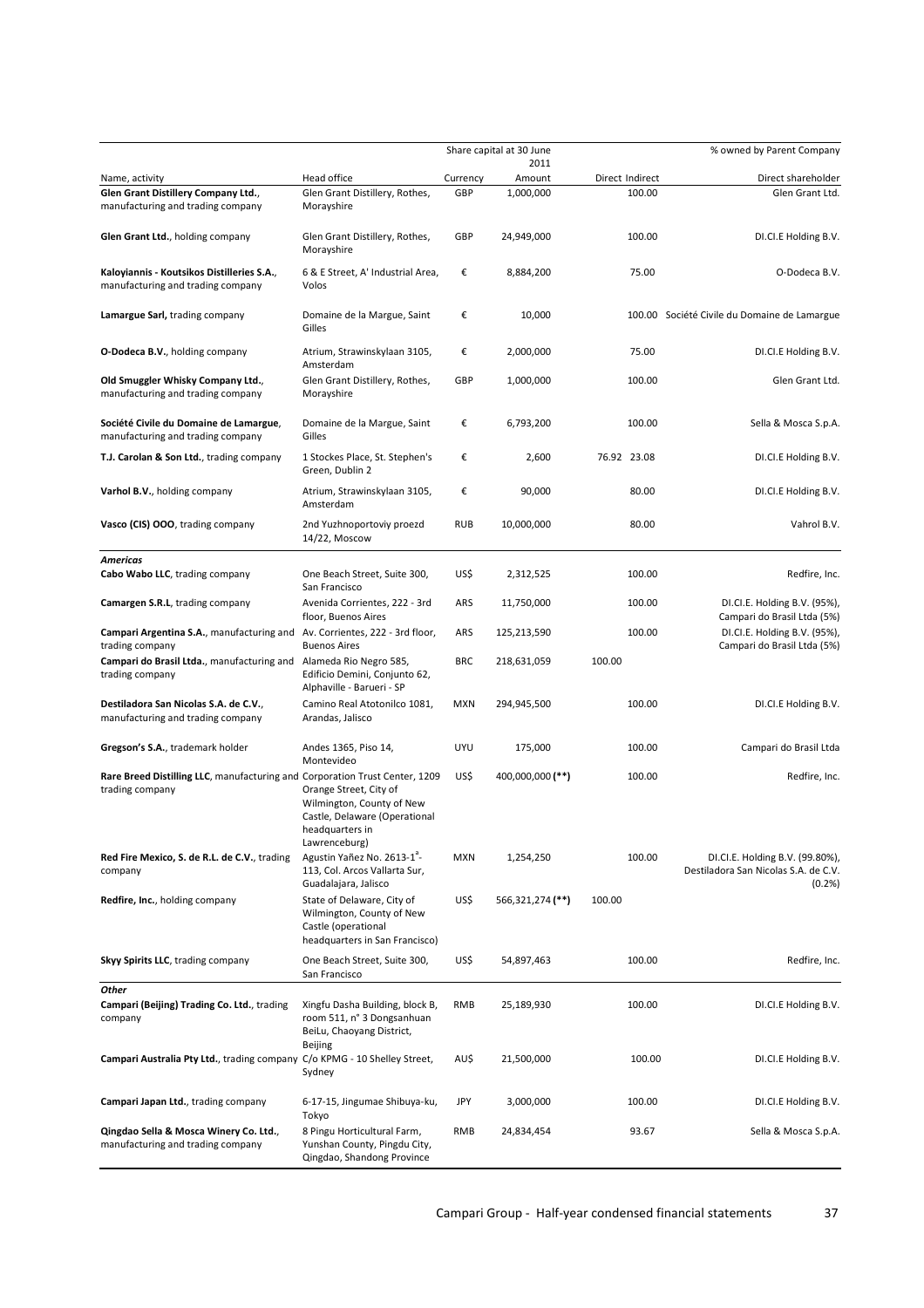| Other investments                                |                           | Share capital at 30 June<br>2011 |         |          | % owned by Parent Company |                  |  |
|--------------------------------------------------|---------------------------|----------------------------------|---------|----------|---------------------------|------------------|--|
| Name, location, activity                         |                           | Currencv                         | Amount  | Indirect | Direct shareholder        | Valuation method |  |
| International Marques V.o.f., trading<br>company | Nieuwe Gracht 11, Haarlem |                                  | 210.000 | 33.33    | DI.CI.E Holding B.V.      | Equity           |  |

**(\*) company in liquidation**

**(\*\*) including capital contributions**

## *Exchange rates used in conversion of financial statements in foreign currency*

The exchange rates used for conversion transactions are shown below.

|                   | 30 June 2011 |               | 31 December 2010 |               | 30 June 2010  |          |  |
|-------------------|--------------|---------------|------------------|---------------|---------------|----------|--|
|                   |              | End-of-period |                  | End-of-period | End-of-period |          |  |
|                   | Average rate | rate          | Average rate     | rate          | Average rate  | rate     |  |
| US dollar         | 1.4031       | 1.4453        | 1.3268           | 1.3362        | 1.3284        | 1.2271   |  |
| Swiss franc       | 1.2704       | 1.2071        | 1.3823           | 1.2504        | 1.4367        | 1.3283   |  |
| Brazilian real    | 2.2871       | 2.2601        | 2.3345           | 2.2177        | 2.3868        | 2.2082   |  |
| Uruguayan peso    | 27.1225      | 26.6109       | 26.6025          | 26.8616       | 26.1114       | 25.8427  |  |
| Chinese renminbi  | 9.1755       | 9.3416        | 8.9805           | 8.8220        | 9.0678        | 8.3215   |  |
| UK pound          | 0.8680       | 0.9026        | 0.8582           | 0.8608        | 0.8700        | 0.8175   |  |
| Indian rupee      | 63.1315      | 64.5620       | 60.6318          | 59.7580       | 60.7993       | 56.9930  |  |
| Japanese yen      | 115.0299     | 116.2500      | 116.4551         | 108.6500      | 121.4948      | 108.7900 |  |
| Argentine peso    | 5.6786       | 5.9315        | 5.1878           | 5.3099        | 5.1366        | 4.8255   |  |
| Mexican peso      | 16.6839      | 16.9765       | 16.7532          | 16.5475       | 16.8287       | 15.7363  |  |
| Australian dollar | 1.3580       | 1.3485        | 1.4442           | 1.3136        | 1.4859        | 1.4403   |  |
| Ukrainian hryvnia | 11.1756      | 11.5353       | 10.5485          | 10.6254       | 10.5925       | 9.7204   |  |

#### **3. Changes in accounting standards**

#### *a. Accounting standards, amendments and interpretations applied since 1 January 2011*

#### IAS 24 - Related Party Disclosures

The amendment, issued on 4 November 2009 and applied from 1 January 2011, simplifies the information to be provided in the case of transactions with related parties that are state-controlled entities and clarifies the definition of related parties. The adoption of this amendment has not had a significant impact on the disclosures in the Group's financial statements.

#### IAS 32 – Financial Instruments: Presentation - Classification of Rights Issues

This amendment, issued on 8 October 2009 and applicable retrospectively pursuant to IAS 8, clarifies how to account for certain rights (rights, options or warrants) when the instruments issued are denominated in a currency other than the issuer's functional currency. In the past, these rights were accounted for as liabilities arising from financial derivatives; the amendment requires that under certain conditions these rights are classified under shareholders' equity regardless of the currency in which the exercise price is denominated. If such instruments are offered pro rata to all shareholders for a fixed amount of cash, they should be classified as equity instruments even if their exercise price is denominated in a currency other than the issuer's functional currency.

The adoption of this amendment has had no effect on the Group's income statement or balance sheet.

On 6 May 2010, the IASB published a series of improvements to seven IFRS as part of its annual improvement programme. On 18 February 2011, the competent bodies of the European Union completed the ratification process for these improvements.

• IFRS 3 (2008) – Business Combinations: the amendment clarifies that for each business combination, the purchaser must value the components of minority interests that do not give holders the right to receive a proportional share of the subsidiary's net assets in the event of liquidation at their fair value on the acquisition date or as specified by the applicable accounting standards. If the components of minority interests do give holders the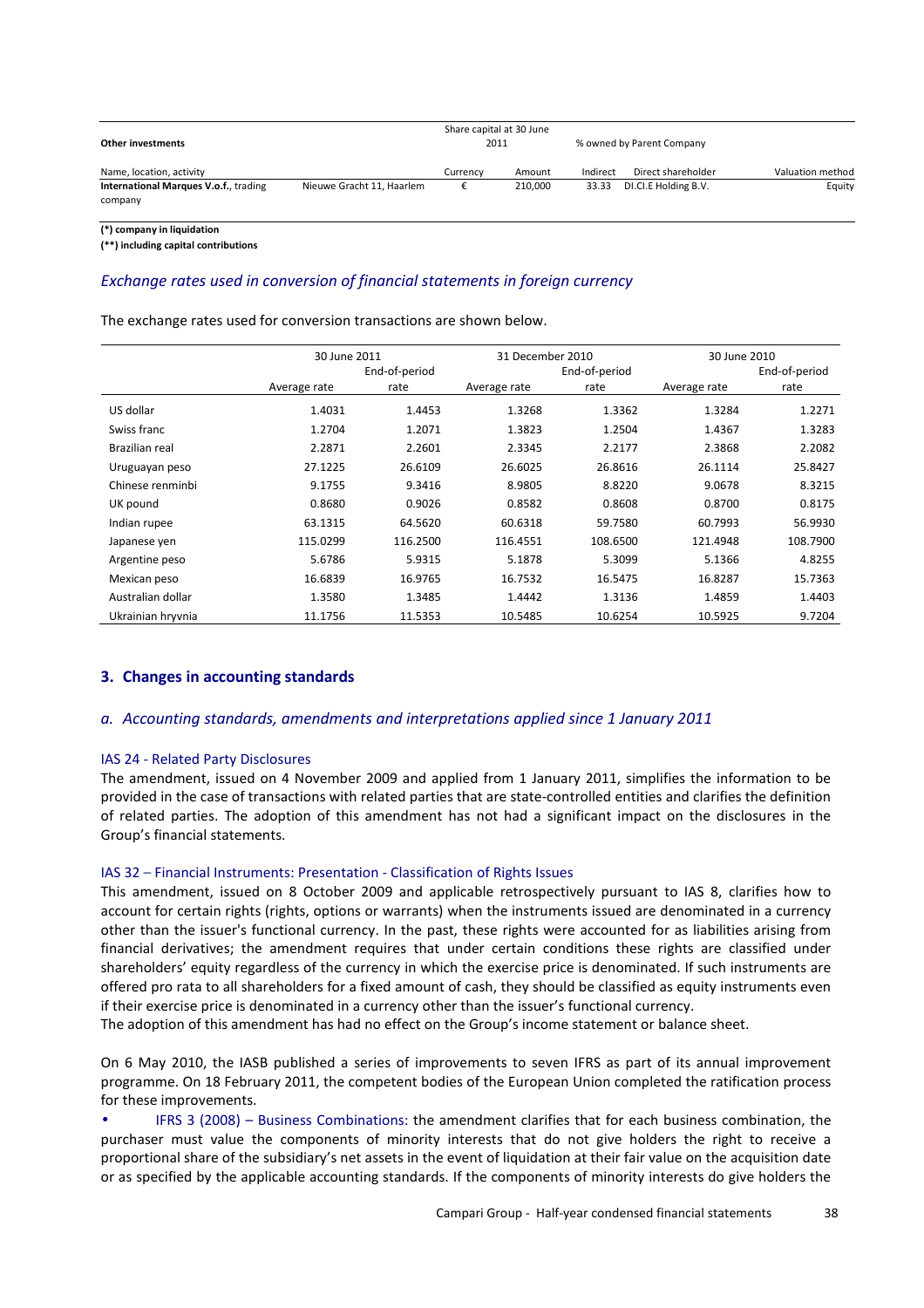right to receive a proportional share of the subsidiary's net assets in the event of liquidation, these must be valued either at their fair value on the acquisition date or at the value of their proportional share of the subsidiary's assets.

• IFRS 7 – Financial Instruments: Disclosures: this amendment highlights how the interaction between qualitative and quantitative information about risks helps to provide readers of the financial statements with a general description of the nature and scale of the risks associated with financial instruments. The disclosure requirement regarding financial assets that are past due but which have been renegotiated or impaired and that regarding collateral have also been removed.

• IAS 1 – Presentation of Financial Statements: this amendment requires entities to present a reconciliation of every change to the components of the statement of comprehensive income, as well as the amount of dividends approved in the period and their value per share, either in the notes to the financial statements or in the statement of changes in shareholders' equity.

• IAS 21 – The Effects of Changes in Foreign Exchange Rates: IAS 27, as amended in 2008, introduced some changes to IAS 21. Loss of control in a foreign subsidiary, and loss of significant influence in a foreign associate or a foreign joint venture, are to be booked as the sale of a shareholding in a foreign company, including when the parent company continues to hold an equity interest. The translation reserve for the minority portion of the shareholding sold must be eliminated, but not reclassified in the income statement.

• IAS 28 – Investments in Associates: IAS 27, as amended in 2008, also introduced some changes to IAS 28 relating mainly to the accounting treatment of loss of control in associates.

IAS 31 – Interests in Joint ventures: IAS 27, as amended in 2008, also introduced some changes to IAS 31 relating mainly to the accounting treatment of loss of control in joint ventures.

• IAS 34 – Interim Financial Reporting: this amendment introduces a series of clarifications regarding the additional information that must be presented in interim financial reports.

## *b. Accounting standards, amendments and interpretations applicable from 2011 that are not relevant for the Group*

#### IFRIC 13 *–* Customer Loyalty Programmes

The change made by the IASB, applicable from 1 January 2011, clarifies that when measuring the fair value of awards for the purposes of valuing award points relating to customer loyalty programmes, account must also be taken of the discounts or incentives that are normally offered to the customers that buy these products.

#### IFRIC 14 – Prepayment of a Minimum Funding Requirement

This amendment, issued on 26 November 2009 and applicable retrospectively from 1 January 2011, allows prepayments of a minimum funding requirement to be recognised as an asset.

#### IFRIC 19 – Extinguishing Financial Liabilities with Equity Instruments

The amendment, issued on 26 November 2009 and applicable from 1 January 2011, states that if a company renegotiates the terms of an agreement with a creditor to which it issues equity instruments to extinguish a financial liability, these equity instruments become part of the price paid and must be valued at fair value. In addition, the difference between the carrying value of the original financial liability and the fair value of the equity instruments must be taken to the income statement.

#### IFRS 1 – First-time Adoption of International Financial Reporting Standards

The amendment, which was issued on 6 May 2010 in the document "Improvements to IFRS", was ratified on 18 February 2011 by the competent European Union bodies. The amendment clarifies that:

- The first-time adopter that changes the accounting standards used after publication of its first interim financial statements must include these changes in the presentation of the effects arising from the first application of IFRS
- The first-time adopter has the option to use as deemed cost the fair value determined at the time of a privatisation or IPO taking place on the same date as, or prior to, the change to IFRS
- A business operating in sectors where remuneration is based on regulated tariffs may have booked costs or charges in the pre-IFRS balance sheet under plant or intangible assets that do not qualify for capitalisation under IFRS. In this case, the business must recalculate these values as if IFRS had been applied from the start, or use the fair value as deemed cost exemption.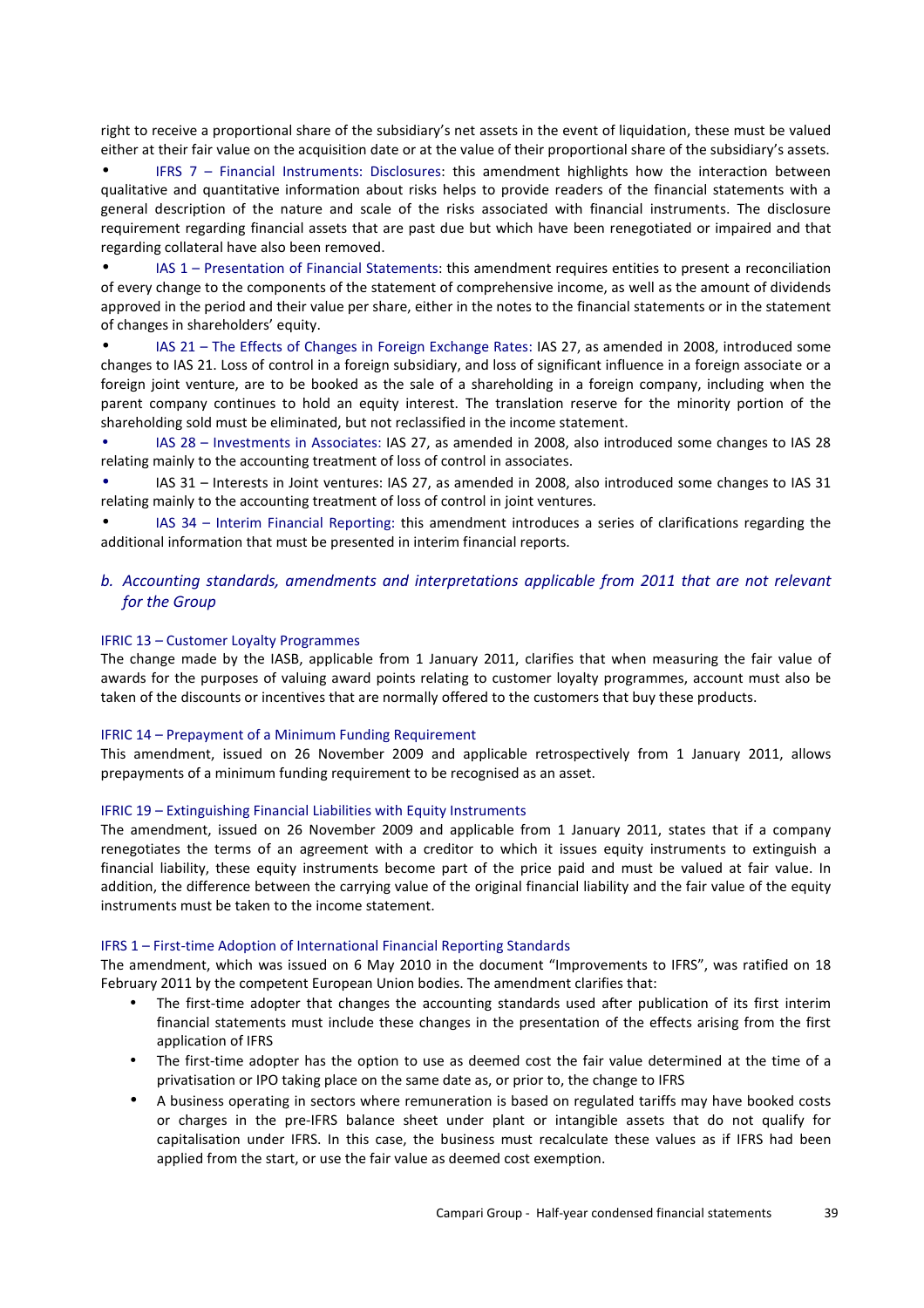## *c. Accounting standards, amendments and interpretations not yet applicable and that have not been adopted by the Group in advance*

#### IFRS 1 – First-time Adoption of International Financial Reporting Standards

The amendment, which was issued on 20 December 2010 and was not yet ratified at the date of these half-year financial statements, will apply to accounting periods beginning after 1 July 2011.

The amendment removed the reference to 1 January 2004 contained in the previous version, defined as the date of transition to IFRS, and sets out guidelines on the presentation of financial statements in accordance with IFRS following a period of hyperinflation.

#### IFRS 7 – Financial Instruments: Disclosures

The amendments, which were issued on 7 October 2010 and were not yet ratified at the date of these half-year financial statements, will apply to accounting periods beginning after 1 July 2011.

The amendments were issued with the aim of improving understanding of transactions involving the transfer of financial assets that are not derecognised because the risks are still borne by the company transferring the assets. The additional information should enable users of the financial statements to understand the relationship between the transferred financial asset and the associated liability, and to evaluate the nature of, and the risks associated with, the transferred asset that has not been derecognised.

The amendments also expand the disclosures required in the event that a disproportionate amount of transactions of this type are generated at the end of the reporting period.

#### IFRS 9 - Financial Instruments

This standard, issued on 12 November 2009, was amended on 28 October 2010.

At the reporting date, the competent bodies of the European Union had not yet completed the ratification process necessary for the application of the new standard. This standard, which is applicable from 1 January 2013, represents the first stage of a process to fully replace IAS 39.

IFRS 9 introduces new criteria for the classification and valuation of financial assets and liabilities and for the derecognition of financial assets. For financial assets in particular, the new standard uses a single approach based on how an entity manages its financial instruments and the contractual cash flow characteristics of the financial assets to determine the measurement criteria. The main change in relation to financial liabilities regards the accounting treatment of changes to the fair value of a financial liability measured at fair value through profit and loss, in the event that these are due to changes in the credit risk of the liability. These changes must be recognised in the statement of comprehensive income.

The Group is still assessing the possible impact of IFRS 9 on its financial assets and liabilities.

#### IAS 12 – Income Taxes

The amendment, which was issued on 20 December 2010 and was not yet ratified at the date of these half-year financial statements, will apply to accounting periods beginning after 1 January 2012.

The amendment requires that deferred tax assets or liabilities relating to a non-depreciable asset measured using the revaluation model set out in IAS 16 should be calculated taking into account the manner in which the carrying value of that asset will be recovered.

As a result, the interpretation SIC 21 – Income Taxes – Recovery of Revalued Non-Depreciable Assets will no longer apply. The Group does not expect the application of this amendment to have any significant impact on the financial statements.

On 12 May 2011, the IASB issued the following new accounting standards, not yet approved at the date of these half-year financial statements, which will take effect on 1 January 2013, although early application is permitted:

#### IFRS 10 – Consolidated Financial Statements

The new standard identifies the concept of control as the determining factor for including a company in the consolidated financial statements of the Parent Company. The standard also provides guidelines for determining control in cases in which identification is difficult. IFRS 10 will replace SIC 12 and part of IAS 27.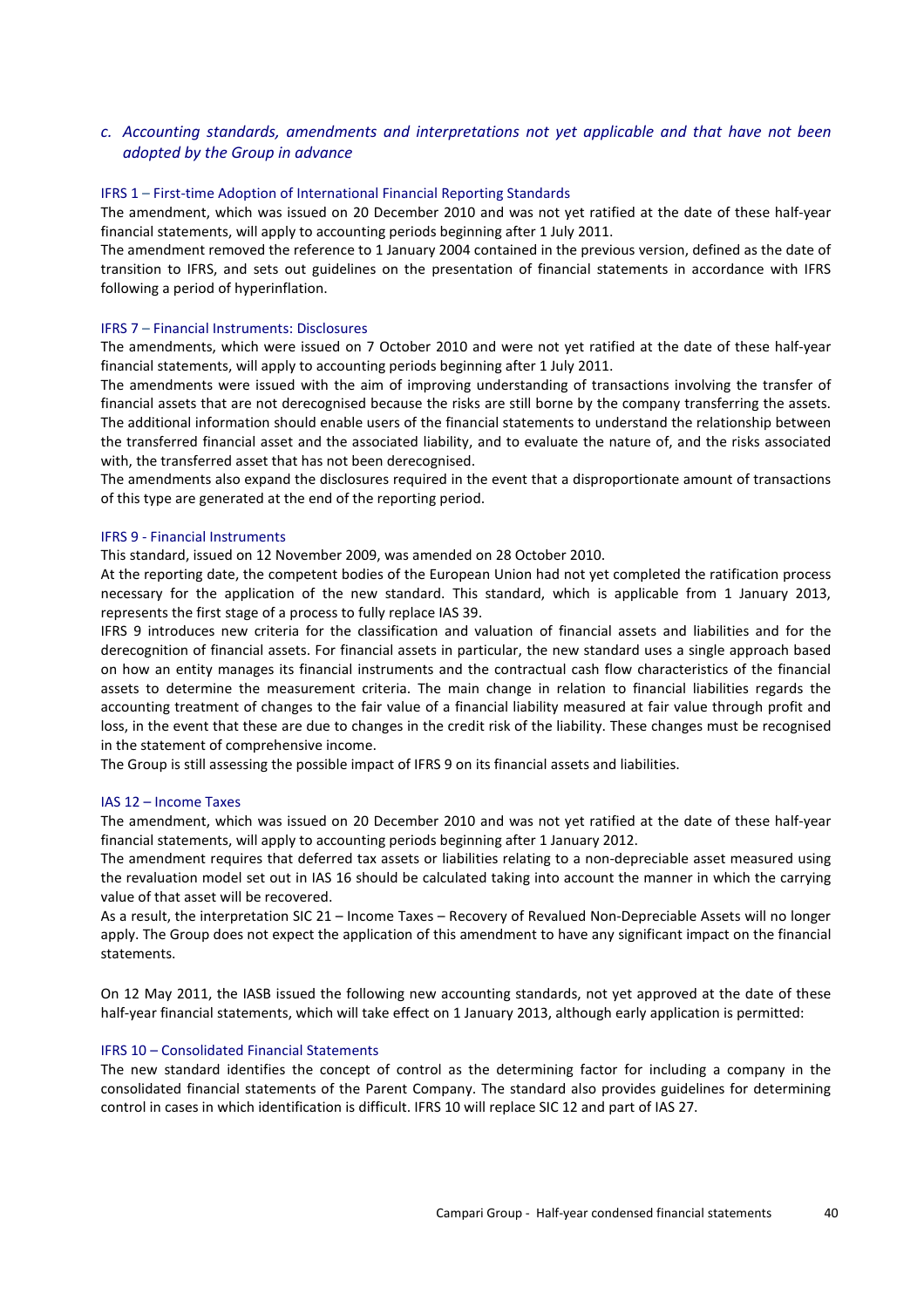#### IFRS 11 – Joint Arrangements

The standard provides a more realistic reflection on the definition of joint arrangements, focussing on the rights and obligations contained in the contract, rather than on its legal form. IFRS 11 will replace SIC 13 and IAS 31.

#### IFRS 12 – Disclosure of Interests in Other Entities

The new standard defines the disclosure to be included in the notes to the financial statements relating to all forms of investments in other entities, including joint ventures, associates, SPEs and all other forms of interest, including off-balance-sheet interests.

#### IFRS 13 – Fair Value Measurement

The standard introduces for the first time a clear and single definition of fair value, provides a guide for measuring fair value and identifies the disclosure to be included in the notes to the financial statements. The standard will be applied in all cases in which another standard allows for fair value measurement.

On 16 June 2011, the IASB issued the amendment to IAS 1 – Presentation of Items of Comprehensive Income and the amended version of IAS 19 – Employee Benefits, which will apply to financial statements for reporting periods beginning after 1 July 2012 and 1 January 2013 respectively.

#### IAS 1 – Presentation of Items of Comprehensive Income

The amendment to IAS 1 clarifies the presentation of items in the statement of comprehensive income. The main change introduced will be the requirement to group items of comprehensive income according to whether they can be reclassified in the income statement.

#### IAS 19 – Employee Benefits

The amendments to IAS 19 have brought significant improvements:

- the "corridor method" for booking actuarial gains and losses has been eliminated;
- the presentation of changes to assets and liabilities related to defined-benefit plans has been simplified, so that the remeasurements of these are included in comprehensive income and only changes arising from operational transactions are booked to the income statement;
- disclosure relating to defined-benefit plans has been improved, including information on the features of the plans and the risks that the Group is exposed to by participating in them.

## **4. Seasonal factors**

Sales of some Campari Group products are more affected than others by seasonal factors, because of different consumption patterns or consumer habits.

In particular, soft drink consumption tends to be concentrated in the hottest months of the year (May-September), and summer temperature variations from one year to the next may have a substantial effect on comparative sales figures.

For other products, such as sparkling wines, sales in some countries are concentrated in certain periods of the year, largely around Christmas.

While external factors do not affect sales of these products, the commercial risk is higher, since the full-year sales result is determined in just two months.

In general, the Group's diversified product portfolio, which includes spirits, soft drinks and wines, and the geographical spread of its sales, helps to reduce substantially any risks relating to seasonal factors.

#### **5. Default risk: negative pledges and debt covenants**

The contracts relating to the bond issued by the Parent Company and the Redfire, Inc. private placement include negative pledges and covenants.

The negative pledge clauses are intended to limit the Group's ability to grant significant rights to the Group's assets to third parties, in particular by establishing specific restrictions on selling or pledging assets.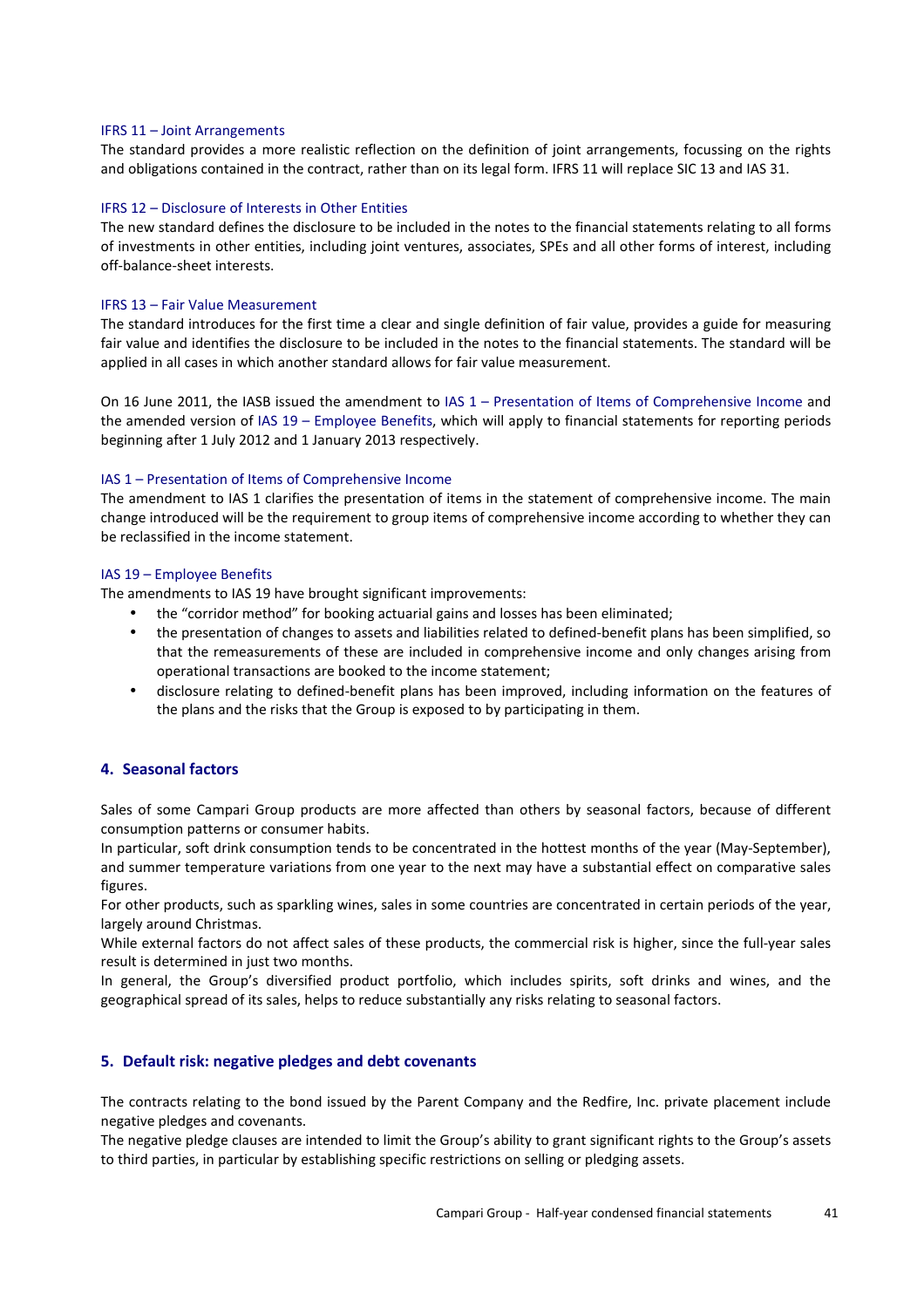The covenants include the Group's obligation to attain particular levels for certain financial indicators, most notably the ratio of net debt to measures of Group profitability.

If the Group fails to fulfil these obligations, after an observation period in which any breach has not been rectified, it could be served with notice to repay the residual debt.

The ratios are monitored by the Group at the end of each quarter and have so far been a long way from reaching the thresholds that would constitute non-compliance.

#### **6. Acquisitions**

#### **Acquisition of the period**

During the half-year, the Group completed the acquisition of 80% of Vasco (CIS) OOO, the Moscow-based distributor and importer of spirits and wines.

The cash payment totalled  $\epsilon$  6.4 million, comprising  $\epsilon$  0.4 million to acquire the shares and  $\epsilon$  6.0 million to settle the trade payables of the acquired company. The Group will also repay € 0.8 million to the seller for the cash acquired.

A put/call option mechanism has been agreed for the remaining stake of 20%, exercisable in 2012 and estimated at € 1.8 million. The total cost of the transaction is therefore € 8.2 million.

Please note that the allocation of the price of the acquisition to tangible and intangible assets is provisional; the difference between the price paid and the fair value of the net assets acquired has therefore been provisionally assigned to goodwill.

The values mentioned below may therefore be adjusted when further information is obtained on the preliminary estimates of fair value made at the time of purchase.

The fair value of the assets and liabilities on the acquisition date is shown in the table below.

|                                      |                            | Fair value at the date of |
|--------------------------------------|----------------------------|---------------------------|
|                                      | <b>Balance sheet value</b> | acquisition               |
|                                      | $E$ million                | $E$ million               |
| <b>Fixed assets</b>                  |                            |                           |
| <b>Trademarks</b>                    | 0.0                        | 0.0                       |
| Other tangible and intangible assets | 0.1                        | 0.1                       |
| Deferred tax assets                  | 0.4                        | 0.4                       |
| <b>Total fixed assets</b>            | 0.5                        | 0.5                       |
| <b>Current assets</b>                |                            |                           |
| Inventories                          | 1.6                        | 1.6                       |
| Receivables from customers           | 3.7                        | 3.7                       |
| Other receivables                    | 0.7                        | 0.7                       |
| Cash and banks                       | 0.7                        | 0.7                       |
| Total current assets                 | 6.7                        | 6.7                       |
| <b>Total assets</b>                  | 7.2                        | 7.2                       |
| <b>Non-current liabilities</b>       |                            |                           |
| Non-current financial liabilities    | 0.0                        | 0.8                       |
| Provisions for risks and chanrges    | 0.1                        | 0.1                       |
| Total non-current liabilities        | 0.1                        | 0.8                       |
| <b>Current liabilities</b>           |                            |                           |
| <b>Current financial liabilities</b> | 0.0                        | 0.0                       |
| Trade payables                       | 1.5                        | 1.5                       |
| Other payables                       | 0.5                        | 0.5                       |
| Total current liabilities            | 1.9                        | 1.9                       |
| <b>Total liabilities</b>             | 2.0                        | 2.7                       |
| Net assets acquired                  |                            | 4.5                       |
| Goodwill from the acquisition        |                            | 3.7                       |
|                                      |                            |                           |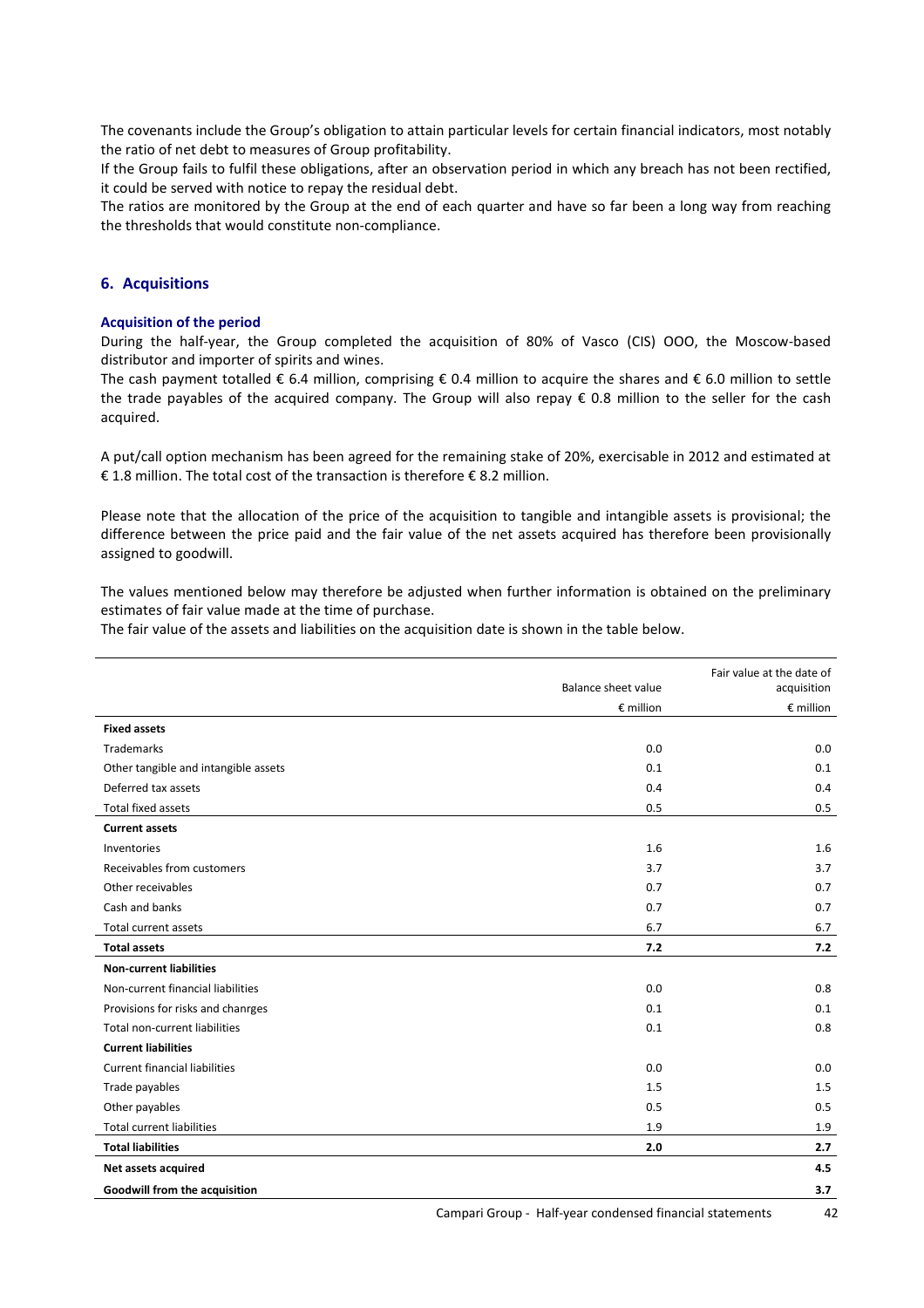| <b>Acquisition cost</b>                   | 8.2   |
|-------------------------------------------|-------|
| of which                                  |       |
| Price paid in cash                        | 6.4   |
| Price difference to be paid to the seller | 0.8   |
| Put option payables                       | 1.8   |
| Cash acquired                             | (0.8) |

#### *Acquisition taking place after the end of the priod*

On 3 August 2011, the Campari Group reached an agreement with the businessman Marco de Moraes to acquire the entire share capital of Sagatiba Brasil S.A., the company that owns and produces Sagatiba, a premium cachaça brand.

The purchase price was USD 26 million, which has been paid in cash, plus an annual earn-out payment for each of the next eight years after the closing, estimated at USD 10.3 million in total, equal to 7.5% of the brand's net sales. The agreement was signed on the same date and the acquired business will therefore be consolidated in the Group's financial statements starting from 3 August 2011.

## **7. Operating segments**

The Group's reporting is based mainly on brands and groups of brands in its four business areas:

- spirits: alcohol-based beverages with alcohol content either below or above 15% by volume. Drinks above 15% are defined by law as "spirits";
- wines: both sparkling and still wines including aromatised wines such as vermouth;
- soft drinks: non-alcoholic beverages;
- other: raw materials, semi-finished and finished products bottled for third parties.

At operating and management level, the results of the four business areas are analysed on the basis of the contribution margin each business generates.

Fixed (overhead) costs and taxes (which are managed at the level of each legal entity) and financial management (managed centrally by the Group) are therefore not allocated to the business areas.

No sales are recorded between business areas.

| First half 2011                | <b>Spirits</b><br>$\epsilon$ million | Wines<br>$\epsilon$ million | Soft drinks<br>$\epsilon$ million | Other sales<br>$\epsilon$ million | Total<br>allocated<br>€ million | Non-allocated items<br>and adjustments<br>$\epsilon$ million | Consolidated<br>$\epsilon$ million |
|--------------------------------|--------------------------------------|-----------------------------|-----------------------------------|-----------------------------------|---------------------------------|--------------------------------------------------------------|------------------------------------|
| Net sales to third parties     | 460.3                                | 68.6                        | 54.3                              | 5.8                               | 589.1                           |                                                              | 589.1                              |
| Segment contribution margin    | 201.8                                | 17.3                        | 20.4                              | 1.2                               | 240.7                           |                                                              | 240.7                              |
| Overheads                      |                                      |                             |                                   |                                   |                                 | (103.8)                                                      | (103.8)                            |
| <b>Operating result</b>        |                                      |                             |                                   |                                   |                                 |                                                              | 136.9                              |
| Net financial income (charges) |                                      |                             |                                   |                                   |                                 | (21.5)                                                       | (21.5)                             |
| Affiliates' portion of profit  | 0.1                                  | ٠                           |                                   | $\overline{\phantom{a}}$          | 0.1                             |                                                              | 0.1                                |
| Put option income (charges)    |                                      |                             |                                   |                                   |                                 |                                                              | 0.0                                |
| Taxes                          |                                      |                             |                                   |                                   |                                 | (39.9)                                                       | (39.9)                             |
| Profit for the period          |                                      |                             |                                   |                                   |                                 |                                                              | 75.5                               |

| First half 2010                | <b>Spirits</b><br>$\epsilon$ million | Wines<br>$\epsilon$ million | Soft drinks<br>$\epsilon$ million | Other sales<br>$\epsilon$ million | Total<br>allocated<br>$\epsilon$ million | Non-allocated items<br>and adjustments<br>$\epsilon$ million | Consolidated<br>$\epsilon$ million |
|--------------------------------|--------------------------------------|-----------------------------|-----------------------------------|-----------------------------------|------------------------------------------|--------------------------------------------------------------|------------------------------------|
| Net sales to third parties     | 396.5                                | 59.1                        | 53.9                              | 6.1                               | 515.7                                    |                                                              | 515.7                              |
| Segment contribution margin    | 171.1                                | 15.3                        | 22.0                              | 1.3                               | 209.5                                    |                                                              | 209.5                              |
| Overheads                      |                                      |                             |                                   |                                   |                                          | (95.1)                                                       | (95.1)                             |
| <b>Operating result</b>        |                                      |                             |                                   |                                   |                                          |                                                              | 114.4                              |
| Net financial income (charges) |                                      |                             |                                   |                                   |                                          | (16.4)                                                       | (16.4)                             |
| Affiliates' portion of profit  | (0.2)                                | $\overline{\phantom{a}}$    | $\overline{\phantom{a}}$          | $\overline{\phantom{a}}$          | (0.2)                                    |                                                              | (0.2)                              |
| Put option income (charges)    |                                      |                             |                                   |                                   |                                          | (0.2)                                                        | (0.2)                              |
| Taxes                          |                                      |                             |                                   |                                   |                                          | (28.2)                                                       | (28.2)                             |
| Profit for the period          |                                      |                             |                                   |                                   |                                          |                                                              | 69.5                               |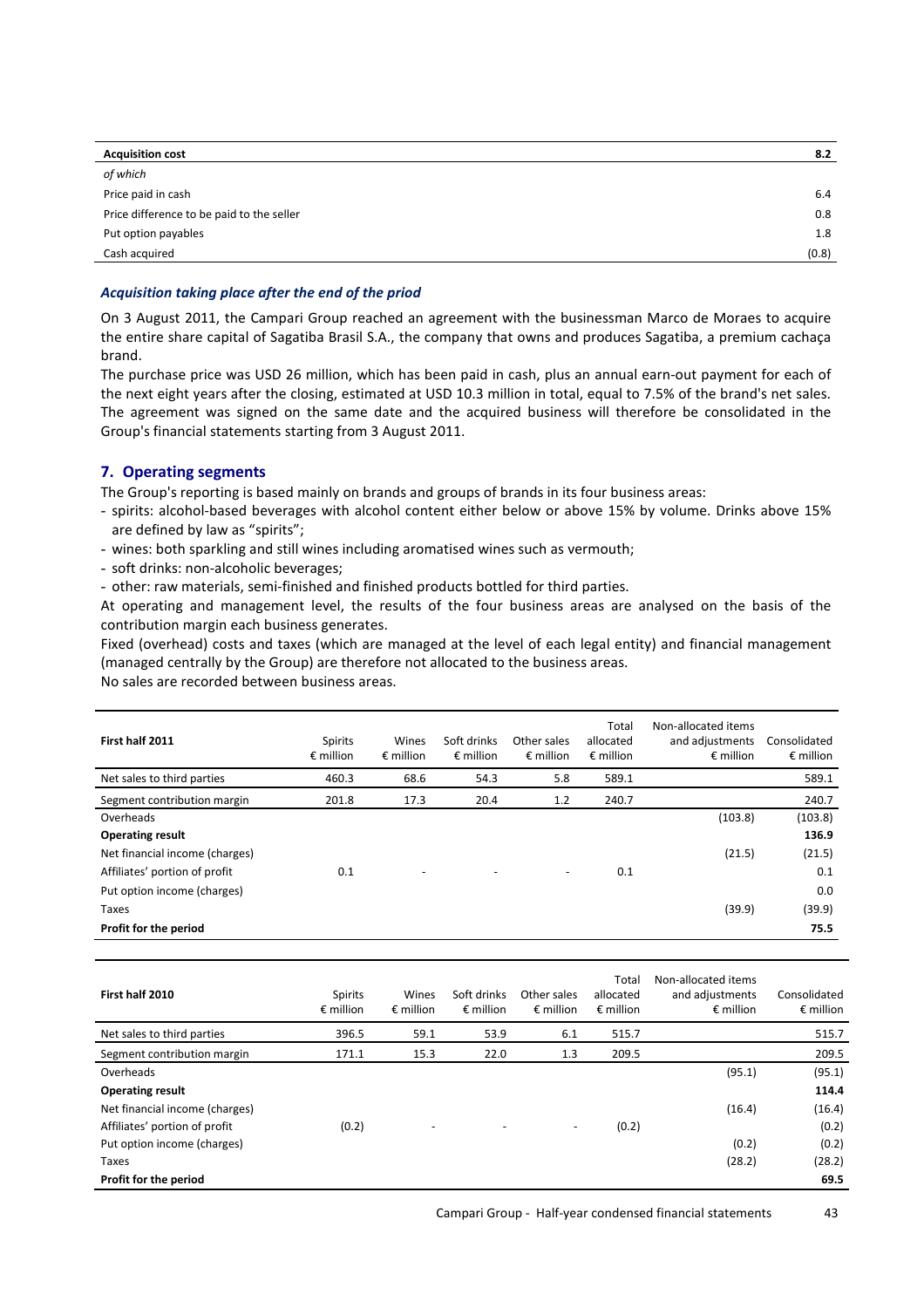## **8. Net sales**

A breakdown of net sales is shown in the table below.

|                       | First half 2011<br>$\epsilon$ million | First half 2010<br>$\epsilon$ million |
|-----------------------|---------------------------------------|---------------------------------------|
| Sale of goods         | 588.3                                 | 512.4                                 |
| Rendering of services | 0.8                                   | 3.2                                   |
| Total net sales       | 589.1                                 | 515.7                                 |

The rendering of services relates to bottling the products of third parties.

For a more in-depth analysis of net sales, see the section entitled "Sales performance" in the interim report on operations.

## **9. Cost of goods sold**

A breakdown of the cost of goods sold is shown by function and by nature in the two tables below.

| Cost of goods sold by function                                            | First half 2011<br>$\epsilon$ million | First half 2010<br>$\epsilon$ million |
|---------------------------------------------------------------------------|---------------------------------------|---------------------------------------|
| Materials and manufacturing costs                                         | 216.9                                 | 195.9                                 |
| <b>Distribution costs</b>                                                 | 25.7                                  | 20.2                                  |
| Total cost of goods sold                                                  | 242.6                                 | 216.1                                 |
|                                                                           |                                       |                                       |
| Cost of goods sold by nature                                              | First half 2011<br>$\epsilon$ million | First half 2010<br>$\epsilon$ million |
| Raw materials and finished goods acquired from third                      |                                       |                                       |
| parties                                                                   | 174.0                                 | 160.0                                 |
| Inventory write-downs                                                     | (1.0)                                 |                                       |
| Personnel costs                                                           | 20.6                                  | 19.1                                  |
| Depreciation and amortisation                                             | 11.1                                  | 9.1                                   |
| of which pending on final stocks of liquids undergoing the ageing process | (2.3)                                 | (1.8)                                 |
| <b>Utilities</b>                                                          | 4.2                                   | 3.9                                   |
| External production and maintenance costs                                 | 6.3                                   | 6.5                                   |
| Variable transport costs                                                  | 20.0                                  | 14.9                                  |
| Other costs                                                               | 7.4                                   | 2.7                                   |
| Total cost of goods sold                                                  | 242.6                                 | 216.1                                 |

The trend in the cost of goods sold is commented upon in the interim report on operations, where the change in these costs as a percentage of net sales is analysed.

Depreciation pending for final stocks of liquids undergoing the ageing process refers to pending depreciation of fixed assets at the Rare Breed Distilling LLC distillery, on the value of the liquid produced and sent for ageing; on average, the product is aged for a period of between five and six and years.

## **10.Overheads**

A breakdown of overheads is shown by function and by nature in the two tables below.

| Breakdown of overheads by function  | First half 2011<br>$\epsilon$ million | First half 2010<br>$\epsilon$ million |
|-------------------------------------|---------------------------------------|---------------------------------------|
| Sales costs                         | 48.0                                  | 43.8                                  |
| General and administrative expenses | 55.8                                  | 51.3                                  |
| <b>Total overheads</b>              | 103.8                                 | 95.1                                  |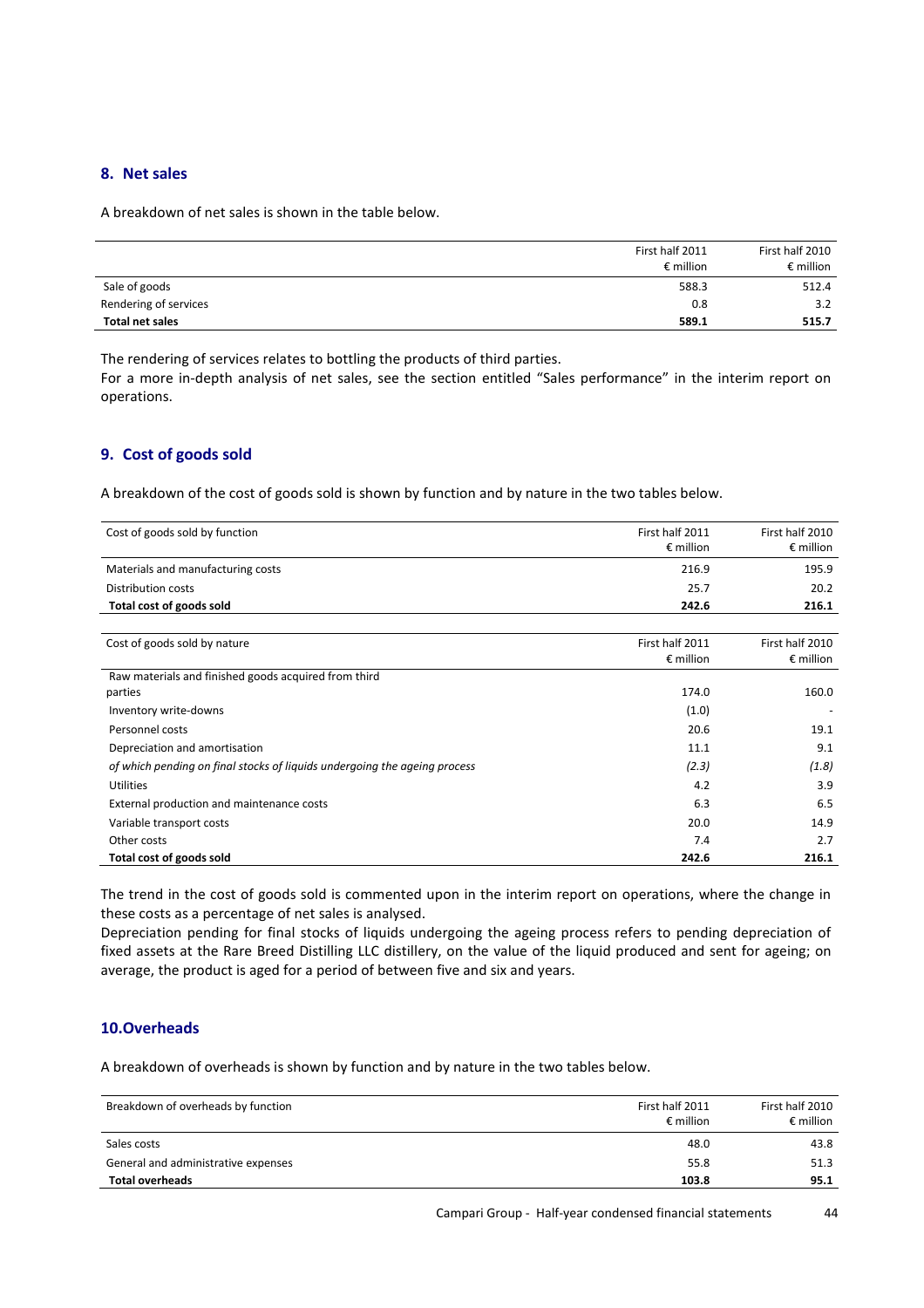| Breakdown of overheads by nature         | First half 2011<br>$\epsilon$ million | First half 2010<br>$\epsilon$ million |
|------------------------------------------|---------------------------------------|---------------------------------------|
| Agents and other variable sales costs    | 8.8                                   | 8.8                                   |
| Depreciation and amortisation            | 4.0                                   | 3.5                                   |
| Personnel costs                          | 52.9                                  | 48.1                                  |
| Travel, transfers, training and meetings | 9.9                                   | 7.8                                   |
| Services, maintenance and insurance      | 14.7                                  | 12.5                                  |
| Operating leases and rental expenses     | 3.7                                   | 3.7                                   |
| Other                                    | 7.7                                   | 9.2                                   |
| Non-recurring (income) and charges       | 2.1                                   | 1.6                                   |
| <b>Total overheads</b>                   | 103.8                                 | 95.1                                  |

The increase in overheads was due to the effect of the 2010 acquisition of T.J. Carolans and the Group's expansion in Australia, as well as increased costs for outsourcing services, miscellaneous consultancy services and IT services related to business management projects in progress.

#### **11. Non-recurring income and charges**

A breakdown of this item is shown in the table below.

|                                      | First half 2011    | First half 2010    |
|--------------------------------------|--------------------|--------------------|
|                                      | $\epsilon$ million | $\epsilon$ million |
| Changes in put options and earn-outs |                    | 4.8                |
| Other non-recurring income           | 0.3                |                    |
| Gains on sales of fixed assets       | 0.6                |                    |
| <b>Total non-recurring income</b>    | 0.9                | 4.8                |
| Provisions for risks and charges     |                    | (3.9)              |
| Penalties                            | (1.5)              |                    |
| Changes in earn-outs                 | (0.3)              |                    |
| Rental fees                          |                    | (0.2)              |
| Personnel restructuring costs        | (1.2)              | (2.1)              |
| Other non-recurring charges          |                    | (0.2)              |
| <b>Total non-recurring charges</b>   | (3.0)              | (6.4)              |
| Total (net)                          | (2.1)              | (1.6)              |

The changes in put options and earn-outs relate to the change in the estimated financial payable for earn-outs of Destiladora San Nicolas S.A. de C.V.

The € 0.6 million in gains on sales of fixed assets relate to the sale of a non-essential real estate asset by Campari Schweiz AG and the sale of biological assets by Société Civile du Domaine de Lamargue.

The € 1.5 million in penalties relate mainly to tax settlements.

The personnel restructuring costs of € 1.2 million were incurred largely by Campari do Brasil Ltda, Destiladora San Nicolas S.A. de C.V. and the Parent Company in relation to various positions.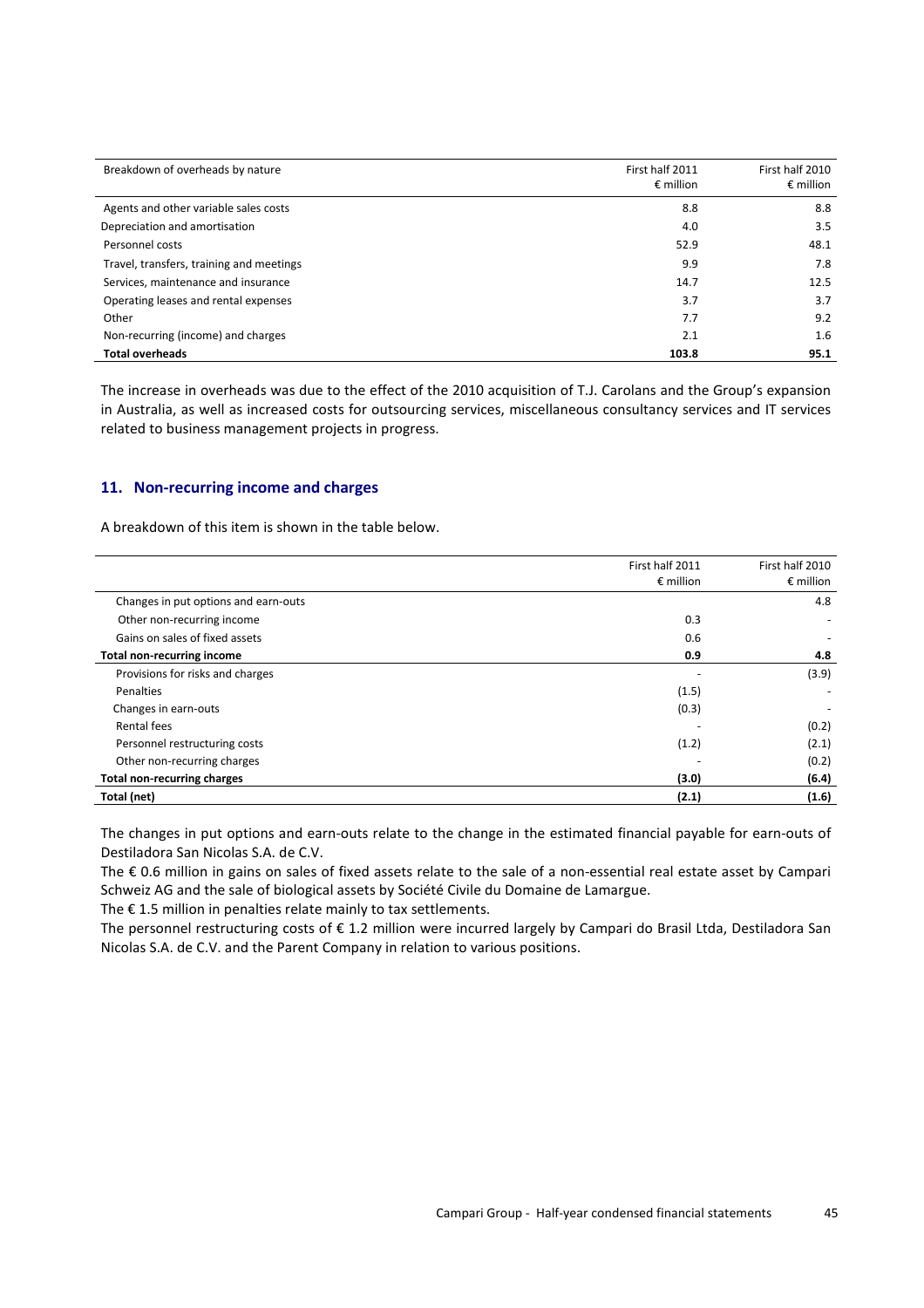## **12. Financial income and charges**

The breakdown of financial income and charges is as follows:

|                                                      | First half 2011<br>$\epsilon$ million | First half 2010<br>$\epsilon$ million |
|------------------------------------------------------|---------------------------------------|---------------------------------------|
| Bank and term deposit interest                       | 2.5                                   | 2.9                                   |
| Other income                                         | 0.3                                   | 0.3                                   |
| <b>Total financial income</b>                        | 2.8                                   | 3.2                                   |
| Net interest payable on bonds and private placements | (21.4)                                | (20.1)                                |
| Interest payable on leases                           | (0.1)                                 | (0.1)                                 |
| Interest payable to banks                            | (0.5)                                 | (0.2)                                 |
| of which capitalised                                 |                                       | (0.3)                                 |
| <b>Total interest payable</b>                        | (22.1)                                | (20.4)                                |
| Effects of discounting payables for put options      | (0.1)                                 | (0.0)                                 |
| <b>Bank charges</b>                                  | (0.5)                                 | (0.2)                                 |
| Other charges and exchange rate differences          | (1.6)                                 | 1.1                                   |
| <b>Total financial charges</b>                       | (2.2)                                 | 0.9                                   |
| Net financial income (charges)                       | (21.5)                                | (16.4)                                |

The € 21.5 million in net financial charges for the period represents an increase of € 5.1 million on the previous half-year, mainly owing to an increase of € 2.9 million in exchange rate losses, an increase of € 1.3 million in interest payable on bonds and a reduction of  $\epsilon$  0.7 million in bank interest income.

## **13. Put option charges**

Put option charges, booked at 30 June 2010, relate to the portions of the losses pertaining to the minority shareholders of Cabo Wabo, LLC and Redfire Mexico S. de R.L. de C.V.

Since the Group exercised the put/call options on the remaining 20% of Cabo Wabo, LLC and Redfire Mexico S. de R.L. de C.V. assigned in January 2008 at the time of the acquisition of 80% of the Cabo Wabo brand on 30 July 2010, no further put option charges were booked at 30 June 2011.

## **14. Taxes**

A breakdown of current and deferred tax is shown in the table below.

|                                             | First half 2011<br>$\epsilon$ million | First half 2010<br>$\epsilon$ million |
|---------------------------------------------|---------------------------------------|---------------------------------------|
| - taxes for the year                        | (27.4)                                | (22.2)                                |
| - taxes relating to previous years          | (1.2)                                 |                                       |
| Income tax - current                        | (28.6)                                | (22.1)                                |
| Income tax - deferred                       | (11.3)                                | (6.1)                                 |
| Income tax reported in the income statement | (39.9)                                | (28.2)                                |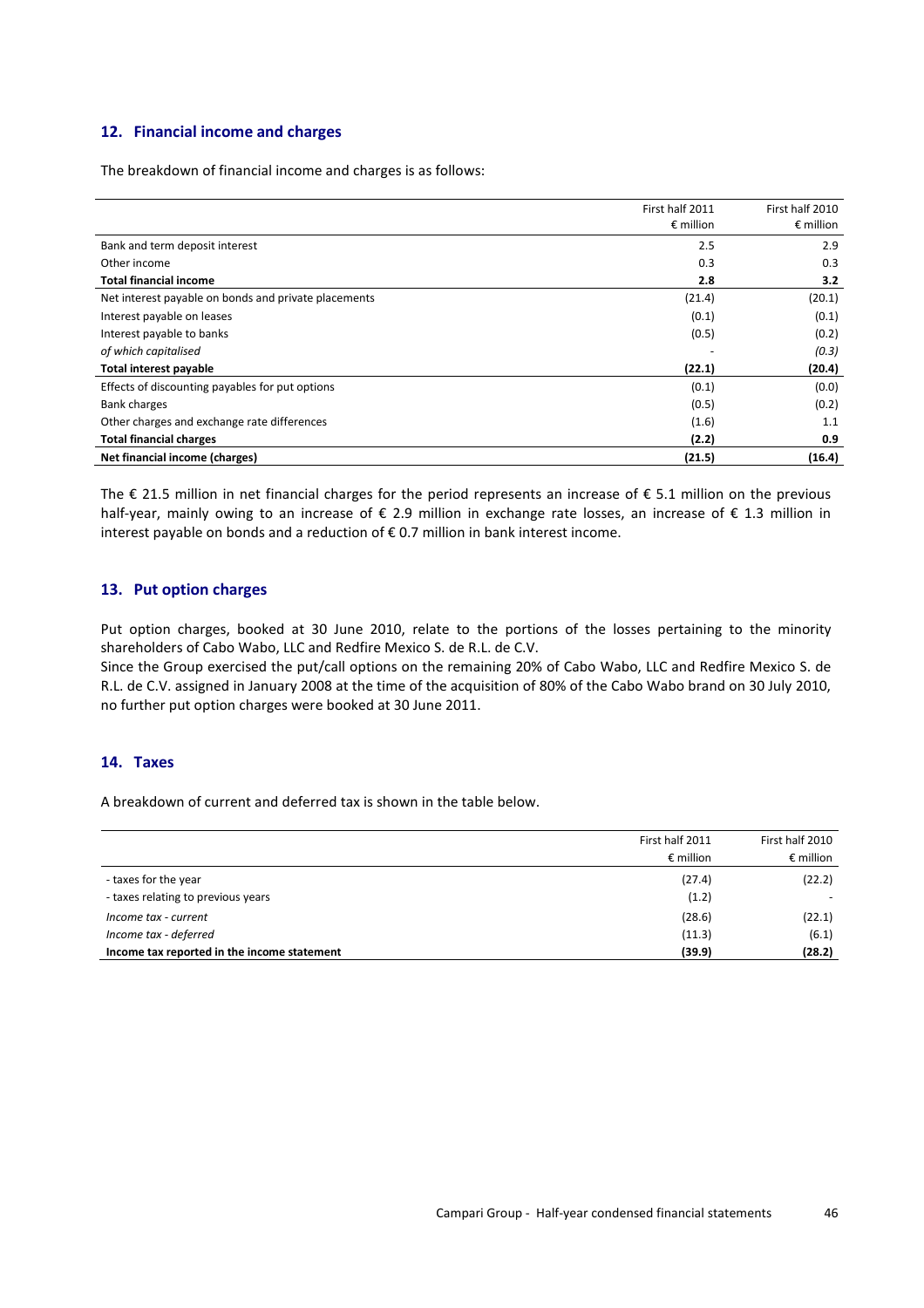## **15. Net tangible fixed assets**

Changes in this item during the period are indicated in the table below.

|                                             |                    | Plant and          |                    |                    |
|---------------------------------------------|--------------------|--------------------|--------------------|--------------------|
|                                             | Land and buildings | machinery          | Other              | Total              |
|                                             | $\epsilon$ million | $\epsilon$ million | $\epsilon$ million | $\epsilon$ million |
| Carrying value at start of year             | 227.5              | 271.4              | 85.6               | 584.5              |
| Accumulated depreciation at start of year   | (54.9)             | (169.4)            | (34.6)             | (258.8)            |
| Balance at 31 December 2010                 | 172.7              | 102.0              | 51.0               | 325.7              |
| <b>Additions</b>                            | 4.4                | 5.5                | 3.8                | 13.8               |
| <b>Disposals</b>                            | (0.3)              | (0.4)              | (1.2)              | (1.9)              |
| Depreciation                                | (3.8)              | (7.6)              | (3.2)              | (14.7)             |
| <b>Reclassifications</b>                    | (7.0)              | 6.7                | 0.4                | 0.1                |
| Exchange rate differences and other changes | (3.5)              | (2.3)              | (3.2)              | (9.0)              |
| Balance at 30 June 2011                     | 162.4              | 103.9              | 47.6               | 314.0              |
| Carrying value at end of period             | 219.6              | 276.8              | 85.0               | 581.4              |
| Accumulated depreciation at end of year     | (57.2)             | (172.9)            | (37.3)             | (267.4)            |

Additions in the period, totalling  $\epsilon$  13.8 million, refer to the following categories.

The € 4.4 million increase in land and buildings was mainly due to the € 2.4 million expenditure made by Rare Breed Distilling, LLC, for the new distillery in Lawrenceburg. Assets totalling € 21.1 million have already been booked for this project, comprising plant, machinery and other fixed assets.

Additions in land and buildings also include  $\epsilon$  0.4 million for building work at the warehouse for semi-finished products at Burncrook by Glen Grant Distillery Company Ltd., € 0.7 million for restructuring work at the Canale d'Alba facility and € 0.4 million for the planning and creation of the green areas at Sesto San Giovanni carried out by the Parent Company; the remaining amount is attributable to the expansion and restructuring of the offices and facilities of various Group subsidiaries.

Capital expenditures in plant and machinery, amounting to € 5.5 million, primarily included:

- the Parent Company's expenditure in production units, amounting to € 1 million;
- € 0.6 million made by Campari do Brasil Ltda. in the new plant in Suape;
- € 0.2 million made by Sella & Mosca S.p.A. in Alghero;
- € 0.3 million made by Destiladora San Nicolas de C.V. in a new Tequila bottling line;
- € 2.5 million by Campari Argentina S.A. to build Cinzano production plants.

Other expenditures in tangible fixed assets of  $\epsilon$  3.8 million included primarily:

- € 2.3 million for the purchase of barrels to age whisky, of which € 1.9 million relates to Rare Breed Distilling, LLC, € 0.2 million relates to Glen Grant Distillery Company Ltd. and € 0.1 million relates to Destiladora San Nicolas de  $C.V.:$
- € 0.2 million in furniture by the Parent Company.

Disposals, amounting to € 1.9 million, are mainly attributable to land sales by Société Civile du Domaine De Lamargue for € 0.3 million, the sale of plants by Campari France for € 0.3 million, and the sale of *barriques* (wooden barrels) by Rare Breed Distilling, LLC, for € 1.1 million.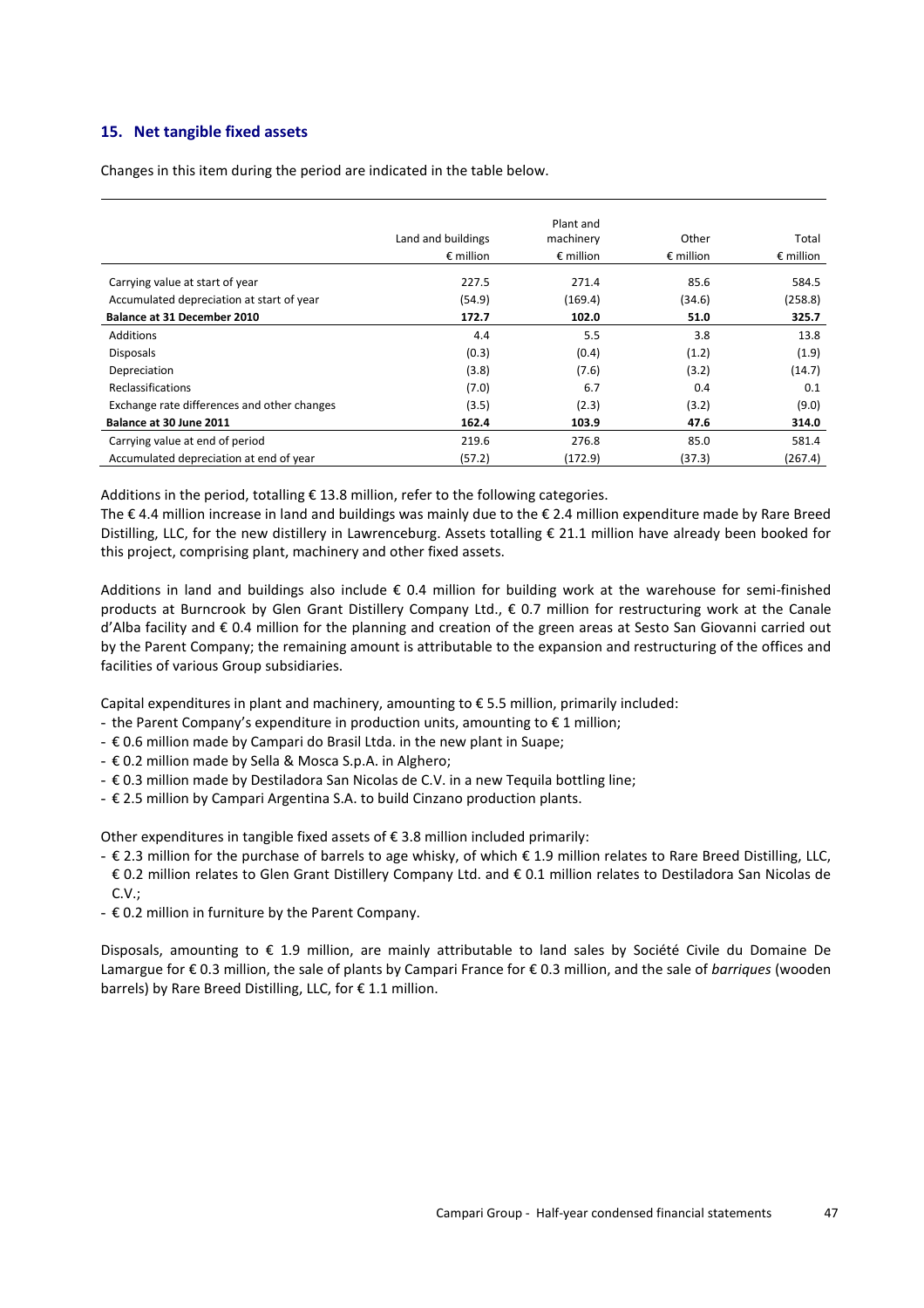## **16. Biological assets**

Changes in this item during the reporting period are shown in the table below.

|                                             | Assets valued at<br>fair value | Assets valued at<br>cost | Total              |
|---------------------------------------------|--------------------------------|--------------------------|--------------------|
|                                             | $\epsilon$ million             | $\epsilon$ million       | $\epsilon$ million |
| Opening value                               | 3.1                            | 22.4                     | 25.5               |
| Accumulated depreciation at start of period |                                | (7.4)                    | (7.4)              |
| Balance at 31 December 2010                 | 3.1                            | 15.0                     | 18.1               |
| Additions                                   | $\overline{\phantom{0}}$       | 0.3                      | 0.3                |
| Fair value valuation charges                |                                | $\overline{\phantom{0}}$ |                    |
| <b>Disposals</b>                            | (0.4)                          |                          | (0.4)              |
| Depreciation                                |                                | (0.5)                    | (0.5)              |
| Balance at 30 June 2011                     | 2.6                            | 14.8                     | 17.5               |
| Closing value                               | 2.6                            | 22.7                     | 25.3               |
| Accumulated depreciation at end of period   | ٠                              | (7.9)                    | (7.9)              |

Additions of the period all relate to Sella & Mosca S.p.A., and concerned vineyards in Sardinia and Tuscany. Net disposals of € 0.4 million relate to the sale of vineyards owned by the Group at Saint Gilles in France, through Société Civile du Domaine de Lamargue. This sale generated capital gains of € 0.3 million, which was booked to non-recurring income for the period.

### **17. Investment property**

At 30 June 2011, investment property of € 0.6 million related mainly to the Parent Company, and included apartments and a shop in the provinces of Milan, Bergamo and Verbania, and two buildings in rural locations in the province of Cuneo.

The carrying value of investment property is close to fair value.

In the first half of 2011, the subsidiary Campari Schweiz AG sold its site at Pambio Noranco in Ticino, generating capital gains of  $\epsilon$  0.3 million, which was booked to non-recurring income.

#### **18. Goodwill and trademarks**

Changes in this item in the reporting period are shown in the table below.

|                                    | Goodwill           | <b>Trademarks</b>        | Total              |
|------------------------------------|--------------------|--------------------------|--------------------|
|                                    | $\epsilon$ million | $\epsilon$ million       | $\epsilon$ million |
| Carrying value at start of period  | 934.4              | 479.7                    | 1,414.0            |
| Opening impairment                 | (4.9)              | $\overline{\phantom{0}}$ | (4.9)              |
| <b>Balance at 31 December 2010</b> | 929.5              | 479.7                    | 1,409.1            |
| Change in basis of consolidation   | 3.7                | $\overline{\phantom{m}}$ | 3.7                |
| Additions                          |                    | 1.1                      | 1.1                |
| Exchange rate differences          | (43.8)             | (17.3)                   | (61.1)             |
| Balance at 30 June 2011            | 889.4              | 463.4                    | 1,352.8            |
| Carrying value at end of period    | 894.2              | 463.4                    | 1,357.7            |
| Closing impairment                 | (4.9)              |                          | (4.9)              |

The change in the basis of consolidation relating to goodwill, of  $\epsilon$  3.7 million, is entirely attributable to the acquisition of Vasco (CIS) OOO in the first half of the year. For further information, see note 6 – Acquisitions of these half-year financial statements.

Additions of € 1.1 million refer to the acquisition of the Cazalis Leger and Reserva San Juan brands by Campari Argentina S.A. For further information, see the section entitled "Significant events during the period" in the interim report on operations.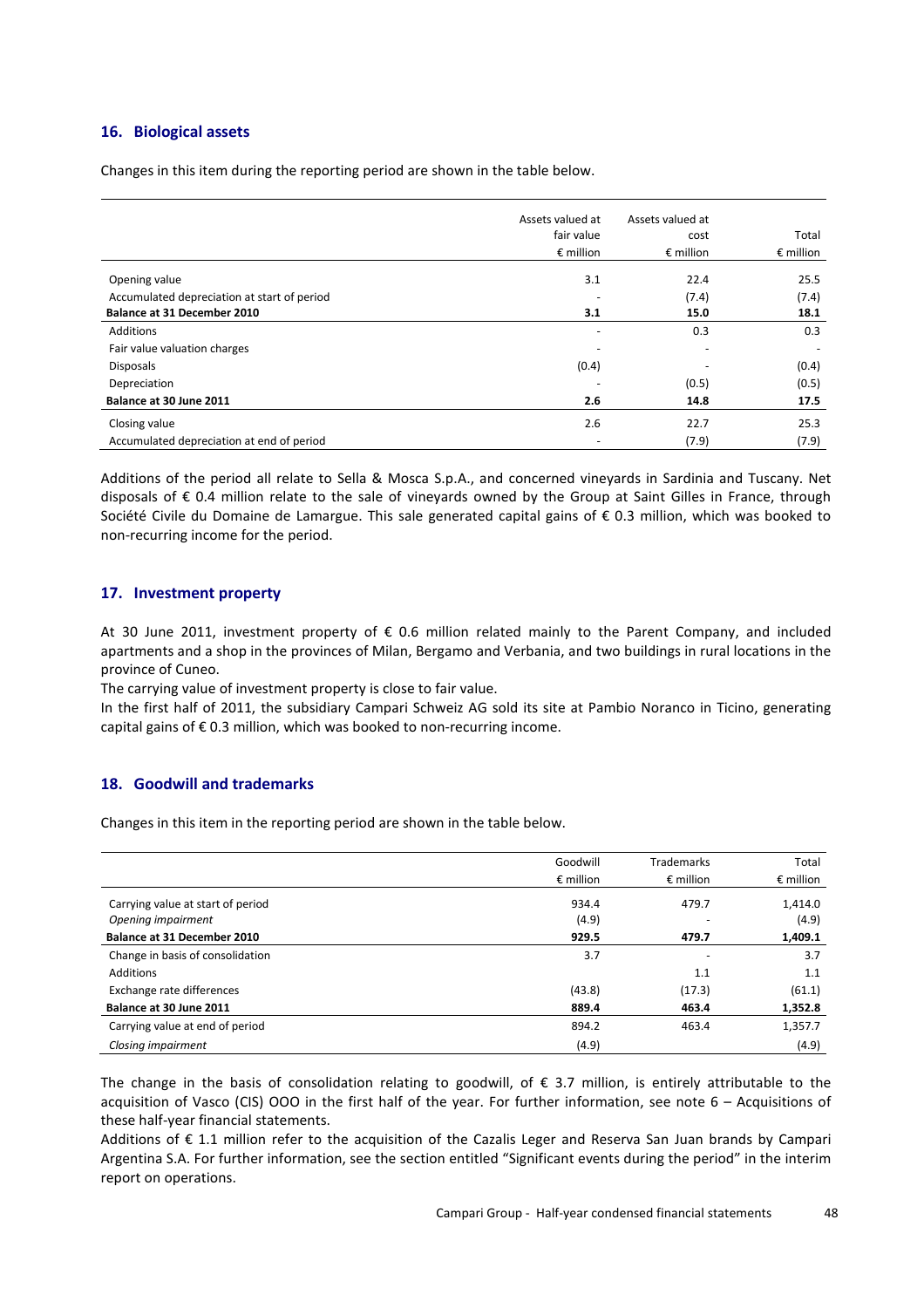Exchange rate differences of € 61.1 million refer to the adjustment to exchange rates of the goodwill relating to Skyy Spirits, LLC, Cabo Wabo, LLC, Campari do Brasil Ltda., Campari Argentina S.A., Destiladora San Nicolas S.A. de C.V., CJSC Odessa Sparkling Wine Company and Wild Turkey, as well as the X-Rated Fusion Liqueur, Cabo Wabo and Wild Turkey brands.

The allocation of goodwill and trademarks to individual units is reported in the table below.

|                                           |                    | Balance at 30 June 2011 |                    | Balance at 31 December 2010 |
|-------------------------------------------|--------------------|-------------------------|--------------------|-----------------------------|
|                                           | Goodwill           | <b>Trademarks</b>       | Goodwill           | Trademarks                  |
|                                           | $\epsilon$ million | € million               | $\epsilon$ million | $\epsilon$ million          |
| <b>Spirits</b>                            |                    |                         |                    |                             |
| Ouzo-12                                   | 10.0               | 8.3                     | 10.0               | 7.4                         |
| <b>Brazilian acquisition</b>              | 80.0               |                         | 81.6               |                             |
| SKYY Vodka                                | 333.0              |                         | 360.2              |                             |
| Barbero - Riccadonna - Mondoro            | 137.9              | 12.3                    | 137.9              | 12.3                        |
| Vasco                                     | 3.7                |                         |                    |                             |
| Glen Grant and Old Smuggler               |                    | 104.3                   |                    | 104.3                       |
| X-Rated Fusion Liqueur                    |                    | 35.4                    |                    | 38.2                        |
| Cabo Wabo                                 | 25.0               | 49.2                    | 27.0               | 53.2                        |
| Destiladora San Nicolas S.A. de C.V.      | 8.1                | 6.9                     | 8.4                | 7.1                         |
| Campari Argentina S.A.                    | 3.9                | 0.1                     | 4.4                | 0.1                         |
| Wild Turkey                               | 143.2              | 126.3                   | 154.9              | 136.7                       |
| C&C brands                                | 25.1               | 116.6                   | 25.1               | 116.6                       |
| Campari Benelux                           | 0.3                |                         | 0.3                |                             |
| Cazalis Leger and Reserva San Juan        |                    | 1.1                     |                    |                             |
| Other                                     | 0.1                | 0.1                     |                    | 1.0                         |
| <b>Total</b>                              | 770.3              | 460.6                   | 809.7              | 476.9                       |
| Wines                                     | ÷                  |                         |                    |                             |
| Cinzano                                   | 51.5               | 0.8                     | 51.5               | 0.8                         |
| Zedda Piras, Sella&Mosca and subsidiaries | 55.3               |                         | 55.3               |                             |
| CJSC Odessa Sparkling Wine Company        | 7.7                |                         | 8.4                |                             |
| <b>Total</b>                              | 114.5              | 0.8                     | 115.2              | 0.8                         |
| Soft drinks                               | $\blacksquare$     | $\blacksquare$          |                    |                             |
| Former Bols brands                        | 4.6                | 2.0                     | 4.6                | 2.0                         |
| Total                                     | 4.6                | 2.0                     | 4.6                | 2.0                         |
| Total                                     | 889.4              | 463.4                   | 929.5              | 479.7                       |

### **19. Intangible assets with a finite life**

Changes during the period are shown in the table below.

|                                             | Software           | Other              | Total              |
|---------------------------------------------|--------------------|--------------------|--------------------|
|                                             | $\epsilon$ million | $\epsilon$ million | $\epsilon$ million |
| Carrying value at start of period           | 15.3               | 24.4               | 39.7               |
| Accumulated amortisation at start of period | (11.8)             | (9.1)              | (20.9)             |
| <b>Balance at 31 December 2010</b>          | 3.5                | 15.4               | 18.8               |
| Additions                                   | 4.2                | 0.4                | 4.6                |
| Amortisation for the period                 | (1.8)              | (0.5)              | (2.3)              |
| Write-downs                                 | (0.1)              |                    | (0.1)              |
| Exchange rate differences and other changes | 3.4                | (3.5)              | (0.1)              |
| Balance at 30 June 2011                     | 9.2                | 11.7               | 20.9               |
| Carrying value at end of period             | 27.8               | 16.1               | 43.9               |
| Accumulated amortisation at end of period   | (21.6)             | (1.4)              | (23.0)             |

Additions made in the period mainly relate to the implementation of new modules and upgrades of the SAP IT system by the Parent Company (€ 2.3 million), Sella & Mosca S.p.A. (€ 0.3 million) and Destiladora San Nicolas S.A. de C.V. (€ 0.3 million), as well as to the three-year renewal of Microsoft licences by the Parent Company for € 1.1 million and the purchase of distribution rights in Australia for € 0.6 million.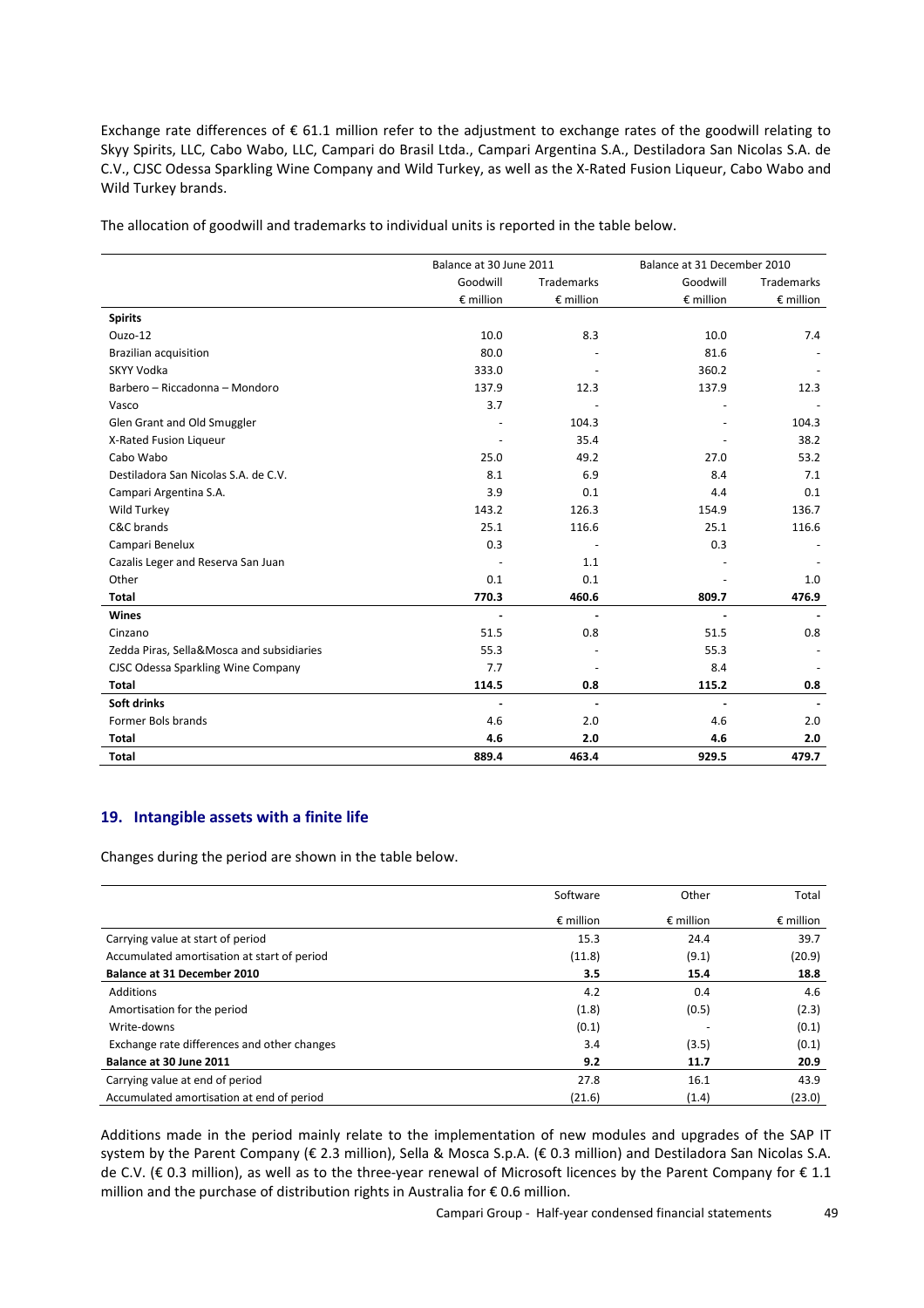#### **20. Other non-current assets**

This item breaks down as follows.

|                                               |                    | 31 December        |
|-----------------------------------------------|--------------------|--------------------|
|                                               | 30 June 2011       | 2010               |
|                                               | $\epsilon$ million | $\epsilon$ million |
| Derivatives on Parent Company bond (Eurobond) | 1.6                | 3.6                |
| Non-current financial assets                  | 1.6                | 3.6                |
| Equity investments in other companies         | 0.2                | 0.2                |
| Security deposits                             | 0.8                | 0.9                |
| Receivables from employee benefit funds       | 0.7                | 0.7                |
| Other non-current tax receivables             | 1.3                | 1.2                |
| Other non-current assets                      | 3.0                | 3.0                |
| Other non-current assets                      | 4.6                | 6.7                |

At 30 June 2011, the item includes the positive value of the derivative issued by the Parent Company on the 2009 bond (Eurobond), which involves the payment of a variable interest rate (6-month Euribor + 210 basis points) on an underlying amount of € 200 million. The interest rate swap, which had been negotiated in 2009 on an underlying amount of € 250 million, was reduced to € 200 million in the final quarter of 2010.

Receivables from employee benefit funds represent a surplus of assets servicing the plan in respect of the present value of benefit obligations at year end.

Other non-current tax receivables refer to receivables from tax authorities attributable to the Parent Company  $(E 0.5$  million) and the Brazilian subsidiary.

## **21. Inventories**

This item breaks down as follows.

|                                                          | 30 June 2011<br>$\epsilon$ million | 31 December<br>2010<br>$\epsilon$ million |
|----------------------------------------------------------|------------------------------------|-------------------------------------------|
| Raw materials, supplies and consumables                  | 32.3                               | 35.7                                      |
| Work in progress and liquid undergoing the aging process | 177.1                              | 183.7                                     |
| Finished products and goods for resale                   | 106.5                              | 75.5                                      |
| Total                                                    | 316.0                              | 294.9                                     |

Inventories are reported minus the relevant provisions for write-downs. The changes are shown in the table below.

|                                             | $\epsilon$ million |
|---------------------------------------------|--------------------|
| <b>Balance at 31 December 2010</b>          | 3.1                |
| Accruals                                    | 0.6                |
| <b>Utilisations</b>                         | (1.2)              |
| Exchange rate differences and other changes | (0.1)              |
| Balance at 30 June 2011                     | 2.4                |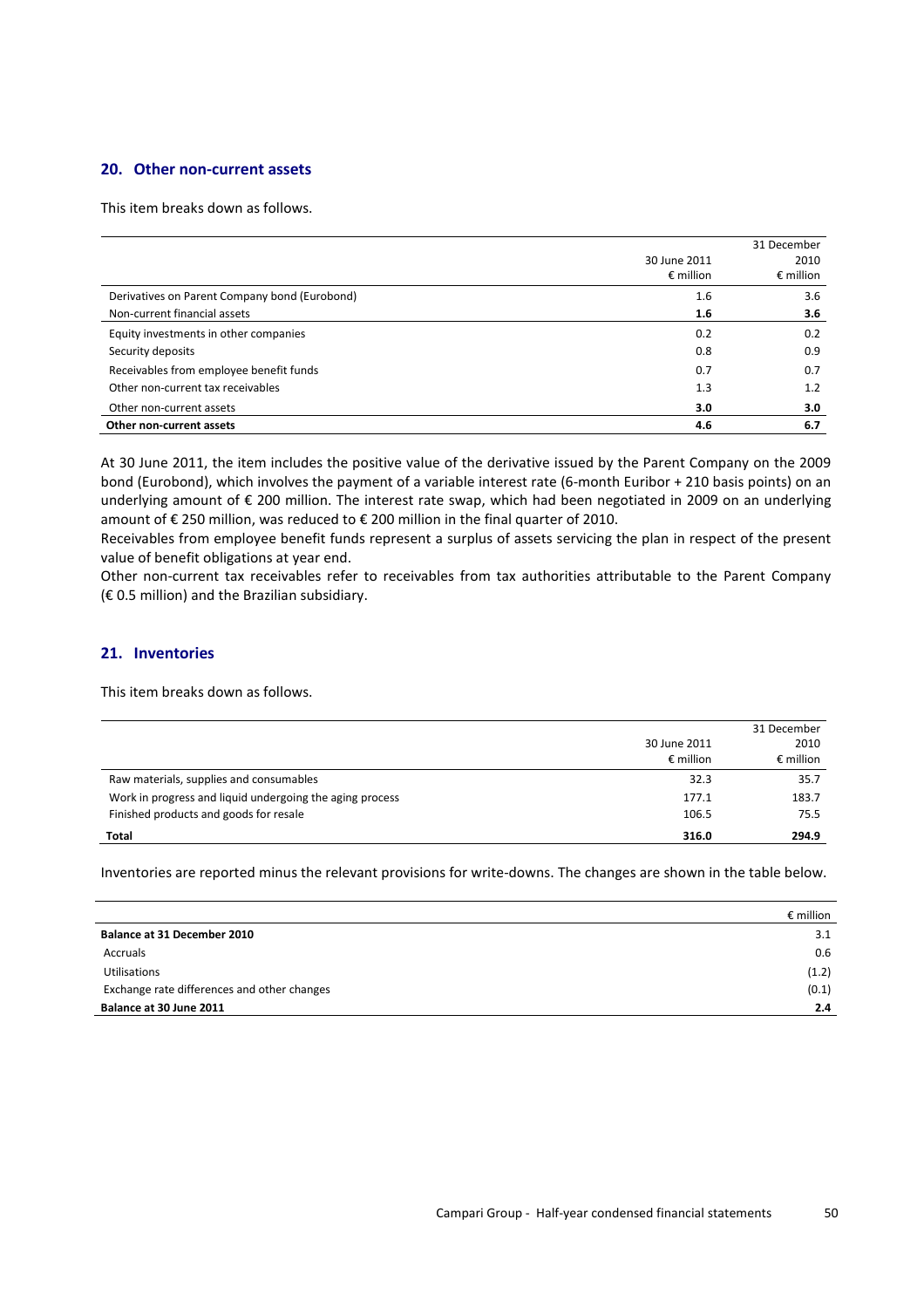## **22. Short-term financial receivables**

|                                                        | 30 June 2011<br>$\epsilon$ million | 31 December 2010<br>$\epsilon$ million |
|--------------------------------------------------------|------------------------------------|----------------------------------------|
| <b>Securities</b>                                      | 0.2                                | 0.2                                    |
| Net accrued interest income/expense from swap on bonds | 6.2                                | 1.4                                    |
| Valuation at fair value of forward contracts           | 0.6                                |                                        |
| Other short-term financial receivables                 | 6.8                                | 1.4                                    |
| Short-term financial receivables                       | 7.0                                | 1.6                                    |

## **23. Cash and cash equivalents**

|                                         | 30 June 2011<br>$\epsilon$ million | 31 December 2010<br>$\epsilon$ million |
|-----------------------------------------|------------------------------------|----------------------------------------|
| Bank current accounts and cash          | 98.3                               | 126.1                                  |
| Term deposits maturing within 12 months | 139.9                              | 133.6                                  |
| Cash and cash equivalents               | 238.2                              | 259.7                                  |

## *Reconciliation with net debt*

The table below shows the reconciliation between cash and net debt.

|                                                                        | 30 June 2011       | 31 December 2010   |
|------------------------------------------------------------------------|--------------------|--------------------|
|                                                                        | $\epsilon$ million | $\epsilon$ million |
|                                                                        |                    |                    |
| Cash and cash equivalents                                              | 238.2              | 259.7              |
| Liquidity (A)                                                          | 238.2              | 259.7              |
| <b>Securities</b>                                                      | 0.2                | 0.2                |
| Other short-term financial receivables                                 | 6.8                | 1.4                |
| Short-term financial receivables (B)                                   | 7.0                | 1.7                |
| Short-term bank debt                                                   | (26.0)             | (38.4)             |
| Current portion of financial lease payables                            | (3.6)              | (3.4)              |
| Current portion of private placement and bonds                         | (5.8)              | (6.2)              |
| Other short-term financial payables                                    | (20.7)             | (12.3)             |
| Payables for put options and earn-outs                                 | (3.3)              | (1.0)              |
| Short-term financial debt (C)                                          | (59.4)             | (61.4)             |
| Short-term net cash (debt) position (A+B+C)                            | 185.8              | 200.0              |
| Medium/long-term bank debt                                             | (0.2)              | (0.4)              |
| Real estate lease payables                                             | (2.3)              | (4.4)              |
| Private placement and bonds                                            | (851.6)            | (872.7)            |
| Other medium/long-term financial payables                              | (0.5)              | (0.7)              |
| Payables for put options and earn-outs                                 | (1.7)              | (2.4)              |
| Medium/long-term financial debt (D)                                    | (856.4)            | (880.6)            |
| Net debt $(A+B+C+D)$ (*)                                               | (670.6)            | (680.6)            |
| Reconciliation with Group net debt, as shown in the Directors' report: |                    |                    |
| Assets for derivatives on bonds, non-current portion                   | 1.6                | 3.6                |
| Group net debt                                                         | (669.0)            | (677.0)            |

(\*) in accordance with the definition of net debt set out in Consob communication DEM 6064293 of 28 July 2006.

## **24. Shareholders' equity**

## *Share capital*

At 30 June 2011, the share capital was € 58,080,000, comprising 580,800,000 ordinary shares with a nominal value of € 0.10 each, fully paid-up.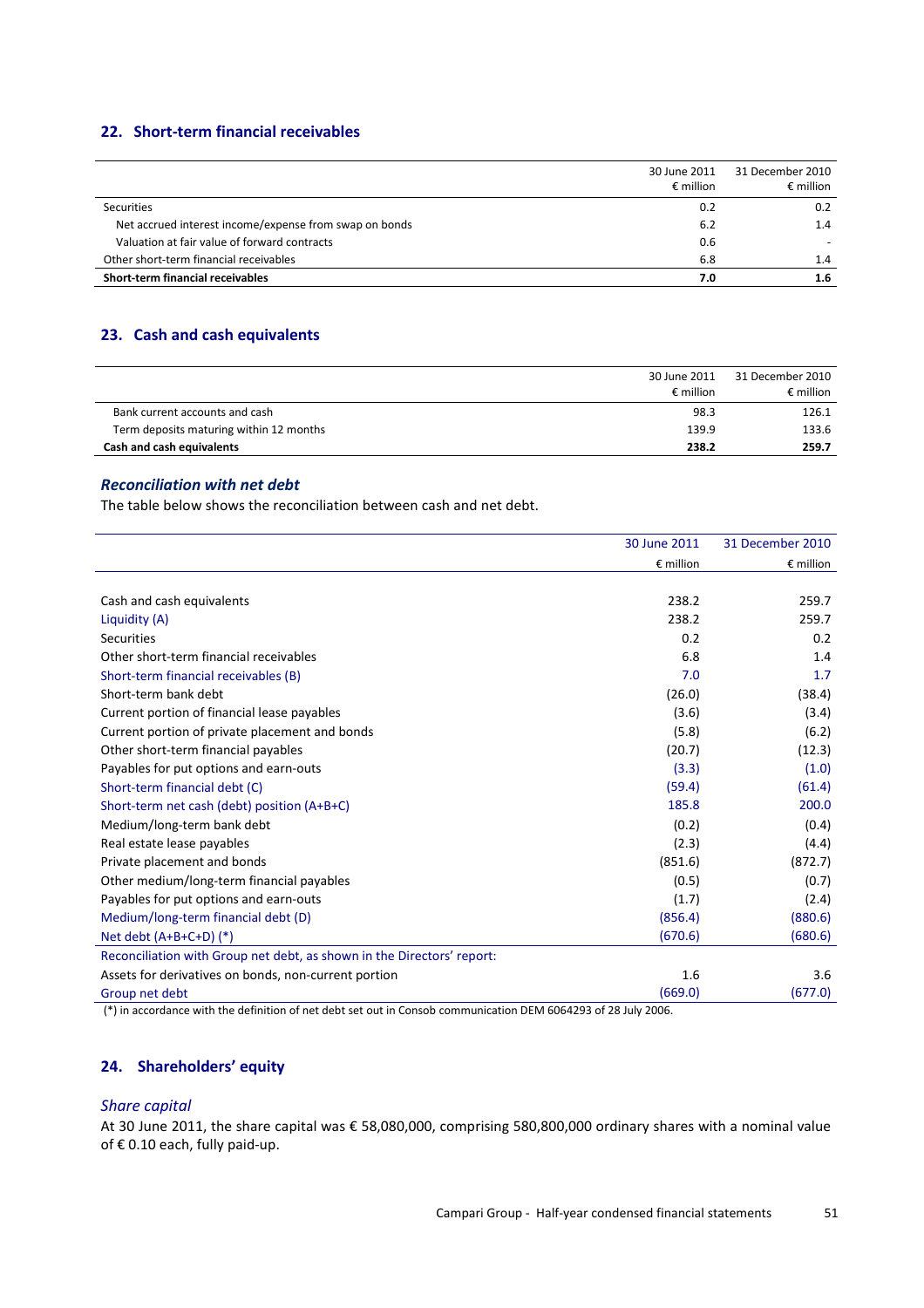### *Outstanding shares and own shares*

In the first six months of the year, the Group purchased 4,920,000 shares for a total price of  $\epsilon$  24.1 million, which equates to an average price of €4.9, and sold 3,516,797 shares through the exercise of stock options.

The table below shows a reconciliation between the number of outstanding shares at 31 December 2009, 31 December 2010 and 30 June 2011.

|                                               |             | No. of shares |               |              | Nominal value |             |
|-----------------------------------------------|-------------|---------------|---------------|--------------|---------------|-------------|
|                                               |             |               |               |              | 31            |             |
|                                               | 30 June     | 31 December   | 31 December   |              | December      | 31 December |
|                                               | 2011        | 2010          | 2009          | 30 June 2011 | 2010          | 2009        |
|                                               |             |               |               | €            | €             | €           |
| Outstanding shares at the beginning of the    |             |               |               |              |               |             |
| period                                        | 578,522,820 | 287,945,880   | 288,459,253   | 57,852,282   | 28,794,588    | 28,845,925  |
| Bonus issue of new shares                     |             | 290,400,000   |               |              | 29,040,000    |             |
|                                               |             |               |               |              |               |             |
| Allocation of own shares from the bonus issue |             | (2,454,120)   |               |              | (245, 412)    |             |
|                                               |             |               |               |              |               |             |
| Purchases for the stock option plan           | (4,920,000) | (2,320,000)   | (2, 199, 000) | (492,000)    | (232,000)     | (219,900)   |
| <b>Disposals</b>                              | 3,516,797   | 4,951,060     | 1,685,627     | 351,680      | 495,106       | 168,563     |
| Outstanding shares at the end of the period   | 577,119,617 | 578,522,820   | 287,945,880   | 57,711,962   | 57,852,282    | 28,794,588  |
|                                               |             |               |               |              |               |             |
| Total own shares held                         | 3,680,383   | 2,277,180     | 2,454,120     | 368,038      | 227,718       | 245,412     |
| Own shares as a % of share capital            | 0.6%        | 0.4%          | 0.7%          |              |               |             |

#### *Dividends paid and proposed*

Dividends to the value of € 34.6 million relating to 2010 were approved by the shareholders' meeting of the Parent Company on 29 April 2011 and paid in May 2011.

|                                                  | Total amount       |                    | Dividend per share |                  |
|--------------------------------------------------|--------------------|--------------------|--------------------|------------------|
|                                                  | 30 June 2011       | 31 December 2010   | 30 June 2011       | 31 December 2010 |
|                                                  | $\epsilon$ million | $\epsilon$ million |                    | €                |
|                                                  |                    |                    |                    |                  |
| Dividends approved and paid during the period on |                    |                    |                    |                  |
| ordinary shares                                  | 34.6               | 34.6               | 0.06               | 0.06             |
| Dividends proposed on ordinary shares            |                    | 34.7               |                    | 0.06             |

#### *Other reserves*

The table below shows a breakdown of, and changes to the shareholders' equity reserves for stock options, cash flow hedging and currency translation.

|                                                                                                               | Stock options<br>$\epsilon$ million | Cash flow hedge<br>$\epsilon$ million | Currency translation<br>$\epsilon$ million | Total<br>$\epsilon$ million |
|---------------------------------------------------------------------------------------------------------------|-------------------------------------|---------------------------------------|--------------------------------------------|-----------------------------|
| Balance at 31 December 2010                                                                                   | 16.7                                | 3.0                                   | 14.9                                       | 34.5                        |
| Cost of stock options for the period                                                                          | 3.3                                 |                                       |                                            | 3.3                         |
| Stock options exercised                                                                                       | (2.4)                               |                                       |                                            | (2.4)                       |
| Losses (profits) reclassified in the income statement<br>Cash flow hedging reserve allocated to shareholders' |                                     | (0.3)                                 |                                            | (0.3)                       |
| equity                                                                                                        |                                     | (1.0)                                 |                                            | (1.0)                       |
| Tax effect allocated to shareholders' equity                                                                  |                                     | 0.4                                   |                                            | 0.4                         |
| Tax effect reclassified under profit carried forward                                                          |                                     |                                       |                                            |                             |
| Currency translation difference                                                                               |                                     |                                       | (60.3)                                     | (60.3)                      |
| Balance at 30 June 2011                                                                                       | 17.6                                | 1.9                                   | (45.4)                                     | (25.9)                      |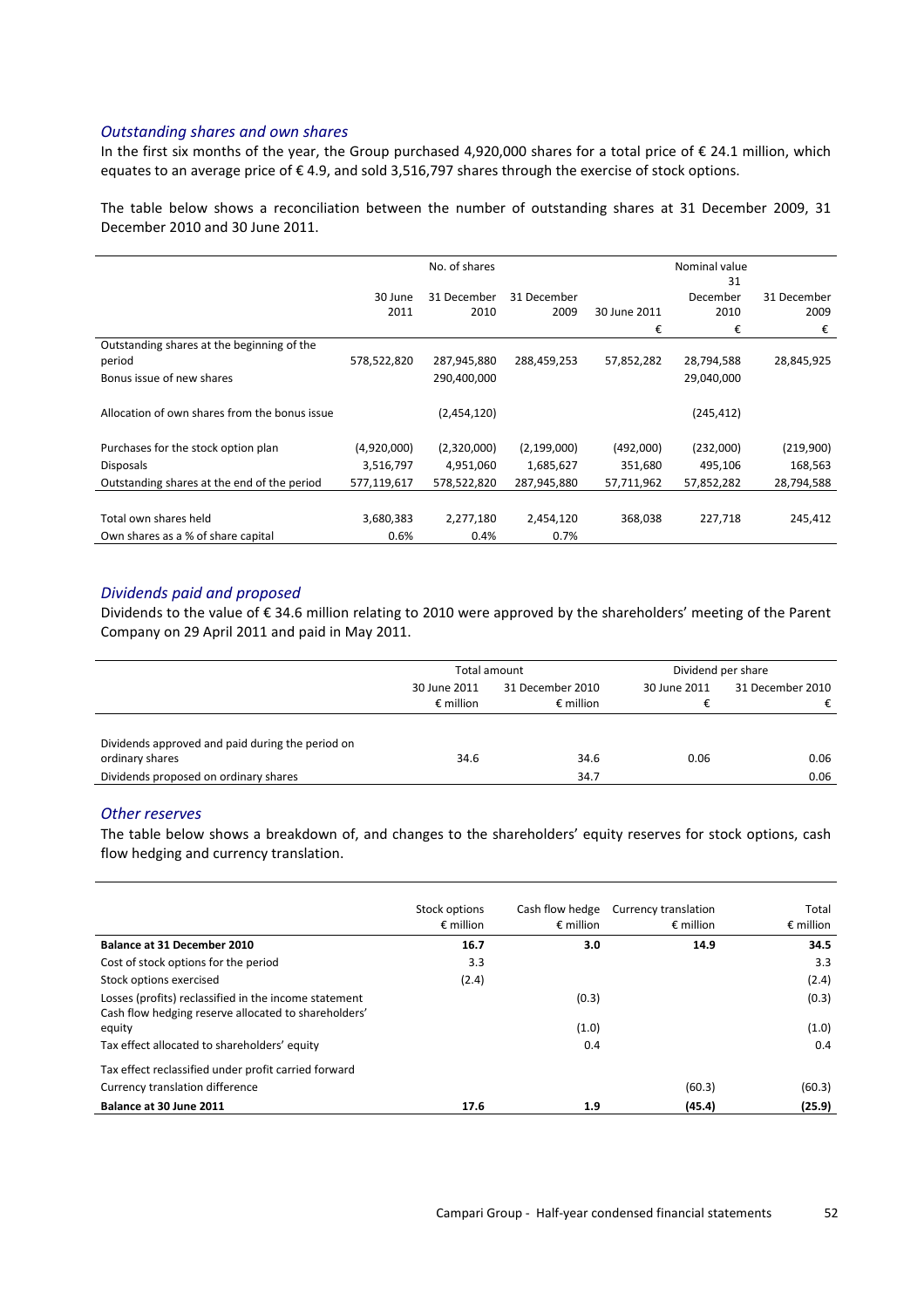## **25. Bonds and other non-current liabilities**

The table below shows a breakdown of the Group's bonds and other non-current liabilities.

| <b>Non-current liabilities</b>                | 30 June 2011<br>$\epsilon$ million | 31 December 2010<br>$\epsilon$ million |
|-----------------------------------------------|------------------------------------|----------------------------------------|
| Parent Company bond (US\$) issued in 2003     | 209.1                              | 226.9                                  |
| Parent Company bond (Eurobond) issued in 2009 | 349.9                              | 352.0                                  |
| Private placement issued in 2002              | 76.3                               | 83.3                                   |
| Private placement issued in 2009              | 170.5                              | 184.2                                  |
| Total bonds and private placements            | 805.8                              | 846.3                                  |
| Payables and loans due to banks               | 0.2                                | 0.4                                    |
| <b>Financial leases</b>                       | 2.3                                | 4.4                                    |
| Derivatives on Parent Company bond (US\$)     | 45.9                               | 26.3                                   |
| Payables for put options and earn-outs        | 1.7                                | 2.4                                    |
| Other debt                                    | 0.5                                | 0.7                                    |
| Non-current financial liabilities             | 50.6                               | 34.3                                   |
| Other non-financial liabilities               | 4.4                                |                                        |
| Other non-current liabilities                 | 55.1                               | 34.3                                   |

#### *Bonds*

The bonds relate to two bond placements by the Parent Company with a nominal value of US\$ 300 million and € 350 million, issued in 2003 and 2009 respectively.

The change in the value of this liability compared with 31 December 2010 was entirely due to the change in fair value of the financial liability, connected with the change in fair value of the related hedging derivatives.

Specifically, a cross currency swap has been taken out on exchange rates and interest rates for the 2003 bond, swapping from a fixed rate on US dollars to a variable rate on euros (6-month Euribor + 60 basis points).

With regard to fair value hedging derivatives, a negative change of € 18.2 million was registered for the derivative, while the value of the liability decreased by  $\epsilon$  17.8 million.

The negative impact on the income statement for the period was € 0.4 million, before taking the tax effect into account.

With regard to cash flow hedging derivatives, there are various interest rate swaps that involve the payment of an average fixed rate of 4.25% on total underlying amounts of US\$ 200 million. The reduction in the fair value of this derivative, totalling € 1.4 million, was suspended in the statement of comprehensive income, since the cash flow hedging transaction met the requirements for effectiveness. The associated deferred tax effect was € 0.3 million. In the first half of 2011, € 0.5 million was released to the income statement, with a tax effect of € 0.1 million.

An interest rate swap has been taken out on the 2009 bond. At 30 June 2011 its fair value was € 1.6 million, and it was therefore classified under non-current financial assets (see note 20 to these half-year financial statements). The  $\epsilon$  2 million decrease in the value of the derivative recorded in the period was almost fully offset by the  $\epsilon$  2 million positive change in the underlying liability, generating an immaterial effect in the income statement.

#### *Private placement*

The private placements represent two bonds placed by Redfire, Inc. on the US market in 2002 and 2009. Apart from the effects arising from the translation of bonds denominated in US dollars, the only change in the debt is the release of the effects of the amortised cost of the 2002 private placement, previously adjusted due to fair value hedges no longer in existence; this effect is equivalent to financial income of US\$ 0.7 million ( $\epsilon$  0.5 million).

#### *Payables for put options and earn-outs*

The payable for put options and earn-outs at 30 June 2011 includes the long-term outlay for the Cabo Wabo earnout, payable every quarter for a period of three years from the early closing date of the acquisition of the remaining 20% of the shares, which took place last year, calculated according to Group sales volumes for the Cabo Wabo brand.

The change in the payable compared with the end of the previous year relates to the quarterly payment of the Cabo Wabo earn-out and to exchange rate differences.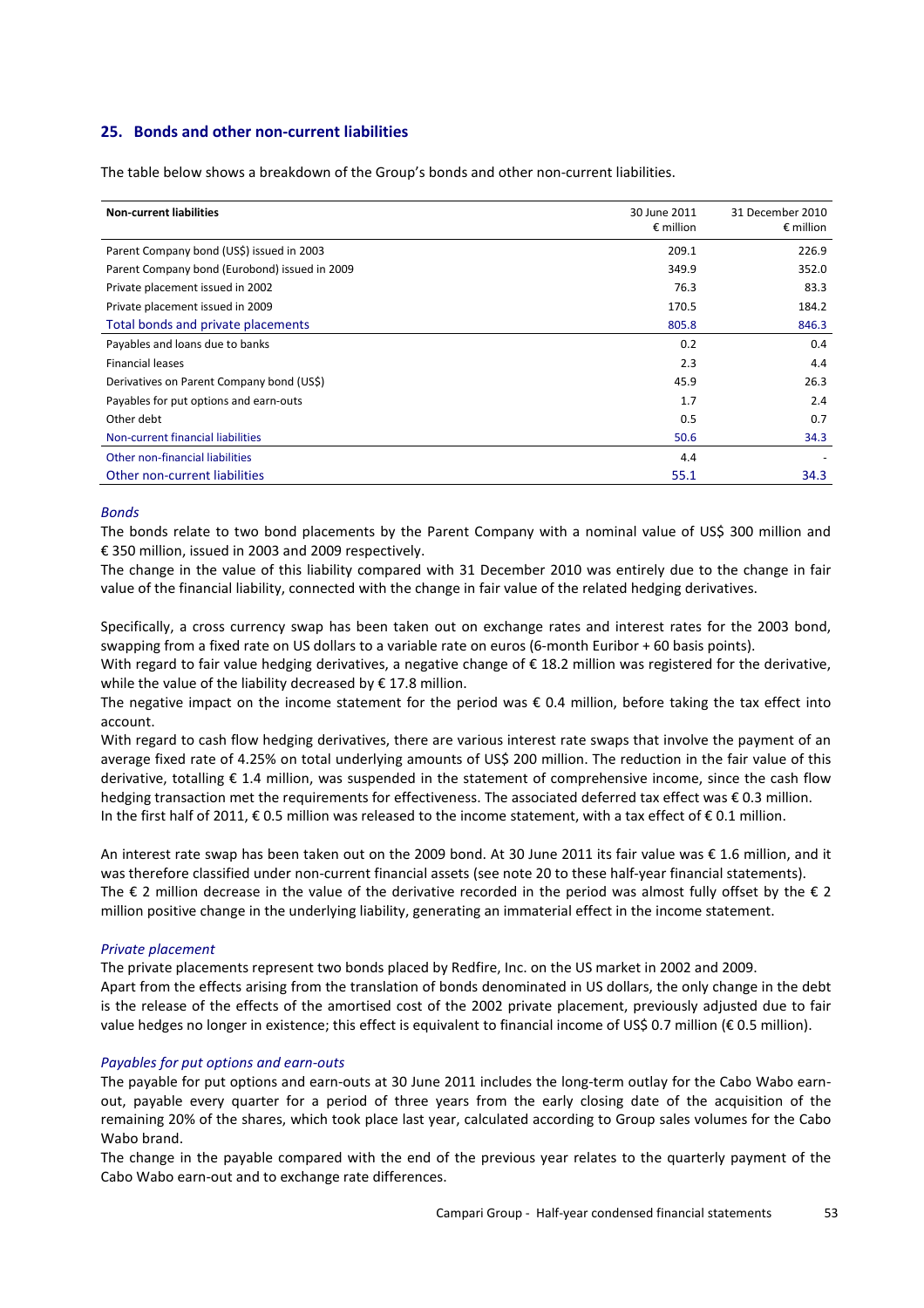#### *Other non-financial liabilities*

Other financial liabilities at 30 June 2011 include the long-term payable (2013 and 2014) arising from a settlement in instalments by the Parent Company, under an agreement with the tax authorities signed on 25 May 2011, for the 2005 tax year.

#### **26. Payables to banks and other short-term financial payables**

| <b>Current financial liabilities</b>                     | 30 June 2011<br>$\epsilon$ million | 31 December 2010<br>$\epsilon$ million |
|----------------------------------------------------------|------------------------------------|----------------------------------------|
| Payables and loans due to banks                          | 26.0                               | 38.4                                   |
| Short-term portion of private placement (issued in 2002) | 5.8                                | 6.2                                    |
| Accrued interest on bonds                                | 20.5                               | 11.9                                   |
| <b>Financial leases</b>                                  | 3.6                                | 3.4                                    |
| Financial liabilities on non-hedging contracts           |                                    | 0.2                                    |
| Payables for put options and earn-outs                   | 3.3                                | 1.0                                    |
| Other debt                                               | 0.2                                | 0.2                                    |
| Total other financial payables                           | 33.4                               | 22.9                                   |

#### *Private placement (issued in 2002)*

The short-term portion of the payable represents the part of the private placement issued in 2002 (US\$ 8.3 million) that expires in July 2011.

#### *Accrued interest on bonds*

The change in accrued interest on bonds is mainly due to the timeline for payment of the coupon of the Eurobond issued by the Parent Company in 2009.

#### *Payables for put options and earn-outs*

The current portion of these payables relates to the earn-out payments for the year for Cabo Wabo and for the acquisitions of Destiladora San Nicolas De C.V. and Campari Argentina S.A.

### **27. Provision for risks and charges**

|                                             | Tax provision<br>$\epsilon$ million | Provisions for<br>industrial<br>restructuring<br>$\epsilon$ million | Agent severance<br>fund<br>$\epsilon$ million | Other<br>$\epsilon$ million | Total<br>$\epsilon$ million |
|---------------------------------------------|-------------------------------------|---------------------------------------------------------------------|-----------------------------------------------|-----------------------------|-----------------------------|
| Balance at 31 December 2010                 | 10.9                                | 4.9                                                                 | 1.2                                           | 2.5                         | 19.6                        |
| Change in basis of consolidation            | 0.1                                 | $\overline{\phantom{0}}$                                            |                                               |                             | 0.1                         |
| Accruals                                    |                                     | 0.1                                                                 | 0.2                                           | 0.1                         | 0.4                         |
| <b>Utilisations</b>                         | (9.3)                               | (3.8)                                                               | (0.1)                                         | (0.3)                       | (13.5)                      |
| Exchange rate differences and other changes | $\overline{\phantom{0}}$            | $\overline{\phantom{0}}$                                            | $\overline{\phantom{0}}$                      | (0.4)                       | (0.4)                       |
| Other                                       | -                                   | -                                                                   |                                               | 0.1                         | 0.1                         |
| Balance at 30 June 2011                     | 1.6                                 | 1.2                                                                 | 1.3                                           | 2.0                         | $6.2$                       |

The tax reserve of  $\epsilon$  1.6 million is attributable to the Parent Company ( $\epsilon$  1.2 million) and to Campari Do Brasil Ltda  $(E 0.4$  million).

The € 9.3 million used during the period relates to the tax inspections carried out in the preceding years by the Parent Company, including with regard to the former Campari Italia S.p.A. This sum was reclassified under payables. The change in the basis of consolidation is wholly due to an ongoing tax dispute relating to Vasco (CIS) OOO for € 0.1 million.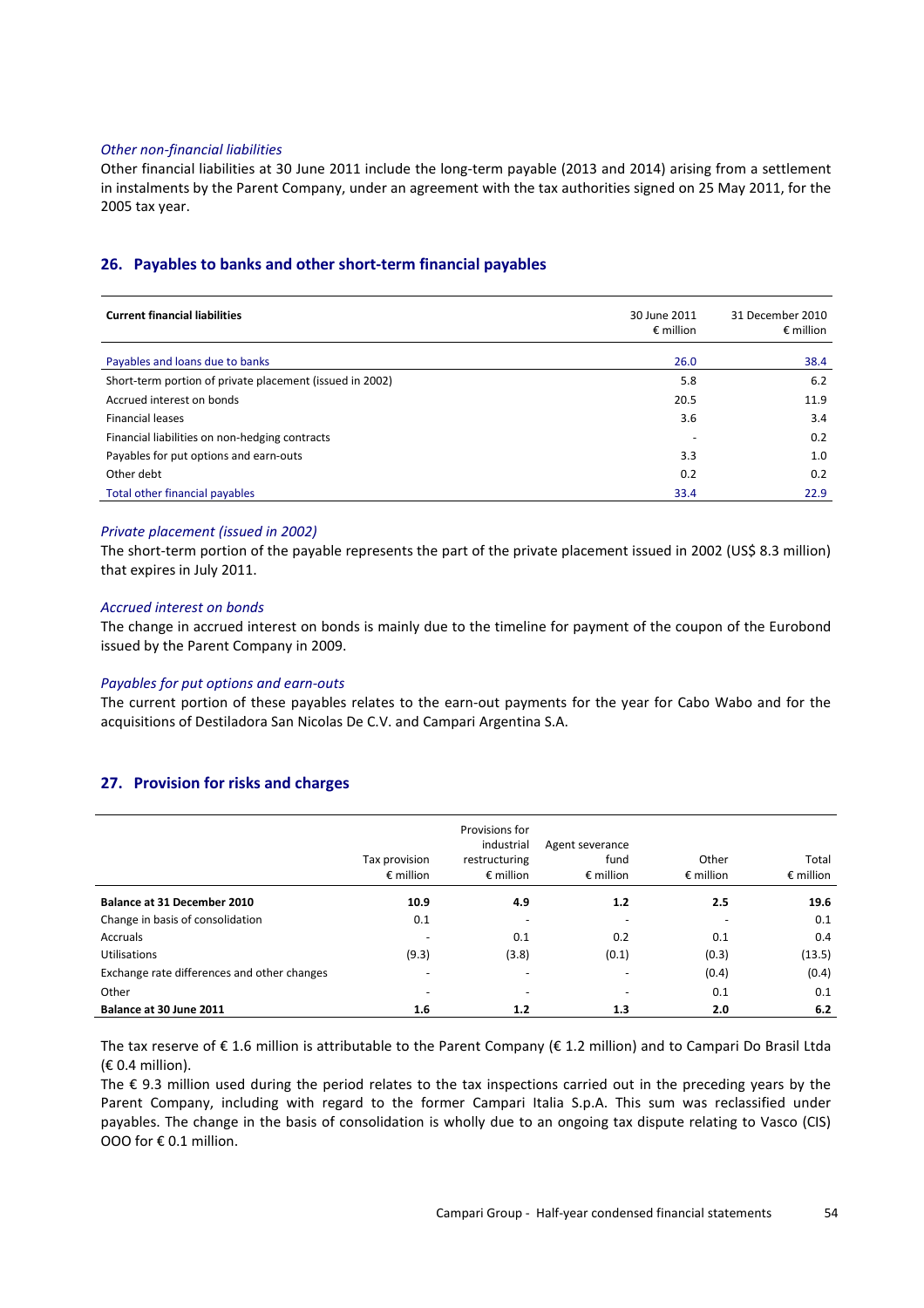The provision for restructuring includes accruals made in 2009 in relation to the closure of Qingdao Sella & Mosca Winery Co. Ltd. and provisions for winding up various positions within the Group.

Of the € 3.8 million used during the first half-year, € 2.0 million relates to the interruption in production at the Sulmona facility, and € 1.8 million to the closure of the subsidiary Campari France S.A.

Other provisions at 30 June 2011 include € 0.9 million relating to Rare Breed Distilling, LLC, for liabilities for securing warehouses storing products undergoing the ageing process, as well as estimated liabilities for miscellaneous legal proceedings.

The Group does not consider it necessary to make provisions for other existing legal disputes at the date of these financial statements, as there are no significant contingent liabilities.

Note, however, that Campari do Brasil Ltda. was in dispute with the Brazilian tax authorities, which have contested the classification for production tax (IPI) purposes of products sold. At 31 December 2010, the increased taxes and penalties amounted to BRL 117.2 million (equivalent to € 51.9 million) and interest totalled BRL 48.5 million (€ 21.5 million).

The company had contested this claim in full, appointing local advisors and, based on the opinions expressed by the advisors, didn't consider it necessary to establish a specific provision.

In June, in a decision still to be published in the official gazette, the court found in favour of the company. The tax authorities have 30 days following the publication of the decision to lodge an appeal.

As a result of these developments, no provisions were made for this item in the condensed consolidated half-year financial statements to 30 June 2011.

#### **28. Payables to tax authorities**

Payables to tax authorities are down by  $\epsilon$  11.1 thousand compared to the end of the previous year to  $\epsilon$  17.6 thousand, due to the combined effect of the payment of taxes for the previous year and the provision for estimated taxes for the first half of the year.

Specifically, Group companies paid taxes totalling € 43 million.

#### **29. Stock options**

New stock options were granted in the first half 2011, exercisable in the period 2016-2018.

The number of options granted was 207,508, for the purchase of the same number of shares, with an average allocation price of  $\epsilon$  5.06, equivalent to the weighted average market price in the month proceeding the day on which the options were granted.

The average fair value of these options is  $\epsilon$  1.21.

The following assumptions were used for the fair value measurement of options issued in 2011 and 2010:

|                                 | 2011  | 2010  |
|---------------------------------|-------|-------|
| Expected dividends $(\epsilon)$ | 0.06  | 0.06  |
| Expected volatility (%)         | 17%   | 26%   |
| Historical volatility (%)       | 17%   | 26%   |
| Market interest rate            | 3.03% | 2.70% |
| Expected option life (years)    | 6.00  | 6.00  |
| Exercise price $(\epsilon)$     | 5.06  | 3.87  |

The criterion for fair value measurement is the same as that described in the consolidated financial statements for the year ending 31 December 2010.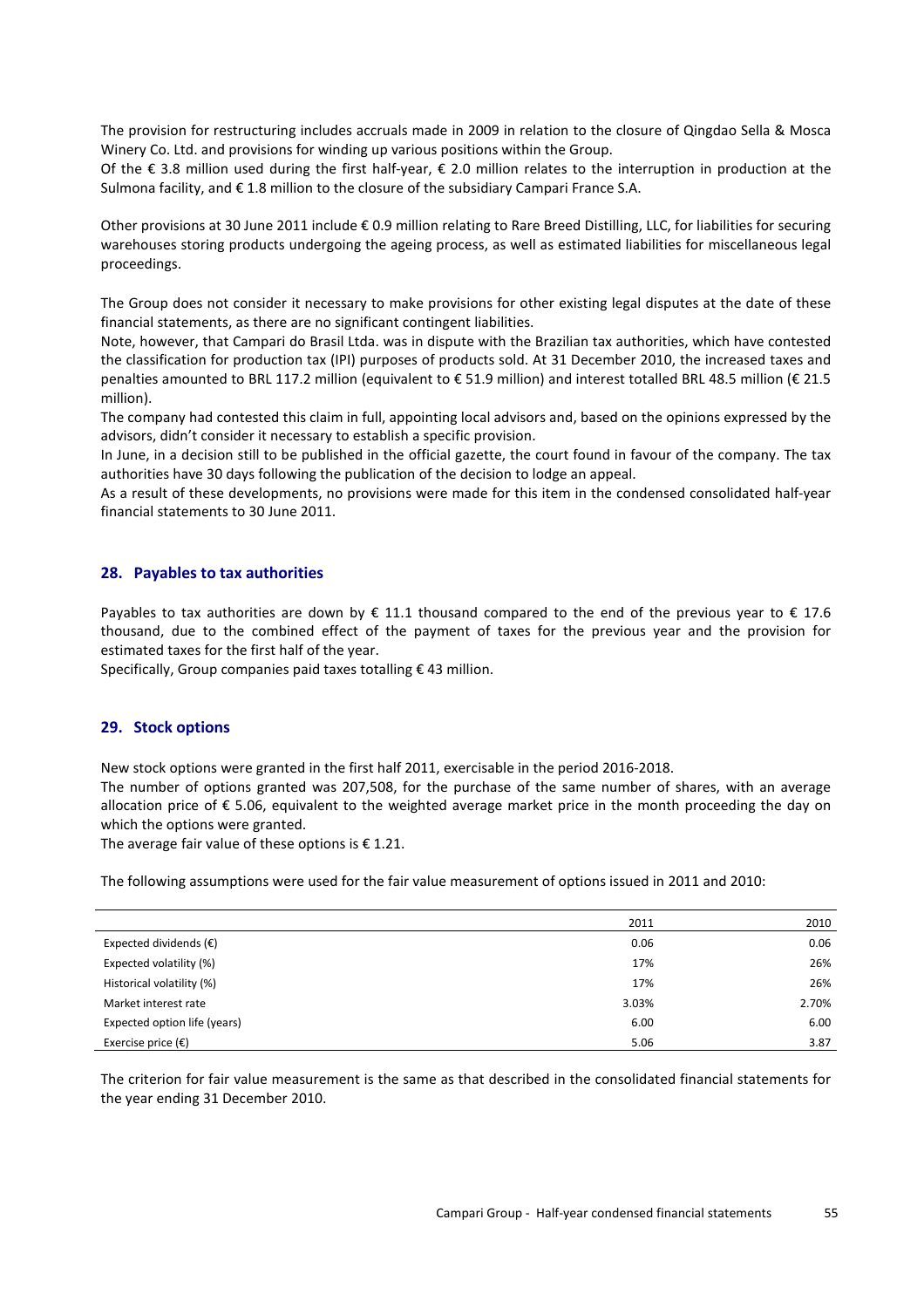#### **30. Related parties**

Davide Campari-Milano S.p.A. is controlled by Alicros S.p.A.

Davide Campari-Milano S.p.A. and its Italian subsidiaries have adopted the national tax consolidation scheme governed by articles 117 *et seq* of the consolidated law on income tax (TUIR) for the three-year period 2010-2012. The income tax receivables and payables of the individual Italian companies are therefore recorded as payables to the Parent Company's controlling shareholder, Alicros S.p.A.

At 30 June 2011, the overall position of the Italian subsidiaries of Davide Campari-Milano S.p.A. and of the Parent Company in respect of Alicros S.p.A., following tax consolidation, is a net payable of  $\epsilon$  6.1 million. The table below shows the net debit balance.

Moreover, Alicros S.p.A., Davide Campari-Milano S.p.A. and its Italian subsidiaries have joined the Group-wide VAT scheme, pursuant to article 73, paragraph 3 of Presidential Decree 633/72.

At 30 June 2011, the Parent Company and its Italian subsidiaries owed Alicros S.p.A. € 4.2 million.

The receivables and payables arising as a result of tax consolidation in respect of direct tax and VAT are noninterest- bearing*.* 

Dealings with affiliated companies and joint ventures form part of ordinary operations and are carried out under market conditions (i.e. conditions that would apply between two independent parties) or using criteria that allow for the recovery of costs incurred and a return on invested capital.

All transactions with related parties were carried out in the Group's interest.

The amounts for the various categories of transaction entered into with related parties are set out below.

| 30 June 2011                                | Trade<br>receivables<br>$\epsilon$ million | Trade<br>payables<br>$\epsilon$ million | Receivables<br>(payables) for tax<br>consolidation<br>$\epsilon$ million | Receivables<br>(payables) for<br><b>Group VAT</b><br>$\epsilon$ million | Other non-<br>current tax<br>receivables<br>$\epsilon$ million | Other<br>receivables<br>(payables)<br>$\epsilon$ million |
|---------------------------------------------|--------------------------------------------|-----------------------------------------|--------------------------------------------------------------------------|-------------------------------------------------------------------------|----------------------------------------------------------------|----------------------------------------------------------|
| International Marques V.O.F.                | 1.3                                        | $\overline{\phantom{a}}$                |                                                                          |                                                                         |                                                                |                                                          |
| Alicros S.p.A.                              | $\overline{\phantom{0}}$                   | $\overline{\phantom{a}}$                | (6.1)                                                                    | (4.2)                                                                   | $\overline{\phantom{0}}$                                       | 0.0                                                      |
| Payables to directors                       |                                            |                                         |                                                                          |                                                                         |                                                                | (0.8)                                                    |
|                                             | 1.3                                        |                                         | (6.1)                                                                    | (4.2)                                                                   | $\,$ $\,$                                                      | (0.8)                                                    |
| Balance sheet percentage of related<br>item | 0%                                         | 0%                                      | 0%                                                                       | 0%                                                                      | 0%                                                             | 0%                                                       |

| 31 December 2010                    | Trade<br>receivables<br>$\epsilon$ million | Trade<br>payables<br>$\epsilon$ million | Receivables<br>(payables) for tax<br>consolidation<br>$\epsilon$ million | <b>Receivables</b><br>(payables) for<br><b>Group VAT</b><br>$\epsilon$ million | Other non-<br>current tax<br>receivables<br>$\epsilon$ million | Other<br>receivables<br>(payables)<br>$\epsilon$ million |
|-------------------------------------|--------------------------------------------|-----------------------------------------|--------------------------------------------------------------------------|--------------------------------------------------------------------------------|----------------------------------------------------------------|----------------------------------------------------------|
| International Marques V.O.F.        | 1.0                                        | $\overline{\phantom{a}}$                | $\overline{\phantom{0}}$                                                 |                                                                                | 0.0                                                            |                                                          |
| Focus Brands Trading Ltd.           | 0.5                                        | $\overline{\phantom{a}}$                |                                                                          |                                                                                |                                                                |                                                          |
| Alicros S.p.A.                      | $\overline{\phantom{0}}$                   | $\overline{\phantom{a}}$                | (16.9)                                                                   | (1.5)                                                                          | $\overline{\phantom{0}}$                                       |                                                          |
| Payables to directors               | $\overline{\phantom{0}}$                   | $\overline{\phantom{a}}$                |                                                                          |                                                                                | $\overline{\phantom{0}}$                                       | (2.3)                                                    |
|                                     | 1.4                                        |                                         | (16.9)                                                                   | (1.5)                                                                          | 0.0                                                            | (2.3)                                                    |
| Balance sheet percentage of related |                                            |                                         |                                                                          |                                                                                |                                                                |                                                          |
| item                                | 1%                                         | 0%                                      | 74%                                                                      | 2%                                                                             | 0%                                                             | 2%                                                       |

| First half 2011                     | Sale of<br>merchandise   | Trade<br>allowances      | Other income and<br>charges | Financial income                         | Profit (loss) of<br>joint ventures |
|-------------------------------------|--------------------------|--------------------------|-----------------------------|------------------------------------------|------------------------------------|
|                                     | $\epsilon$ million       | $\epsilon$ million       | $\epsilon$ million          | $\epsilon$ million<br>$\epsilon$ million | $\epsilon$ million                 |
| Alicros S.p.A.                      | $\overline{\phantom{0}}$ | $\overline{\phantom{a}}$ | 0.1                         |                                          |                                    |
| International Marques V.O.F.        | 1.8                      | (0.4)                    | -                           |                                          | 0.1                                |
|                                     | 1.8                      | (0.4)                    | 0.1                         |                                          | 0.1                                |
| Balance sheet percentage of related |                          |                          |                             |                                          |                                    |
| item                                | 0%                       | 0%                       |                             | 0%                                       |                                    |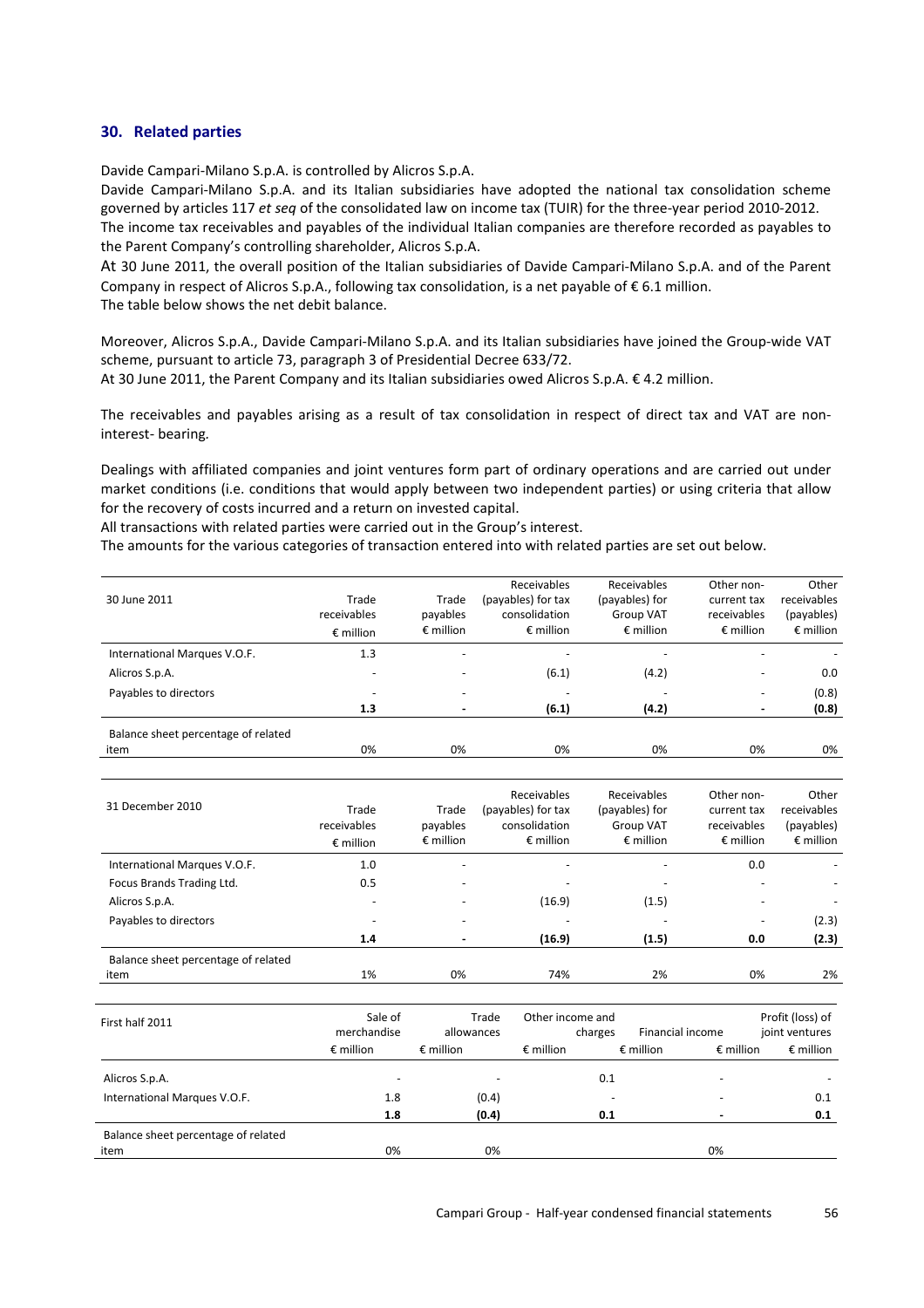| First half 2010                     | Sale of<br>merchandise   | Trade<br>allowances      | Other income and<br>charges | Financial income                         | Profit (loss) of<br>joint ventures |
|-------------------------------------|--------------------------|--------------------------|-----------------------------|------------------------------------------|------------------------------------|
|                                     | $\epsilon$ million       | $\epsilon$ million       | $\epsilon$ million          | $\epsilon$ million<br>$\epsilon$ million | $\epsilon$ million                 |
| Alicros S.p.A.                      | $\overline{\phantom{a}}$ | $\overline{\phantom{a}}$ | 0.1                         |                                          |                                    |
| International Marques V.O.F.        | 1.5<br>1.5               | (0.4)<br>(0.4)           | 0.1                         |                                          | (0.2)<br>(0.2)                     |
| Balance sheet percentage of related |                          |                          |                             |                                          |                                    |
| item                                | 0%                       | 0%                       |                             | 0%                                       |                                    |

## **31. Commitments and risks**

For information regarding the Group's commitments and risks, please see note 47 of the consolidated financial statements for the year ending 31 December 2010.

## **32. Events taking place after the end of the period**

For information on significant events taking place after the close of the half-year, please see the relevant section of the interim report on operations.

Sesto San Giovanni, 4 August 2011

 Chairman of the Board of Directors Luca Garavoglia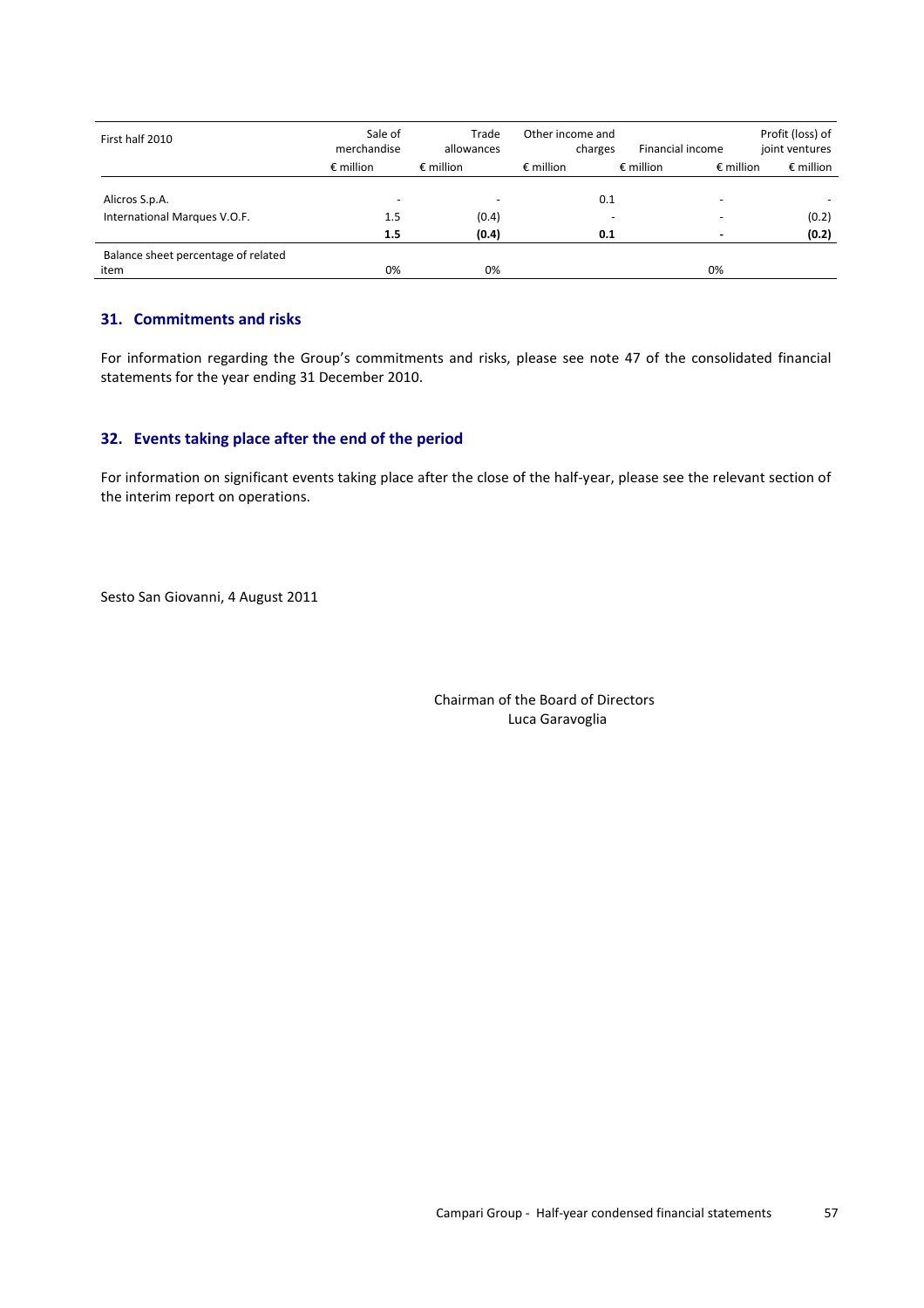## **Certification of the condensed half-year financial statements in accordance with article 81-***ter*  **of Consob Regulation 11971 of 14 May 1999 and subsequent revisions and amendments**

- 1. We, the undersigned, Robert Kunze-Concewitz and Stefano Saccardi, as managing directors, and Paolo Marchesini, as managing director and the director responsible for preparing the accounting documents of Davide Campari-Milano S.p.A., hereby certify, taking into account the provisions of paragraphs 3 and 4, article 154-*bis*, of Legislative Decree 58 of 24 February 1998:
	- the appropriateness, in relation to the nature of the business, and
	- the effective application

of the administrative and accounting procedures used to prepare the condensed half-year financial statements, in the half-year period ending on 30 June 2011.

- 2. We furthermore certify that
- 2.1 the condensed half-year financial statements:
	- a) were prepared in accordance with the applicable international accounting standards recognised in the European Union pursuant to Regulation (EC) 1606/2002 of the European Parliament and of the Council of 19 July 2002;
	- b) correspond to the figures contained in the accounting records;
	- c) provide a true and fair view of the financial situation of the issuer and the group of companies included in the basis of consolidation.
- 2.2 the interim report on operations contains an accurate assessment of the significant events that occurred in the first six months of the year and their effects on the condensed half-year financial statements, together with a description of the main risks and uncertainties relating to the remaining six months of the year. The interim report on operations also contains an accurate assessment of information on significant transactions with related parties.

Sesto San Giovanni, 4 August 2011

Managing Director Director responsible for preparing Robert Kunze-Concewitz **the company's accounting statements**  and Managing Director Paolo Marchesini

Managing Director Stefano Saccardi